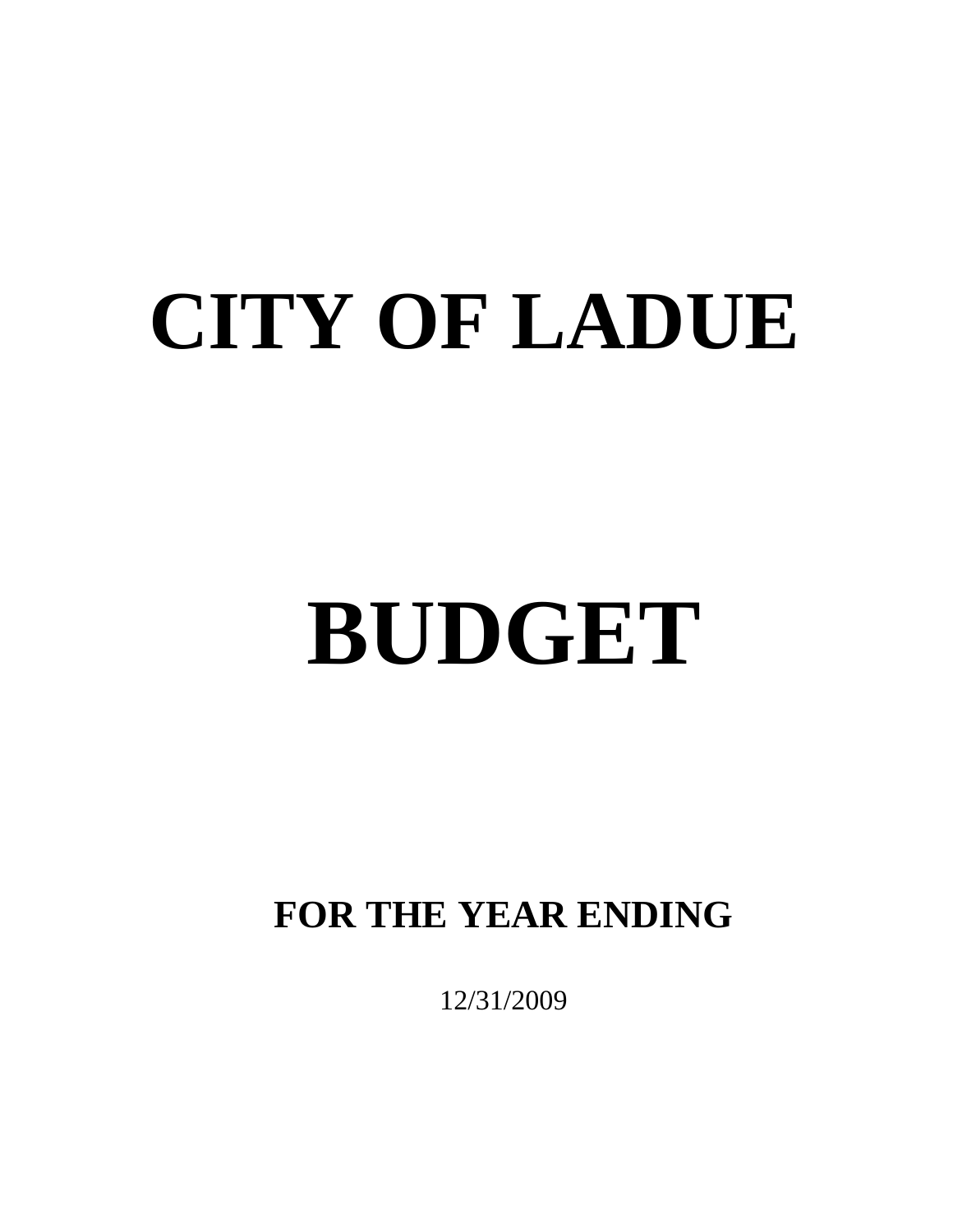### **CITY OF LADUE BUDGET**

#### **INDEX**

1………NOTICE OF PUBLIC HEARING (PROPOSED BUDGET)

2………NOTICE OF PUBLIC HEARING (TAX RATE)

3-4…….GENERAL FUND REVENUE (COMPARISON)

5-8…….GENERAL FUND REVENUE (DETAIL)

9-10….CONSOLIDATED GENERAL FUND EXPENDITURES (COMPARISON)

11-12…..ADMINISTRATIVE DEPT. EXPENDITURES (COMPARISON)

13-19…..ADMINISTRATIVE DEPT. EXPENDITURES (DETAIL)

20-21…..POLICE DEPT. EXPENDITURES (COMPARISON)

22-29…..POLICE DEPT. EXPENDITURES (DETAIL)

30-31…..FIRE DEPT. EXPENDITURES (COMPARISON)

32-39…..FIRE DEPT. EXPENDITURES (DETAIL)

40-41…..PUBLIC WORKS DEPT. EXPENDITURES (COMPARISON)

42-47…..PUBLIC WORKS DEPT. EXPENDITURES (DETAIL)

48………ROAD & BRIDGE FUND REVENUE (DETAIL)

49-50…..ROAD & BRIDGE FUND EXPENDITURES (DETAIL)

51……..CAPITAL IMPROVEMENT FUND REVENUE (DETAIL)

52-53….CAPITAL IMPROVEMENT FUND EXPENDITURES (DETAIL)

54-55 …STORM WATER REVENUE & EXPENDITURES (DETAIL)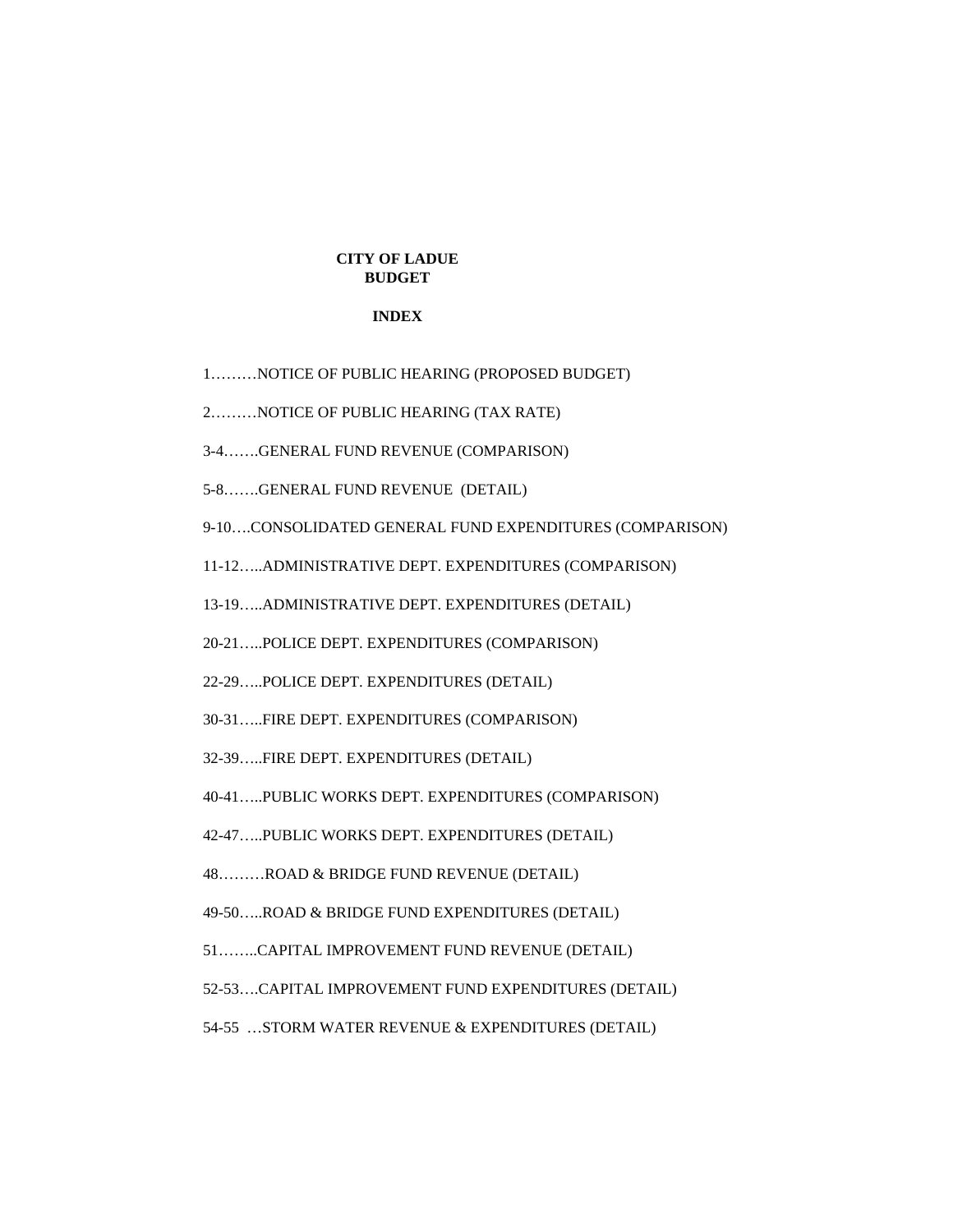## **CITY OF LADUE NOTICE OF PUBLIC HEARING PROPOSED BUDGET FOR FISCAL YEAR ENDING DECEMBER 31, 2009**

 A Public Hearing on a proposed budget for the fiscal year beginning January 1, 2009, and ending December 31, 2009 will be held before the Ladue City Council at 4:00 p.m. on Tuesday, December 16, 2008, at the City Hall, 9345 Clayton Road, Ladue, Missouri. Citizens attending the Public Hearing shall have the right to provide written and oral comments and to ask questions concerning the entire budget. The proposed budget is as follows:

| <b>ITEM</b>                       | <b>GENERAL</b><br><b>FUND</b> | <b>RD &amp; BRDG</b><br><b>FUND</b> | <b>CAPT IMP</b><br><b>FUND</b> | <b>STRM WTR</b><br><b>FUND</b> | <b>TOTAL</b><br><b>BUDGET</b> |
|-----------------------------------|-------------------------------|-------------------------------------|--------------------------------|--------------------------------|-------------------------------|
| PROJECTED FUND BALANCE            |                               |                                     |                                |                                |                               |
| 12/31/08                          | \$7,962,305                   | \$1,380,585                         | \$1,598,730                    | \$3,001,500                    | \$13,943,120                  |
| <b>REVENUE</b>                    |                               |                                     |                                |                                |                               |
| <b>TAXES</b>                      | 6,847,612                     |                                     |                                |                                | \$6,847,612                   |
| <b>LICENSES &amp; PERMITS</b>     | 358,425                       | 37,000                              |                                |                                | \$395,425                     |
| <b>INTERGOVERNMENTAL</b>          | 2,139,931                     | 850,000                             | 770,000                        | 910,000                        | \$4,669,931                   |
| <b>CHARGES FOR SERVICES</b>       | 220,015                       |                                     |                                |                                | \$220,015                     |
| <b>FINES &amp; FORFEITS</b>       | 566,000                       |                                     |                                |                                | \$566,000                     |
| <b>MISCELLANEOUS</b>              | 184,300                       | 26,000                              | 35,500                         | 927,000                        | \$1,172,800                   |
| <b>TOTAL REVENUE</b>              | \$10,316,283                  | \$913,000                           | \$805,500                      | \$1,837,000                    | \$13,871,783                  |
| <b>EXPENDITURES</b>               |                               |                                     |                                |                                |                               |
| <b>ADMINISTRATIVE</b>             | 1,090,356                     | 5,800                               |                                |                                | \$1,096,156                   |
| <b>POLICE</b>                     | 4,034,090                     |                                     |                                |                                | \$4,034,090                   |
| <b>FIRE</b>                       | 3,959,758                     |                                     |                                |                                | \$3,959,758                   |
| <b>PUBLIC WORKS</b>               | 1,707,759                     | 890,350                             |                                |                                | \$2,598,109                   |
| <b>CAPITAL ACQUISITIONS</b>       |                               |                                     | 586,450                        | 1,960,750                      | \$2,547,200                   |
| TOTAL EXPENDITURES                | \$10,791,963                  | \$896,150                           | \$586,450                      | \$1,960,750                    | \$14,235,313                  |
| <b>EXCESS (DEFICIT)</b>           | (475,680)                     | 16,850                              | 219,050                        | (123,750)                      | (363, 530)                    |
| <b>TRANSFERS</b><br>************* | 300,000                       | (300,000)                           |                                |                                | $\theta$                      |
| <b>RESERVE ADJUSTMENTS</b>        |                               |                                     |                                |                                |                               |
| <b>BUDGETED FUND</b>              |                               |                                     |                                |                                |                               |
| <b>ACTIVITY FOR 2009</b>          | $-$ \$175,680                 | $(\$283,150)$                       | \$219,050                      | $(\$123,750)$                  | $(\$363,530)$                 |
| <b>PROJECTED FUND</b>             |                               |                                     |                                |                                |                               |
| <b>BALANCE 2009</b>               | \$7,786,625                   | \$1,097,435                         | \$1,817,780                    | \$2,877,750                    | \$13,579,590                  |
| <b>COLLISION INS. RESERVE</b>     |                               |                                     |                                |                                | \$0                           |
| <b>CONTINGENCY RESERVE</b>        |                               | 50,000                              |                                |                                | \$50,000                      |
| TOTAL RESERVES 12/31/2009         | \$7,786,625                   | \$1,047,435                         | \$1,817,780                    | \$2,877,750                    | \$13,529,590                  |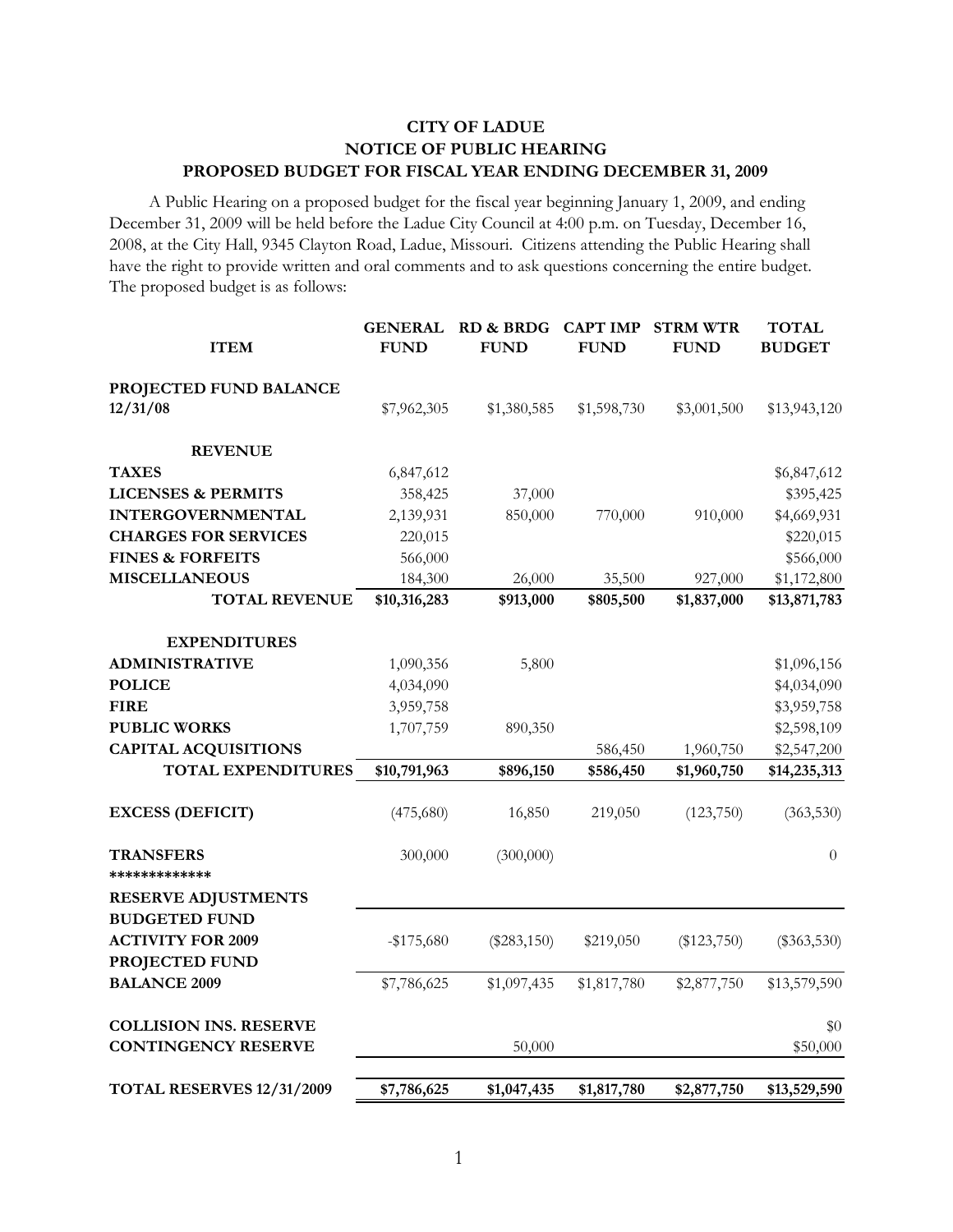## **CITY OF LADUE NOTICE OF PUBLIC HEARING**

## **A Public hearing will be held at 4:00 p.m. on December 16, 2008, at Ladue City Hall, 9345 Clayton Road, at**

| <b>Assessed Valuation</b>     | <b>Current Estimated</b> | Actual                      | <b>Actual</b>                    |
|-------------------------------|--------------------------|-----------------------------|----------------------------------|
| (By Categories)               | Tax Year 2009            | Tax year 2008               | Tax Year 2007                    |
|                               |                          |                             |                                  |
| Real Estate - Residential     | \$573,437,680            | \$573,437,680               | \$571,146,740                    |
| Agricultural                  | \$2,490                  | \$2,490                     | \$2,490                          |
|                               |                          |                             |                                  |
| Commercial                    | \$43,785,630             | \$43,785,630                | \$43,330,380                     |
| <b>Personal Property</b>      | \$46,598,960             | \$46,598,960                | \$46,504,310                     |
|                               |                          |                             |                                  |
| Railroad and Utility          | \$4,845,980              | \$4,545,980                 | \$5,066,568                      |
| TOTAL                         | \$668,670,740            | \$668,370,740               | \$576,935,927                    |
| <b>Amount of Prop Tax Rev</b> | Projected Tax Rates for  | <b>Actual Tax Rates for</b> | <b>Actual Tax Rates for Year</b> |
| Budgeted for 2009             | 2009 (Per \$100)         | <u>Year 2008</u>            | 2007                             |
| <b>General Fund</b>           |                          |                             |                                  |
| \$4,387,727                   | Residential<br>\$.643    | 0.643                       | 0.643                            |
|                               | Agricultural<br>.884     | 0.884                       | 0.884                            |
|                               | Commercial<br>.660       | 0.660                       | 0.657                            |
|                               | Personal Prop.<br>.756   | 0.756                       | 0.756                            |
|                               |                          |                             |                                  |

City of Ladue, Missouri

By: George Pelt, Finance Director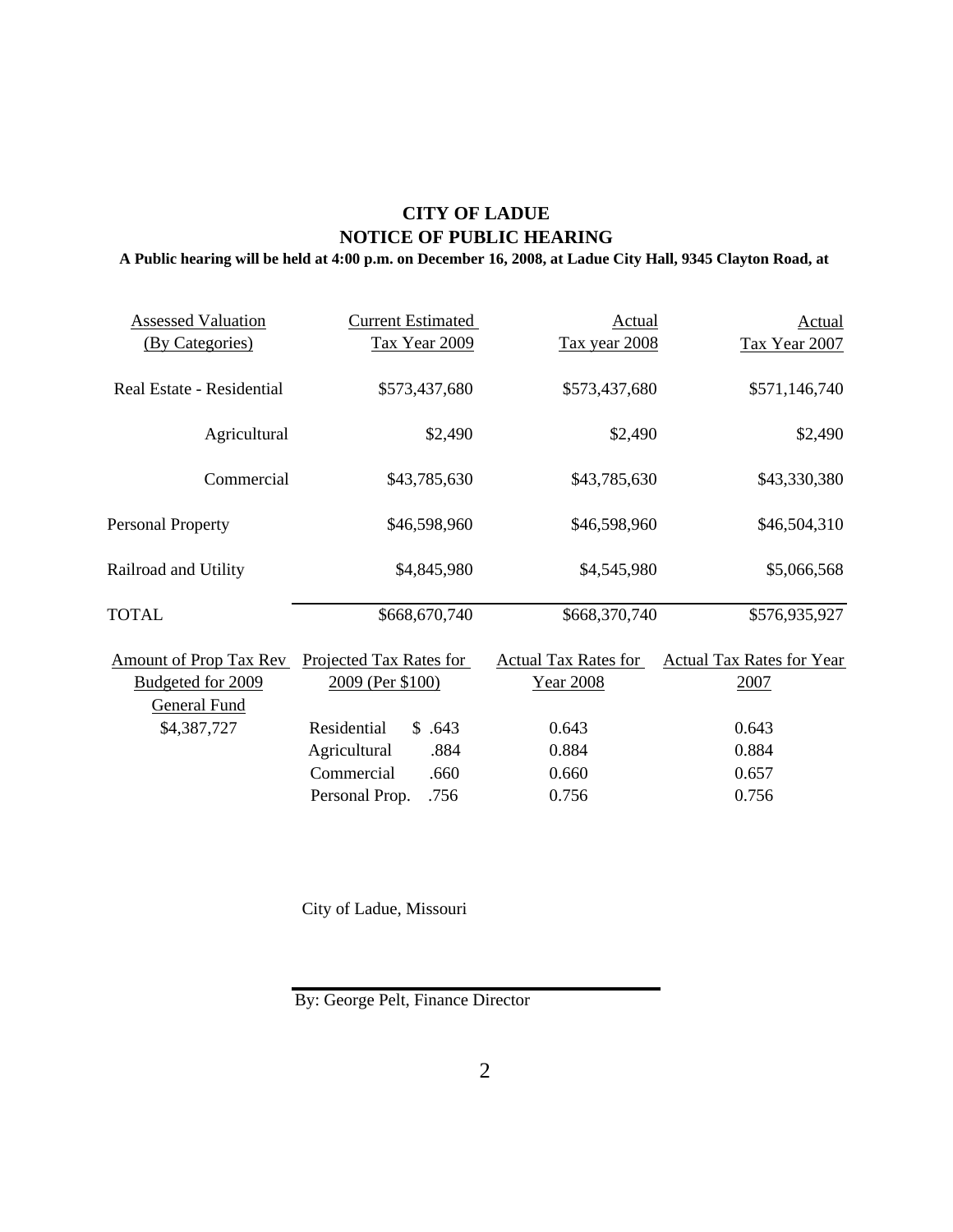| <b>REVENUE</b> |                                               |           | <b>ACTUAL '07 BUDGET '08</b> | <b>PROJ. '08</b> | <b>BUDGET '09 % CHANGE</b> |           |
|----------------|-----------------------------------------------|-----------|------------------------------|------------------|----------------------------|-----------|
| <b>TAXES</b>   |                                               |           |                              |                  |                            |           |
| 3010           | <b>REAL ESTATE TAXES</b>                      | 3,858,316 | 3,939,659                    | 3,925,700        | 3,913,529                  | $-0.3%$   |
| 3011           | DELINQUENT RE TAX 1ST PRIOR YR                | 97,615    | 52,183                       | 39000            | 50,000                     | 28.2%     |
| 3012           | DELINQUENT RE TAX 2ND PRIOR YR                | 52,383    |                              | 3024             |                            | $-100.0%$ |
| 3013           | DELINQUENT RE TAX 3RD PRIOR YR                | 19,508    |                              | 370              |                            | $-100.0%$ |
| 3014           | DELINQUENT RE TAX 4TH PRIOR YR                | 22.244    |                              | $-210$           |                            | $-100.0%$ |
| 3015           | DELINQUENT RE TAX 5TH PRIOR YR                | 651       |                              | $-126$           |                            | $-100.0%$ |
| 3020           | PERSONAL PROPERTY TAX                         | 341,497   | 344,576                      | 348,000          | 345,277                    | $-0.8%$   |
| 3021           | DELINQUENT PERS PPTY TAX 1ST PRIOR YR         | 19,410    |                              | 12500            |                            | $-100.0%$ |
| 3022           | DELINQUENT PERS PPTY TAX 2ND PRIOR YR         | 3,051     |                              | 2050             |                            | $-100.0%$ |
| 3023           | DELINQUENT PERS PPTY TAX 3RD PRIOR YR         | 1,324     |                              | 525              |                            | $-100.0%$ |
| 3024           | DELINQUENT PERS PPTY TAX 4TH PRIOR YR         | 283       |                              | 105              |                            | $-100.0%$ |
| 3025           | DELINQUENT PERS PPTY TAX 5TH PRIOR YR         | 59        |                              | $-40$            |                            | $-100.0%$ |
| 3030           | SPECIAL BUSINESS DIST RE TAX                  |           |                              |                  |                            |           |
| 3040           | <b>MERCH &amp; MFGS SURTAX</b>                | 38,468    | 44,000                       | 45,000           | 44,000                     | $-2.2%$   |
| 3050           | <b>MERCH &amp; MFGS BUSINESS LICENSE TAX</b>  | 210.257   | 207,598                      | 210,600          | 204,306                    | $-3.0%$   |
| 3060           | SPECIAL BUS DIST M & M BUS LIC TAX            |           |                              |                  |                            | #DIV/0!   |
| 3070           | PUBLIC UTILITIES LICENSE TAX - ELECTRIC       | 706,254   | 680,000                      | 680,000          | 680,000                    | 0.0%      |
| 3071           | PUBLIC UTILITIES LICENSE TAX - GAS            | 670,123   | 725,000                      | 675,000          | 675,000                    | 0.0%      |
| 3072           | PUBLIC UTILITIES LICENSE TAX - PHONE          | 688,033   | 463,000                      | 1,372,500        | 740,000                    | $-46.1%$  |
| 3073           | PUBLIC UTILITIES LICENSE TAX - WATER          | 196,067   | 180,000                      | 190,000          | 190,000                    | 0.0%      |
| 3080           | PENALTIES & INTEREST ON DELINQUENT TAX        | 9,709     | 5,500                        | 11,800           | 5,500                      | $-53.4%$  |
|                | <b>TOTAL</b>                                  | 6,935,252 | 6,641,516                    | 7,515,798        | 6,847,612                  | $-8.9%$   |
|                | <b>LICENSES AND PERMITS</b>                   |           |                              |                  |                            |           |
| 3110           | <b>COMM. FRANCHISE FEE</b>                    | 166,044   | 164,850                      | 165,000          | 166,050                    | 0.6%      |
| 3120           | <b>LIQUOR LICENSES</b>                        | 5,250     | 4,900                        | 4,900            | 4,550                      | $-7.1%$   |
| 3130           | TRASH COLLECTORS LICENSE                      |           |                              |                  |                            |           |
| 3140           | <b>VEHICLE LICENSES (CITY)</b>                | 39,166    | 38,625                       | 38,500           | 38,625                     | 0.3%      |
| 3150           | <b>BUILDING PERMITS</b>                       | 186,539   | 165,000                      | 155,000          | 120,000                    | $-22.6%$  |
| 3160           | <b>HEATING &amp; AIR CONDITIONING PERMITS</b> | 5,449     | 7,000                        | 6,200            | 6,200                      | 0.0%      |
| 3170           | <b>SEWER &amp; PLUMBING PERMITS</b>           | 26,008    | 23,000                       | 22,500           | 23,000                     | 2.2%      |
|                | <b>TOTAL</b>                                  | 428,456   | 403,375                      | 392,100          | 358,425                    | $-8.6%$   |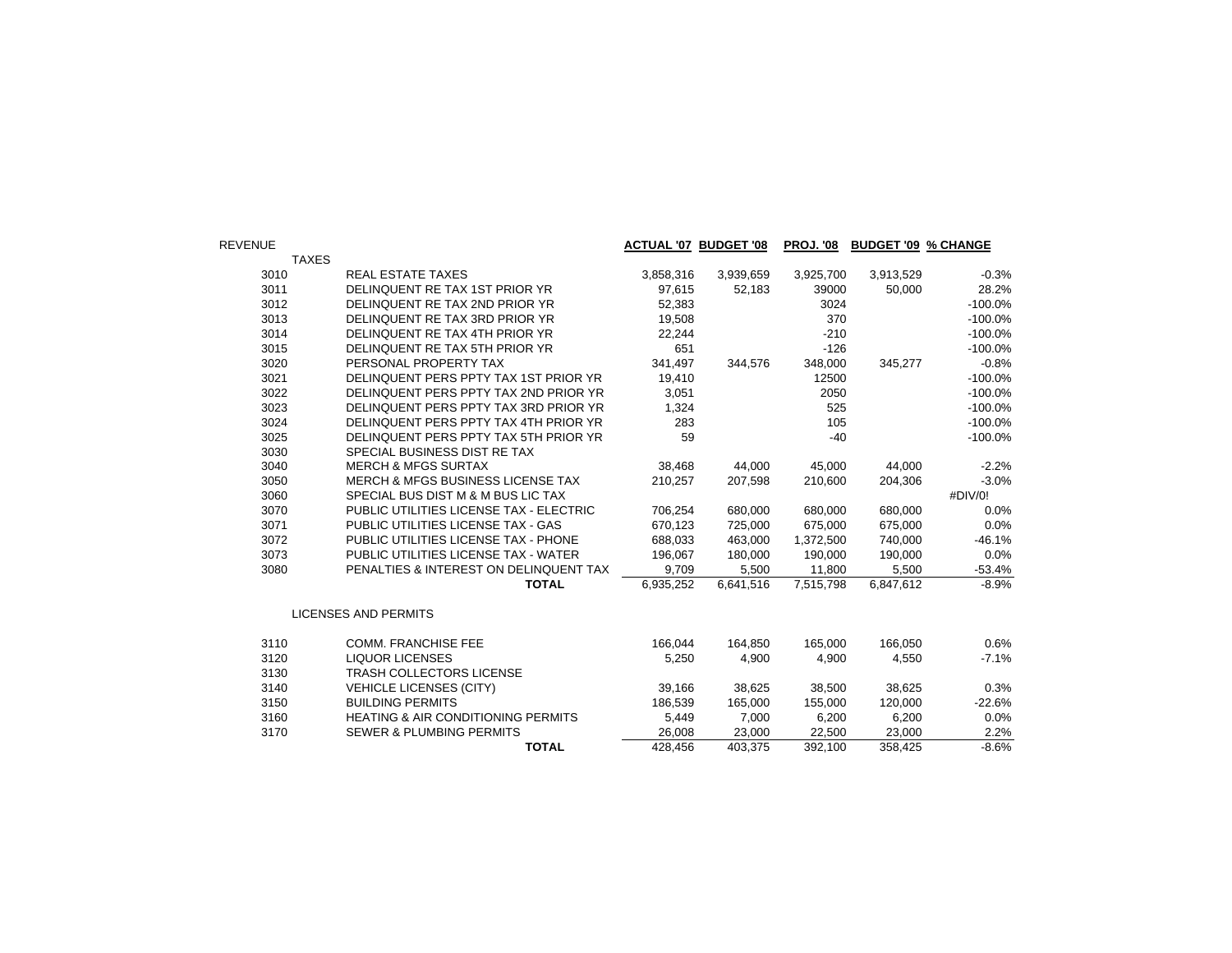#### INTERGOVERNMENTAL

| 3210 | <b>CIGARETTE TAX</b>                       | 29,225     | 30,000     | 28,430     | 28,000     | $-1.5%$   |
|------|--------------------------------------------|------------|------------|------------|------------|-----------|
| 3220 | <b>FINANCIAL INSTITUTIONS TAX</b>          | 206        | 100        | 135        |            | $-100.0%$ |
| 3230 | <b>RR &amp; PUBLIC UTILITIES ADVAL TAX</b> | 33,673     | 12,840     | 13,000     | 11,931     | $-8.2%$   |
| 3240 | <b>SALES TAX</b>                           | 2,303,494  | 2,031,000  | 2,100,000  | 2,100,000  | 0.0%      |
|      | <b>TOTAL</b>                               | 2,366,598  | 2,073,940  | 2,141,565  | 2,139,931  | $-0.1%$   |
|      | <b>CHARGES FOR SERVICES</b>                |            |            |            |            |           |
| 3310 | <b>EMERGENCY ALARM FEES</b>                | 106,503    | 113,000    | 104,000    | 105,915    | 1.8%      |
| 3320 | <b>BUILDING INSP FEES</b>                  | 29,486     | 28,000     | 21,400     | 21,500     | 0.5%      |
| 3330 | POLICE REPORT FEES                         | 3,076      | 2,500      | 3,600      | 3,600      | 0.0%      |
| 3340 | AMBULANCE SERVICE FEES                     | 91,435     | 88,000     | 80.000     | 83.000     | 3.8%      |
| 3350 | ZONING BOARD OF ADJUSTMENT FEES            | 8.006      | 6.000      | 6.000      | 6.000      | 0.0%      |
|      | <b>TOTAL</b>                               | 238,506    | 237,500    | 215,000    | 220,015    | 2.3%      |
|      | <b>FINES AND FORFEITS</b>                  |            |            |            |            |           |
| 3410 | POLICE COURT FINES                         | 645,149    | 425,000    | 605,000    | 555,000    | $-8.3%$   |
| 3420 | <b>CRIME VICTIMS COMPENSATION FEES</b>     | 1,888      | 1,200      | 1500       | 1,500      | 0.0%      |
| 3430 | POLICE TRAINING FEES                       | 10,202     | 8,500      | 9,500      | 9,500      | 0.0%      |
| 3440 | P.O. STANDARDS COMM.                       |            |            |            |            |           |
| 3450 | DOMESTIC VIOLENCE RECEIPTS                 |            |            |            |            |           |
|      | <b>TOTAL</b>                               | 657,239    | 434.700    | 616.000    | 566.000    | $-8.1%$   |
|      | <b>MISCELLANEOUS</b>                       |            |            |            |            |           |
| 3510 | <b>EARNINGS ON INVESTMENTS</b>             | 263,792    | 214,900    | 172,000    | 172,000    | 0.0%      |
| 3520 | ORDINANCES SOLD                            | 240        | 250        | 500        | 500        | 0.0%      |
| 3530 | <b>MULCH SALES</b>                         |            |            |            |            |           |
| 3540 | <b>SUNDRY</b>                              | 105,597    | 14,000     | 16,000     | 11,800     | $-26.3%$  |
| 3600 | <b>TRANSFERS IN</b>                        | 300,000    | 300,000    | 300,000    | 300,000    | 0.0%      |
|      | <b>TOTAL</b>                               | 669,629    | 529,150    | 488,500    | 484.300    | $-0.9%$   |
|      | <b>GRAND</b><br><b>TOTAL</b>               | 11,295,680 | 10.320.181 | 11,368,963 | 10,616,283 | $-6.6%$   |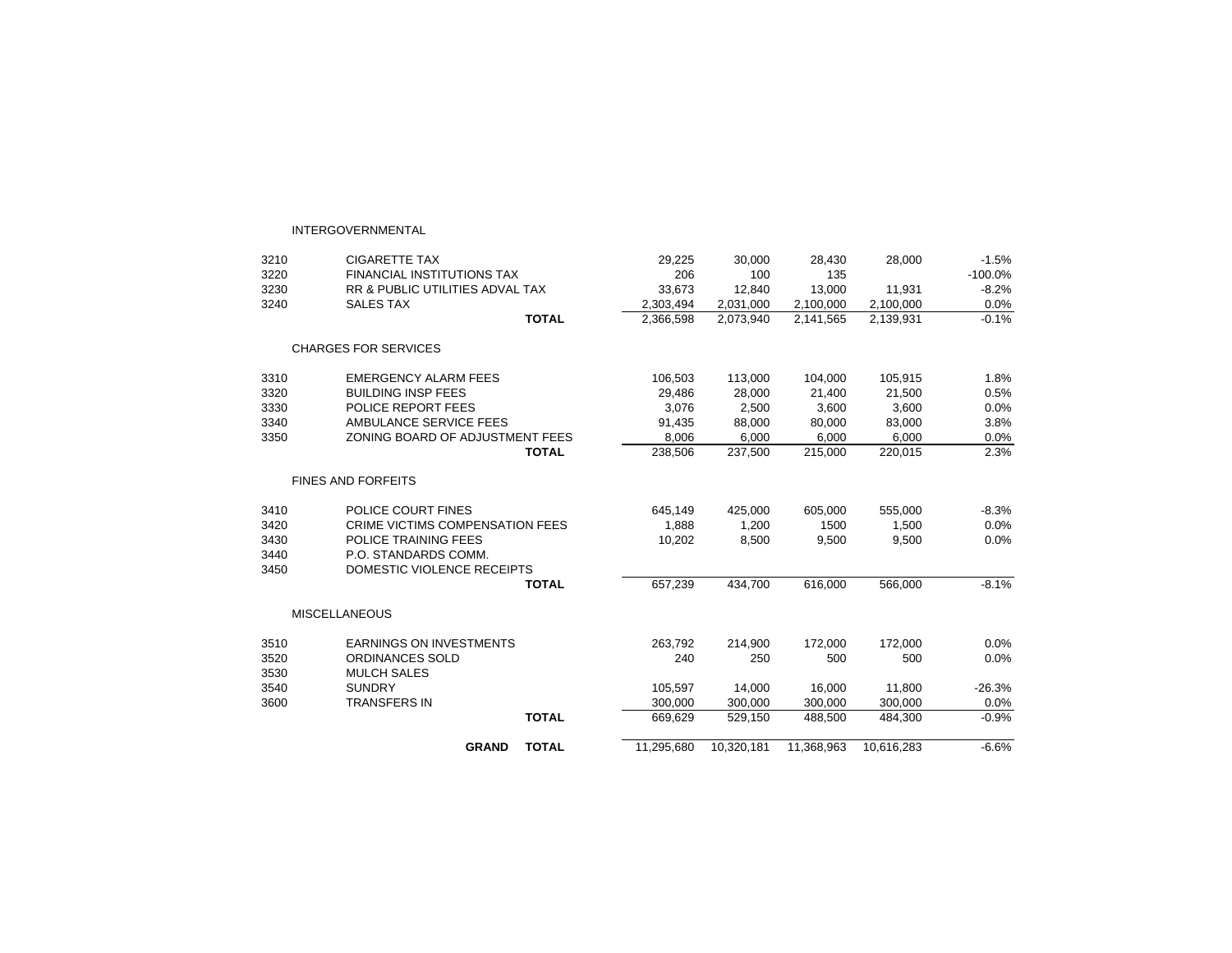## **CITY OF LADUE GENERAL FUND INCOME BUDGET DETAIL FISCAL YEAR ENDING DECEMBER 31, 2009**

## **3010 REAL ESTATE TAX**

|      | <b>Residential</b>                             |              |             |           |
|------|------------------------------------------------|--------------|-------------|-----------|
|      | Estimated assessed valuation                   |              | 573,437,680 |           |
|      | Tax rate \$0.643 per \$100.00                  |              | 0.00643     |           |
|      | <b>Total Tax</b>                               |              | 3,687,204   |           |
|      | <b>Assumed Collection Rate</b>                 |              | 0.983       |           |
|      |                                                | <b>TOTAL</b> | 3,624,522   |           |
|      | <b>Agricultural</b>                            |              |             |           |
|      | Estimated assessed valuation                   |              | 2,490       |           |
|      | Tax rate \$0.8840 per \$100.00                 |              | 0.008840    |           |
|      |                                                |              | 22          |           |
|      | <b>Commercial</b>                              |              |             |           |
|      | Estimated assessed valuation                   |              | 43,785,630  |           |
|      | Tax rate \$0.660 per \$100.00                  |              | 0.00660     |           |
|      | <b>Total Tax</b>                               |              | 288,985     |           |
|      |                                                |              |             |           |
|      | Delinquent & Protest RE Taxes                  |              | 50,000      |           |
|      |                                                |              |             |           |
|      | <b>Total TAX</b>                               |              |             | 3,963,529 |
|      |                                                |              |             |           |
| 3020 | <b>PERSONAL PROPERTY TAX</b>                   |              |             |           |
|      | Estimated assessed valuation                   |              | 46,598,960  |           |
|      | Tax rate \$0.756 per \$100.00                  |              | 0.00756     |           |
|      | Subtotal                                       |              | 352,288     |           |
|      | <b>Assumed Collection Rate</b>                 |              | 0.990       |           |
|      | Subtotal                                       |              | 348,765     |           |
|      | Less County Collection Fee 1%                  |              | 3,488       |           |
|      |                                                | <b>TOTAL</b> |             | 345,277   |
|      |                                                |              |             |           |
| 3040 | <b>MERCHANTS &amp; MFGS. SURTAX</b>            |              |             |           |
|      | Estimate based on county's figures             |              |             | 44,000    |
|      |                                                |              |             |           |
| 3050 | <b>MERCHANTS &amp; MFGS. BUSINESS LIC. TAX</b> |              |             |           |
|      | Square Footage<br>#94                          |              | 41,150      |           |
|      | Gross receipts #98                             |              | 131,000     |           |
|      | Financial Institutions 6 @\$5,000              |              | 30,000      |           |
|      | Trash Collectors 13@\$12                       |              | 156         |           |
|      | Home Based 40@ \$50                            |              | 2,000       |           |
|      |                                                | <b>TOTAL</b> |             | 204,306   |
|      |                                                |              |             |           |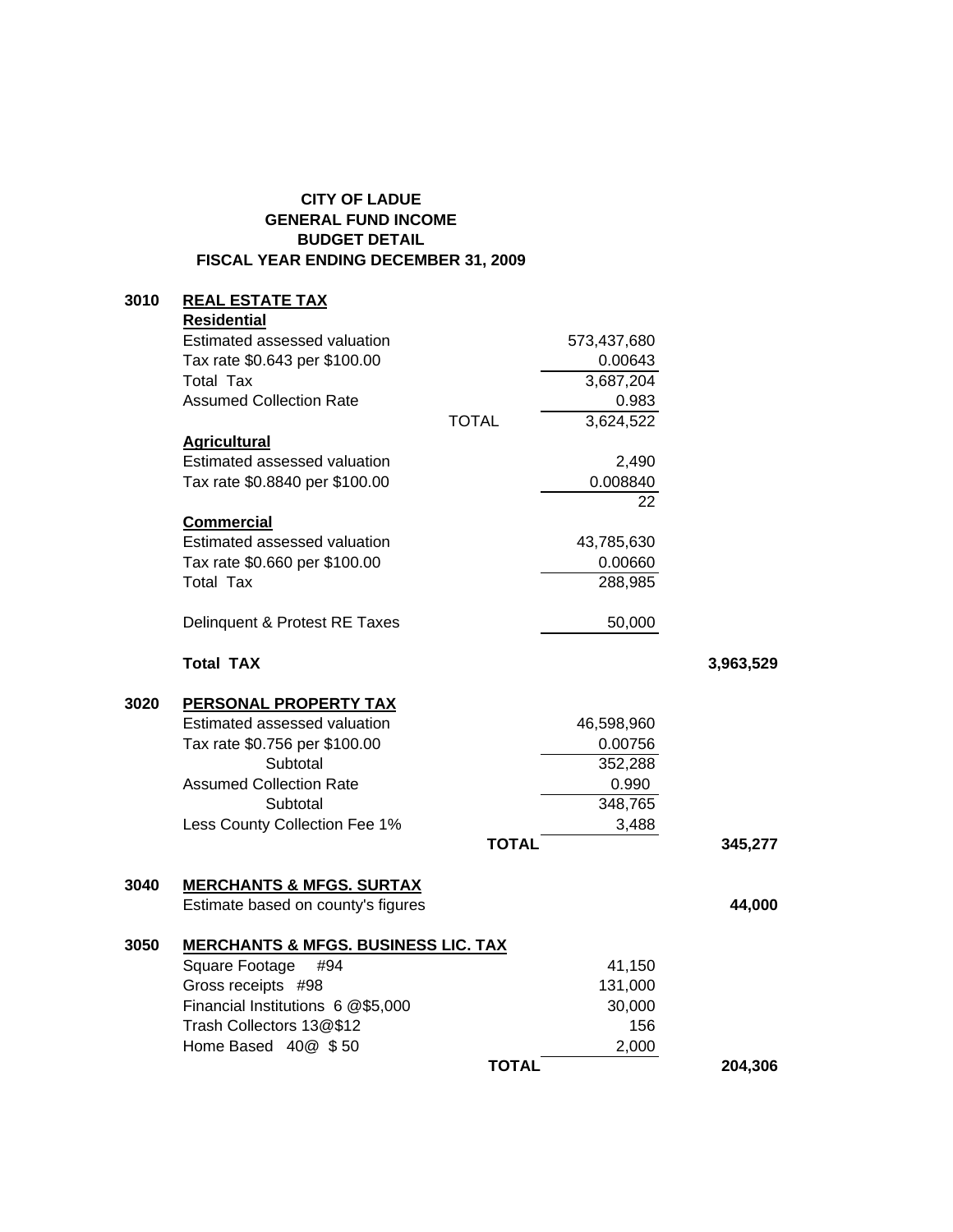|      | <b>PUBLIC UTILITIES LICENSE TAX</b>  |              |         |           |
|------|--------------------------------------|--------------|---------|-----------|
| 3070 | Ameren U. E. (6.90%)                 |              | 680,000 |           |
| 3071 | Laclede Gas Company (7%)             |              | 675,000 |           |
| 3072 | Telephone Cos. (7%)                  |              | 740,000 |           |
| 3073 | Mo. American Water (7%)              |              | 190,000 |           |
|      |                                      | <b>TOTAL</b> |         | 2,285,000 |
| 3080 | PENALTIES & INT. ON DELINQUENT TAX   |              |         |           |
|      | Estimated                            |              |         | 5,500     |
| 3110 | <b>COMMUNICATIONS FRANCHISE FEES</b> |              |         |           |
|      | <b>Sprint Lease</b>                  |              | 24,000  |           |
|      | AT&T antennae                        |              | 600     |           |
|      | <b>Charter Communications</b>        |              | 71,000  |           |
|      | <b>MCI World Comm.</b>               |              | 5,450   |           |
|      | XO Management                        |              | 37,000  |           |
|      | <b>Sprint Telecom</b>                |              | 4,000   |           |
|      | Level 3 Comm.                        |              |         |           |
|      | Cingular                             |              | 24,000  |           |
|      |                                      |              |         | 166,050   |
| 3120 | <b>LIQUOR LICENSES</b>               |              |         |           |
|      | Per Supporting Worksheet             |              |         | 4,550     |
| 3140 | <b>VEHICLE LICENSES CITY</b>         |              |         |           |
|      | Cars 7100@ \$5.00 Each               |              | 35,500  |           |
|      | Trucks 513@\$6.00 Each               |              | 3,078   |           |
|      | Motorcycles 125 @ \$3.50 Each        |              | 438     |           |
|      | Subtotal                             |              | 39,016  |           |
|      | Less County Collection Fee 1%        |              | 391     |           |
|      |                                      | <b>TOTAL</b> |         | 38,625    |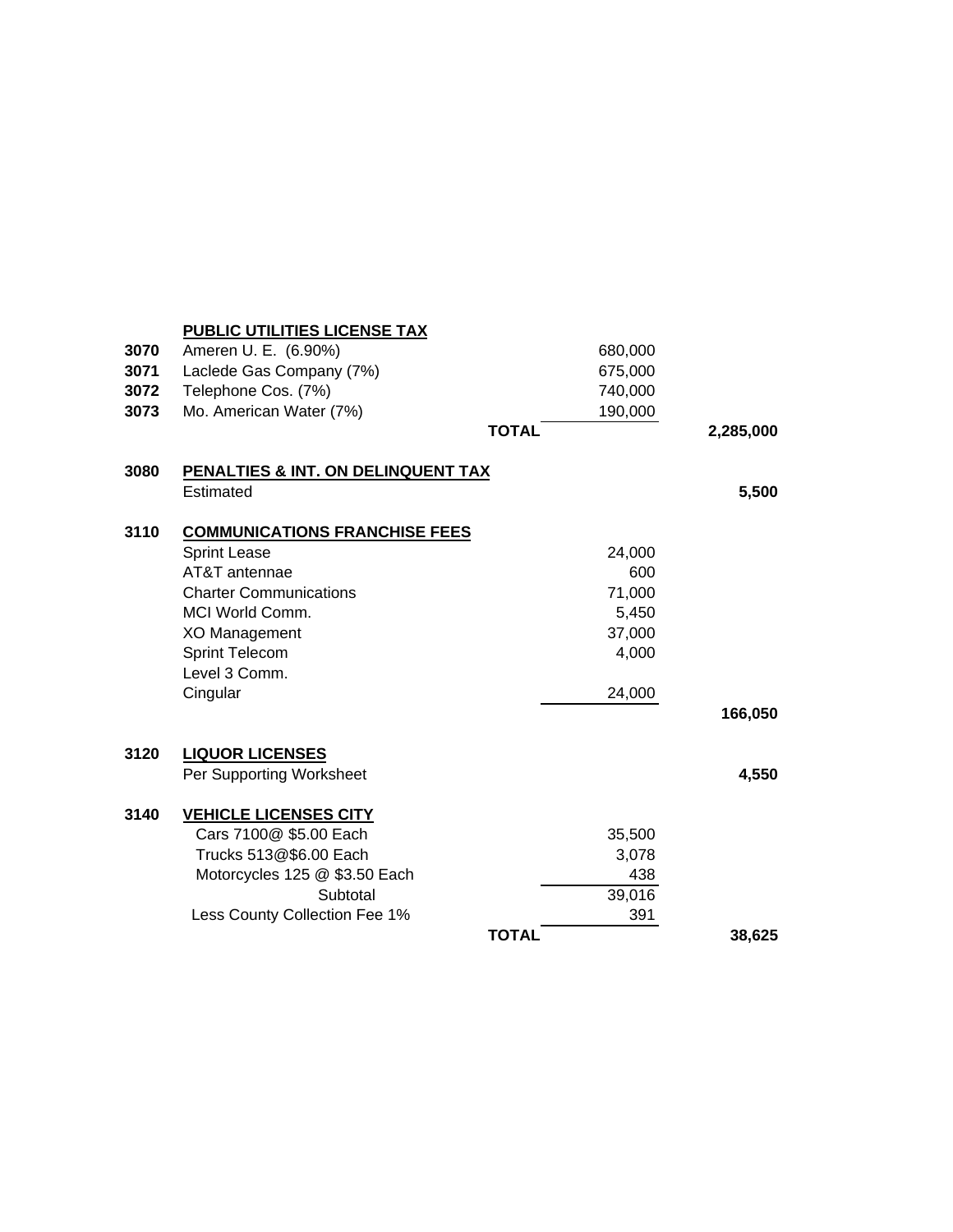| 3150 | <b>BUILDING PERMITS</b><br>Estimate based on prior year                                                                                                                                                               |                                                 | 120,000   |
|------|-----------------------------------------------------------------------------------------------------------------------------------------------------------------------------------------------------------------------|-------------------------------------------------|-----------|
| 3160 | <b>HEATING &amp; AIR CONDITIONING PERMITS</b><br>Estimate based on prior year                                                                                                                                         |                                                 | 6,200     |
| 3170 | <b>SEWER &amp; PLUMBING PERMITS</b><br>Estimate based on prior year                                                                                                                                                   |                                                 | 23,000    |
| 3210 | <b>CIGARETTE TAX</b><br>Estimate based on prior year                                                                                                                                                                  |                                                 | 28,000    |
| 3230 | R.R. & PUBLIC UTILITY ADVALOREM TAX<br>Estimated assessed valuation<br>Tax Rate .660 per \$100.00<br>Subtotal<br>Less Assessment & Collection Fees 1.5%<br>Less County Assess. Fee (.5% of 3,914,769)<br><b>TOTAL</b> | 4,845,980<br>0.00660<br>31,983<br>480<br>19,573 | 11,931    |
| 3240 | <b>SALES TAX</b><br><b>Estimated Retail</b><br><b>Estimated Motor Vehicle</b><br><b>TOTAL</b>                                                                                                                         | 2,051,000<br>49,000                             | 2,100,000 |
| 3310 | <b>EMERGENCY ALARM FEES</b><br>Alarm company renewals 37 @ \$50.00<br>Local alarm systems 7 @ \$15.00<br>Other alarm systems 1810 @ \$50.00<br>False alarms<br>673 @ \$20.00<br><b>TOTAL</b>                          | 1,850<br>105<br>90,500<br>13,460                | 105,915   |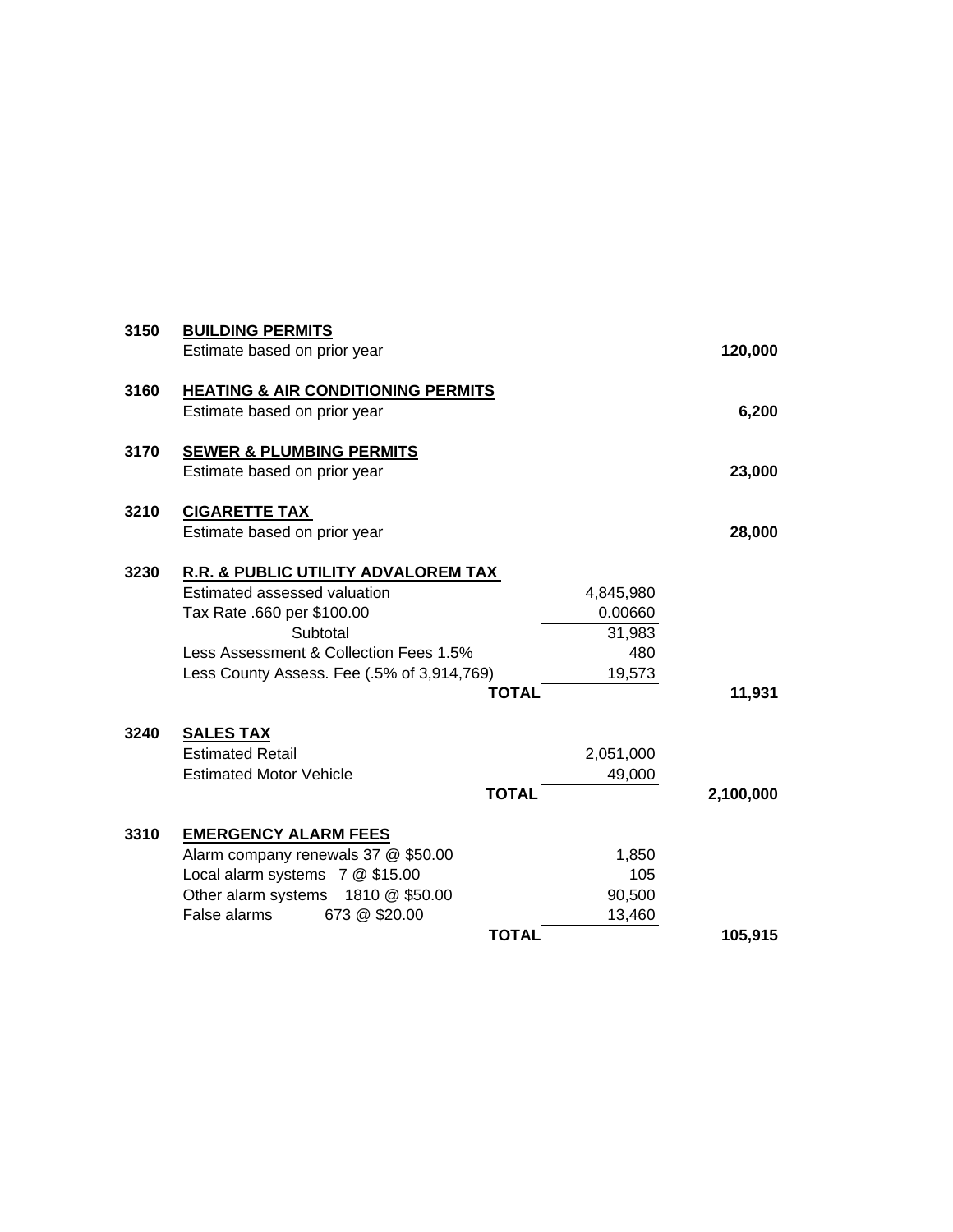| 3320 | <b>BUILDING INSPECTION FEES</b><br>Estimated                                                                                            |              |                                | 21,500     |
|------|-----------------------------------------------------------------------------------------------------------------------------------------|--------------|--------------------------------|------------|
| 3330 | <b>POLICE REPORT FEES</b><br>Estimated                                                                                                  |              |                                | 3,600      |
| 3340 | <b>AMBULANCE SERVICE FEES</b><br>Estimated                                                                                              |              |                                | 83,000     |
| 3350 | <b>ZONING BOARD OF ADJUSTMENT FEES</b><br>Estimated                                                                                     |              |                                | 6,000      |
| 3410 | <b>POLICE COURT FINES</b><br>Estimated                                                                                                  |              |                                | 555,000    |
| 3420 | <b>CRIME VICTIMS COMPENSATION FEES</b><br>Estimated                                                                                     |              |                                | 1,500      |
| 3430 | <b>POLICE TRAINING FEES</b><br>Estimated                                                                                                |              |                                | 9,500      |
| 3510 | <b>EARNINGS ON INVESTMENTS</b><br><b>T-Bills</b><br>Daily Repo Interest<br>Other Interest                                               | <b>TOTAL</b> | 156,400<br>15,000<br>600       | 172,000    |
| 3520 | <b>ORDINANCES SOLD</b><br>Estimate based on prior year                                                                                  |              |                                | 500        |
| 3540 | <b>SUNDRY</b><br>Special Use & Re-Sub Permits & Fees<br><b>Excavation Permits</b><br><b>Financial Institutions Tax</b><br>Miscellaneous | <b>TOTAL</b> | 4,000<br>4,700<br>100<br>3,000 | 11,800     |
|      | <b>TOTAL REVENUE</b>                                                                                                                    |              |                                | 10,316,283 |
| 3600 | <b>TRANSFERS IN</b><br>Transfer from Road & Bridge Fund                                                                                 |              |                                | 300,000    |
|      | <b>TOTAL AVAILABLE FUNDS</b>                                                                                                            |              |                                | 10,616,283 |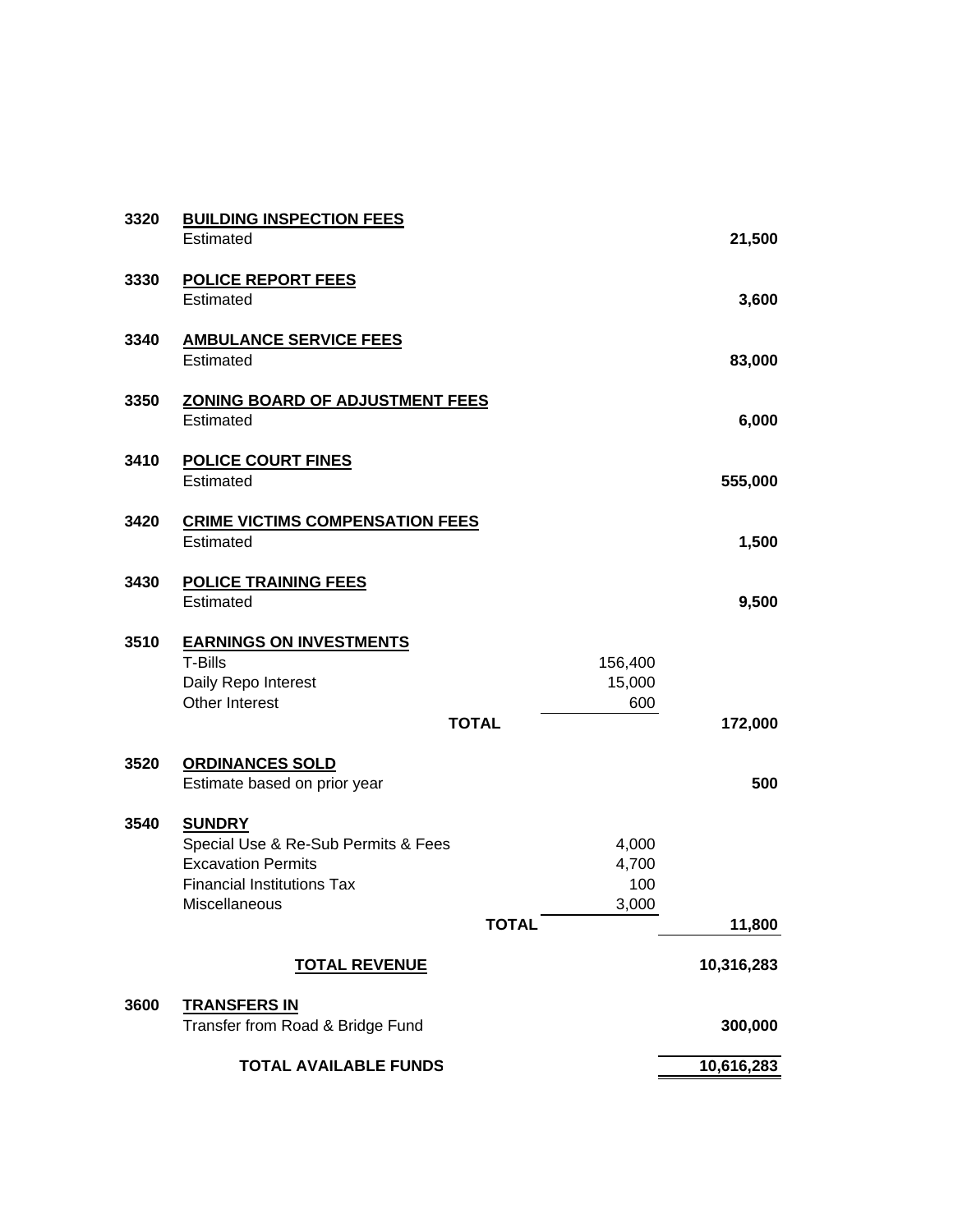| PERSONNEL                                                                         | 5,419,400  |          |
|-----------------------------------------------------------------------------------|------------|----------|
|                                                                                   |            |          |
| 4001<br><b>SALARIES</b><br>4,992,835<br>5,225,696<br>5,166,410                    |            | 4.9%     |
| 4002<br>SALARIES COMMUNICATIONS<br>312,976<br>336,342<br>336,900                  | 346,200    | 2.8%     |
| 4003<br><b>LONGEVITY</b>                                                          |            |          |
| 4004<br>SPECIAL PAY<br>40.075<br>172,102<br>17.000                                | 38.775     | 128.1%   |
| 256,000<br>4005<br><b>OVERTIME</b><br>269,885<br>200,000                          | 217,100    | $-15.2%$ |
| 4006<br>148,725<br>148,800<br><b>HOLIDAY</b><br>144,928                           | 154,800    | 4.0%     |
| 4007<br><b>TEMPORARY</b><br>16,429<br>25,000<br>25,000                            | 25,000     | 0.0%     |
| 25,000<br>42,000<br>4010<br><b>TEMPORARY AGENCIES</b><br>46,602                   | 42,000     | 0.0%     |
| 4020<br>SOCIAL SECURITY & MEDICARE<br>163,518<br>172,327<br>171,825               | 179,885    | 4.7%     |
| 4030<br>739,057<br>835,430<br>798,065<br>MEDICAL INS.                             | 901,000    | 12.9%    |
| 4031<br>DENTAL INS.<br>69,692<br>74,525<br>69,865                                 | 77,100     | 10.4%    |
| 4032<br>VISION INS.<br>19,725<br>19,950<br>19,365                                 | 19,825     | 2.4%     |
| 4033<br>LIFE INS.<br>14,508<br>15,800<br>11,090                                   | 11,395     | 2.8%     |
| 4034<br><b>DISABILITY INSURANCE</b><br>35,850<br>36,745                           | 38,600     | 5.0%     |
| 4040<br>1,810,076<br><b>PENSION</b><br>1,125,000<br>2,237,000                     | 1,300,000  | $-41.9%$ |
| 4050<br><b>RETIREMENT</b><br>143,662<br>170,000<br>155,240                        | 180,000    | 15.9%    |
| UNEMPLOYMENT COMP. INS.<br>4060<br>0<br>2,000                                     | 2,000      |          |
| 4070<br>WORKERS' COMP INS.<br>245,986<br>257,000<br>199,335                       | 194,700    | $-2.3%$  |
| <b>TOTAL</b><br>9,161,981<br>8,708,720<br>9,690,640                               | 9,147,780  | $-5.6%$  |
| <b>SUPPLIES</b>                                                                   |            |          |
| 4110<br>OFFICE SUPPLIES & PRINTING<br>26,605<br>29,200<br>28,150                  | 31,750     | 12.8%    |
| 4120<br><b>OPERATIONAL EQUIPMENT &amp; SUPPLIES</b><br>40,905<br>45,270<br>43,500 | 43,980     | 1.1%     |
| 4121<br><b>GASOLINE</b><br>127,188<br>144,125<br>188,145                          | 195,790    | 4.1%     |
| 4130<br><b>COMPUTER SUPPLIES</b><br>9,326<br>9,450<br>7,850                       | 11,275     | 43.6%    |
| 4140<br>PHOTO EQUIPMENT & SUPPLIES<br>1,452<br>1,950<br>1,350                     | 1,650      | 22.2%    |
| 4150<br>AMBULANCE SUPPLIES<br>13,770<br>13,020<br>10,000                          | 12,400     | 24.0%    |
| 4160<br>AMMUNITION & TARGETS<br>5,748<br>12,800<br>12,000                         | 14,800     | 23.3%    |
| 55,390<br>59,335<br>56,000<br>4170<br><b>UNIFORMS</b>                             | 65,175     | 16.4%    |
| 4180<br><b>LINEN SERVICE</b><br>3,969<br>2,100<br>3,600                           | 3,800      | 5.6%     |
| 9,612<br>7,700<br>4190<br><b>OTHER SUPPLIES</b><br>8,100                          | 9,950      | 29.2%    |
| 4195<br><b>EQUIPMENT RENTAL</b><br>$\Omega$<br>500                                | 500<br>500 | 0.0%     |
| <b>TOTAL</b><br>293,965<br>325,850<br>358,795                                     | 391,070    | 9.0%     |
| <b>MAINTENANCE</b>                                                                |            |          |
| 98,500<br>4210<br><b>BLDG. MAINTENANCE</b><br>97,659<br>114,550                   | 99,750     | $-12.9%$ |
| 4220<br><b>EQUIPMENT MAINTENANCE</b><br>91,114<br>57,850<br>61,000                | 56,950     | $-6.6%$  |
| 4230<br><b>VEHICLE MAINTENANCE</b><br>88,787<br>73,735<br>82,600                  | 85,450     | 3.5%     |
| 14,000<br>4240<br>PARK & GROUNDS MAINTENANCE<br>14,840<br>13,000                  | 13,000     | $-7.1%$  |
| 4250<br>MAINTENANCE CONTRACTS<br>26,519<br>28,526<br>28,000                       | 34,393     | 22.8%    |
| <b>TOTAL</b><br>318,919<br>271,611<br>300,150                                     | 289,543    | $-3.5%$  |
| <b>UTILITIES</b>                                                                  |            |          |
| <b>ELECTRIC</b><br>4310<br>49,687<br>52,300<br>48,915                             | 50,880     | 4.0%     |
| 4320<br>GAS<br>33,626<br>34,900<br>33,725                                         | 34,970     | 3.7%     |
| 4330<br>WATER / SEWER<br>5,935<br>9,900<br>9,550                                  | 11,800     | 23.6%    |
| 4340<br><b>TRASH DISPOSAL</b><br>5,846<br>6,275<br>6,280                          | 6,900      | 9.9%     |
| 4350<br>26,023<br><b>TELEPHONE</b><br>27,950<br>26,015                            | 21,420     | $-17.7%$ |
| 4351<br>MOBILE PHONE<br>11,536<br>16,134<br>11,480                                | 13,474     | 17.4%    |
| 4352<br><b>PAGERS</b><br>1,119<br>900<br>840                                      | 900        | 7.1%     |
| <b>TOTAL</b><br>133,772<br>148,359<br>136,805                                     | 140,344    | 2.6%     |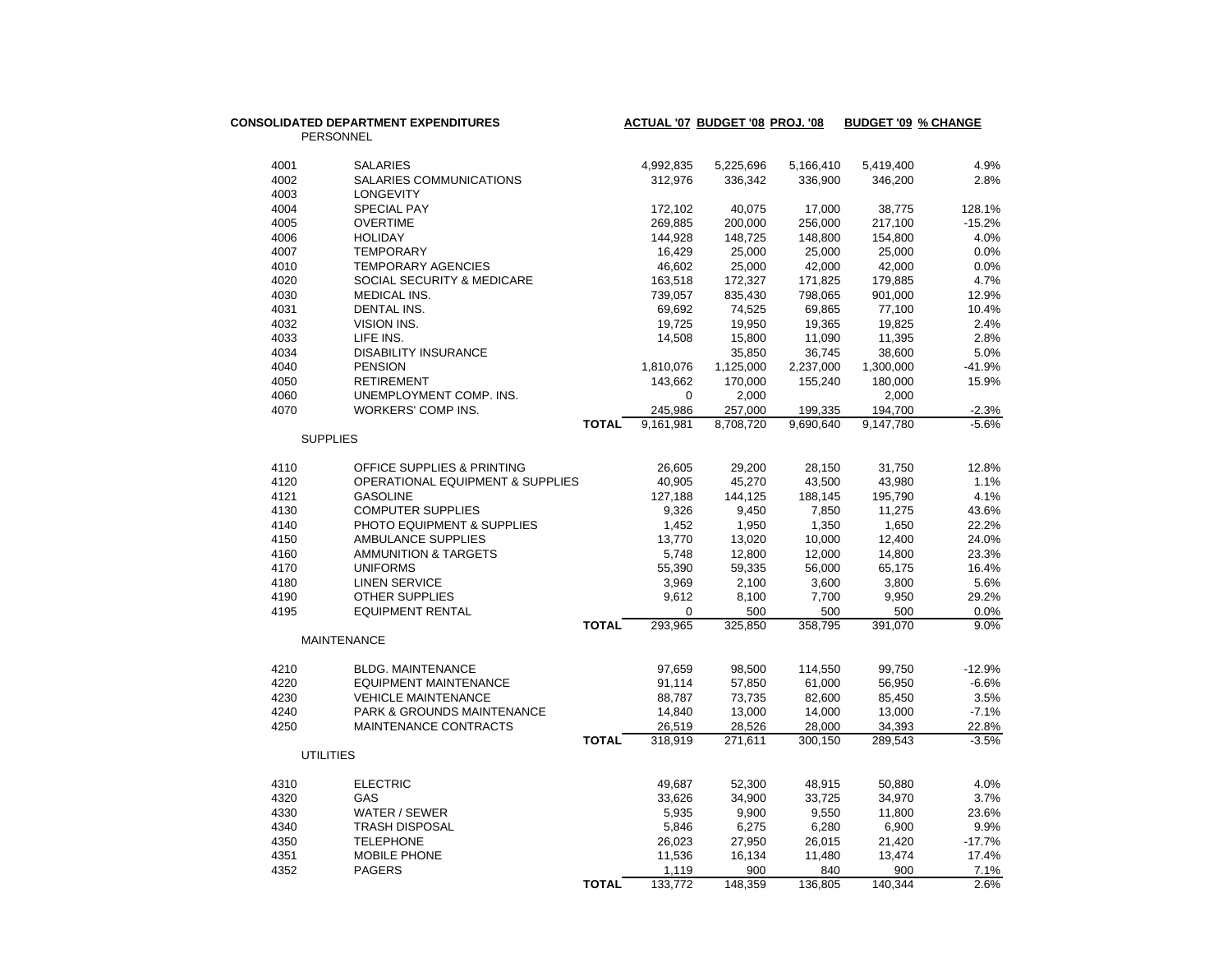|              | <b>GRAND</b><br><b>TOTAL</b>                           | 10.694.758     | 10,319,338     | 11.204.775     | 10,791,963     | $-3.7%$       |
|--------------|--------------------------------------------------------|----------------|----------------|----------------|----------------|---------------|
|              | <b>TOTAL</b>                                           | 106,998        | 95,600         | 72,900         | 70,100         | $-3.8%$       |
| 4615         | <b>ODOR CONSULTANT</b>                                 |                | 20,000         | 20000          | 18,000         | $-10.0%$      |
| 4614         | <b>OUTSIDE SERVICES</b>                                | 19,338         | 40,000         | 30000          | 28,000         | $-6.7%$       |
| 4613         | SITE REPAIRS & MAINTENANCE                             | 22,840         | 3,000          | 7000           | 3,000          | $-57.1%$      |
| 4612         | <b>CHEMICALS</b>                                       | 12,944         | 1,000          |                | 500            | #DIV/0!       |
| 4611         | <b>UTILITIES</b>                                       | 8,904          | 9,600          | 7900           | 8,600          | 8.9%          |
| 4610         | <b>EQUIPMENT REPAIRS &amp; MAINTENANCE</b>             | 42,972         | 22,000         | 8000           | 12,000         | 50.0%         |
|              |                                                        |                |                |                |                |               |
|              | <b>MULCH SITE</b>                                      |                |                |                |                |               |
|              | <b>TOTAL</b>                                           | 286,794        | 352,423        | 290,250        | 329,511        | 13.5%         |
| 4710         | <b>CAPITAL ACQUISITIONS</b>                            |                |                |                |                |               |
| 4595         | MISC. EQUIPMENT PURCHASES                              | 4,669          | 3,550          | 2,200          | 2,900          | 31.8%         |
| 4591         | <b>VEHICLE INS.</b>                                    | 31,215         | 31,850         | 31,995         | 34,100         | 6.6%          |
| 4590         | PROPERTY AND LIABILITY INSURANCE                       | 158,184        | 174,000        | 155,205        | 159,000        | 2.4%          |
| 4580         | <b>SUNDRY</b>                                          | 11,256         | 11,075         | 9,900          | 9,400          | $-5.1%$       |
| 4570         | <b>POSTAGE</b>                                         | 16,905         | 20,300         | 17,500         | 18,475         | 5.6%          |
| 4560         | POST SECONDARY TUITION                                 | 3,324          | 21,000         | 2,000          | 18,360         | 818.0%        |
| 4551         | <b>TRAVEL EXPENSES - CLASSES / SEMINARS</b>            | 15,659         | 22,550         | 12,000         | 17,950         | 49.6%         |
| 4550         | <b>TRAINING CLASSES &amp; SEMINARS</b>                 | 19,558         | 33,920         | 29,300         | 34,620         | 18.2%         |
| 4540         | <b>SUBSCRIPTIONS</b>                                   | 3,429          | 5,383          | 5,950          | 5,221          | $-12.3%$      |
| 4530         | <b>DUES</b>                                            | 9,223          | 9,645          | 9,500          | 9,335          | $-1.7%$       |
| 4520         | <b>COMM RELATIONS</b>                                  | 13,372         | 19,150         | 14,700         | 20,150         | 37.1%         |
| 4510         | <b>CIVIL PREPAREDNESS</b>                              |                |                |                |                |               |
|              | MISCELLANEOUS EXPENSES                                 |                |                |                |                |               |
|              | <b>TOTAL</b>                                           | 392,329        | 416.775        | 355,235        | 423.615        | 19.2%         |
| 4480         | BLDG. COMM & INSP.                                     | 67,600         | 67,600         | 67,600         | 67,600         | 0.0%          |
| 4470         | <b>ELECTIONS</b>                                       | 4,493          | 3,600          | 3,500          | 4,600          | 31.4%         |
| 4460         | <b>REJIS</b>                                           | 2,402          |                |                |                |               |
| 4450         | <b>HEALTH / VERMIN CONTROL</b>                         | 5,936          | 6,500          | 6,500          | 6,500          | 0.0%          |
| 4440         | <b>LEGAL RETAINERS</b>                                 | 45,000         | 50,000         | 45,000         | 50,000         | 11.1%         |
| 4430         | <b>ADVERTISING</b>                                     | 5,261          | 7,100          | 8,000          | 11,100         | 38.8%         |
| 4420         | <b>COMPUTER SERVICES</b>                               | 61,532         | 112,585        | 80,075         | 133,370        | 66.6%         |
| 4415         | PROF. FEES OTHER                                       | 89,470         | 88,390         | 67,500         | 62,445         | $-7.5%$       |
| 4413<br>4414 | PROF. FEES ENGINEERING                                 | 5,381<br>9,930 | 7,000<br>2,000 | 3,100<br>7,000 | 4,500<br>7,000 | 45.2%<br>0.0% |
| 4412         | <b>PROF. FEES AUDIT</b><br>PROF. FEES OFFICE REPORTERS | 6,835          | 7,500          | 10,060         | 10,000         | $-0.6%$       |
| 4411         | PROF. FEES PLANNING                                    | 35,783         | 30,000         | 25,000         | 31,000         | 24.0%         |
| 4410         | PROFESSIONAL FEES LEGAL                                | 52,706         | 34,500         | 31,900         | 35,500         | 11.3%         |
|              |                                                        |                |                |                |                |               |

PROFESSIONAL SERVICES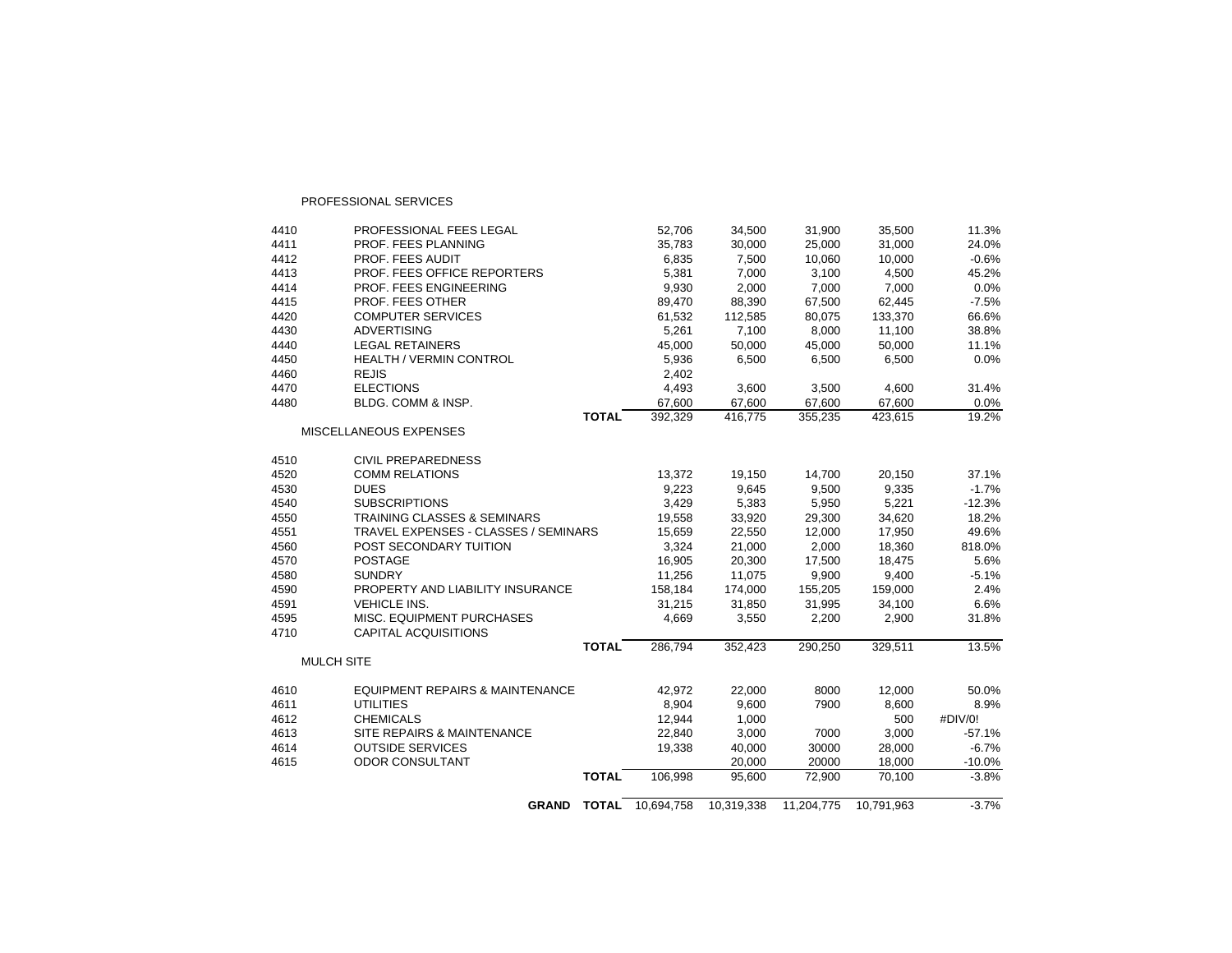|                      | <b>EXPENSES - ADMINISTRATION</b><br><b>PERSONNEL</b>                      |                       | ACTUAL '07 BUDGET '08 PROJ. '08 |                       | <b>BUDGET '09 % CHANGE</b> |                      |
|----------------------|---------------------------------------------------------------------------|-----------------------|---------------------------------|-----------------------|----------------------------|----------------------|
| 4001<br>4003         | <b>SALARIES</b><br><b>LONGEVITY</b>                                       | 438,145               | 453,300                         | 454,510               | 468,500                    | 3.1%                 |
| 4004<br>4005<br>4007 | SPECIAL PAY<br><b>OVERTIME</b><br><b>TEMPORARY</b>                        | 1,782                 | 2,000                           | 2,000                 | 2,100                      | 5.0%                 |
| 4010<br>4020         | <b>TEMPORARY AGENCIES</b><br>SOCIAL SECURITY & MEDICARE                   | 32,437                | 34,830                          | 35,000                | 36,001                     | 2.9%                 |
| 4030<br>4031         | <b>MEDICAL INS.</b><br><b>DENTAL INS.</b>                                 | 62,268<br>5,664       | 68,600<br>5,725                 | 66,420<br>5,535       | 75,000<br>6,600            | 12.9%<br>19.2%       |
| 4032<br>4033<br>4034 | VISION INS.<br>LIFE INS.<br><b>DISABILITY INSURANCE</b>                   | 1,523<br>1,196        | 1,550<br>1,300<br>2,850         | 1,525<br>925<br>2,990 | 1,525<br>1,000<br>3,100    | 0.0%<br>8.1%<br>3.7% |
| 4050<br>4060         | <b>RETIREMENT</b><br>UNEMPLOYMENT COMP. INS.                              | 38,932<br>$\mathbf 0$ | 44,200<br>500                   | 42,535<br>0           | 48,840<br>500              | 14.8%<br>#DIV/0!     |
| 4070                 | <b>WORKERS' COMP INS.</b><br>SUB-TOTAL                                    | 2,816<br>584,763      | 3,100<br>617,955                | 3,920<br>615,360      | 6,200<br>649,366           | 58.2%<br>5.5%        |
|                      | <b>SUPPLIES</b>                                                           |                       |                                 |                       |                            |                      |
| 4110<br>4120         | OFFICE SUPPLIES & PRINTING<br><b>OPERATIONAL EQUIPMENT &amp; SUPPLIES</b> | 12,503                | 15,000                          | 14,000                | 17,500                     | 25.0%                |
| 4121<br>4130         | <b>GASOLINE</b><br><b>COMPUTER SUPPLIES</b>                               | 5,380<br>1,444        | 6,000<br>1,700                  | 7,300<br>1,200        | 7,400<br>1,500             | 1.4%<br>25.0%        |
| 4140<br>4170         | PHOTO EQUIPMENT & SUPPLIES<br><b>UNIFORMS</b>                             | 770                   | 850<br>0                        | 900<br>0              | 900                        | 0.0%                 |
| 4190<br>4195         | <b>OTHER SUPPLIES</b><br><b>EQUIPMENT RENTAL</b><br>SUB-TOTAL             | 844<br>20,941         | 600<br>24,150                   | 500<br>23,900         | 600<br>27,900              | 20.0%<br>16.7%       |
|                      | <b>MAINTENANCE</b>                                                        |                       |                                 |                       |                            |                      |
| 4210                 | <b>BLDG. MAINTENANCE</b>                                                  | 23,721                | 23,000                          | 32,000                | 21,900                     | $-31.6%$             |
| 4220<br>4230         | <b>EQUIPMENT MAINTENANCE</b><br><b>VEHICLE MAINTENANCE</b>                | 725<br>290            | 2,200<br>1,500                  | 1,500<br>600          | 1,800<br>1,200             | 20.0%<br>100.0%      |
| 4250                 | MAINTENANCE CONTRACTS<br>SUB-TOTAL                                        | 10,697<br>35,433      | 9,500<br>36,200                 | 9,050<br>43,150       | 8,200<br>33,100            | $-9.4%$<br>$-23.3%$  |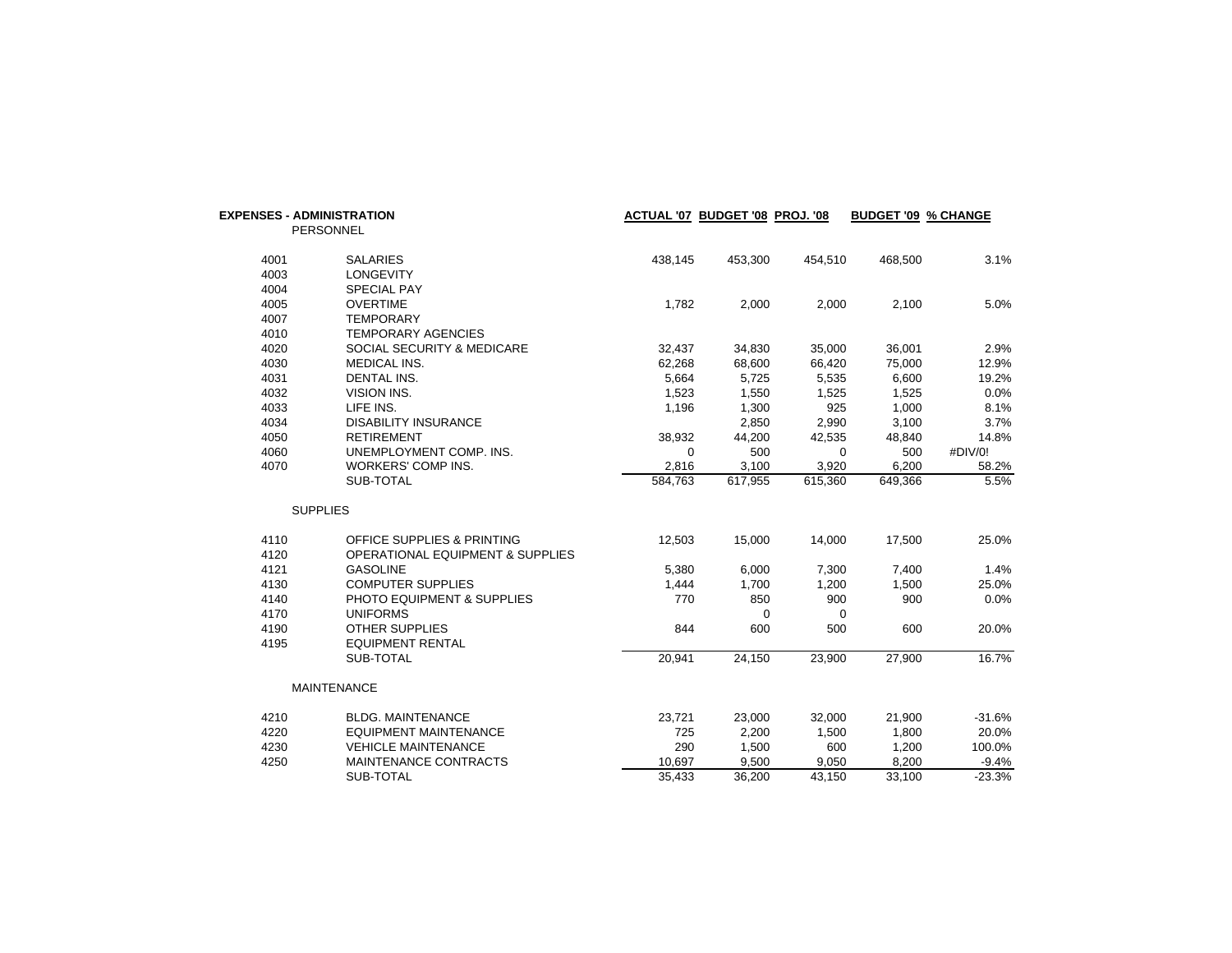UTILITIES

| 4310 | <b>ELECTRIC</b>                             | 9,679     | 10,150    | 9,530     | 10,100    | 6.0%     |
|------|---------------------------------------------|-----------|-----------|-----------|-----------|----------|
| 4320 | GAS                                         | 7,229     | 8,900     | 8,200     | 8,700     | 6.1%     |
| 4330 | WATER / SEWER                               | 1,344     | 2,850     | 2,000     | 2,400     | 20.0%    |
| 4340 | <b>TRASH DISPOSAL</b>                       | 543       | 655       | 600       | 700       | 16.7%    |
| 4350 | <b>TELEPHONE</b>                            | 10,497    | 10,650    | 9,075     | 7,000     | $-22.9%$ |
| 4351 | MOBILE PHONE                                | 2,817     | 2,250     | 2,100     | 2,280     | 8.6%     |
| 4352 | <b>PAGERS</b>                               |           | 0         |           |           |          |
|      | SUB-TOTAL                                   | 32,109    | 35,455    | 31,505    | 31,180    | $-1.0%$  |
|      | PROFESSIONAL SERVICES                       |           |           |           |           |          |
| 4410 | PROFESSIONAL FEES LEGAL                     | 35,576    | 21,000    | 19,000    | 20,000    | 5.3%     |
| 4411 | PROF. FEES PLANNING                         | 35,783    | 30,000    | 25,000    | 31,000    | 24.0%    |
| 4412 | PROF. FEES AUDIT                            | 6,835     | 7,500     | 10,060    | 10,000    | $-0.6%$  |
| 4413 | PROF. FEES OFFICE REPORTERS                 | 5,381     | 7,000     | 3,100     | 4,500     | 45.2%    |
| 4414 | PROF. FEES ENGINEERING                      | 9,930     | 2,000     | 7,000     | 7,000     | 0.0%     |
| 4415 | PROF. FEES OTHER                            | 50,816    | 54,500    | 38,000    | 22,500    | $-40.8%$ |
| 4420 | <b>COMPUTER SERVICES</b>                    | 26,459    | 31,250    | 31,250    | 38,450    | 23.0%    |
| 4430 | <b>ADVERTISING</b>                          | 1,419     | 2,000     | 1,800     | 2,600     | 44.4%    |
| 4440 | <b>LEGAL RETAINERS</b>                      | 45,000    | 50,000    | 45,000    | 50,000    | 11.1%    |
| 4450 | <b>HEALTH / VERMIN CONTROL</b>              | 5,936     | 6,500     | 6,500     | 6,500     | 0.0%     |
| 4460 | <b>REJIS</b>                                |           |           |           |           |          |
| 4470 | <b>ELECTIONS</b>                            | 4,493     | 3,600     | 3,500     | 4,600     | 31.4%    |
| 4480 | BLDG. COMM & INSP.                          | 67,600    | 67,600    | 67,600    | 67,600    | 0.0%     |
|      | SUB-TOTAL                                   | 295,228   | 282,950   | 257,810   | 264,750   | 2.7%     |
|      | MISCELLANEOUS EXPENSES                      |           |           |           |           |          |
| 4520 | <b>COMM RELATIONS</b>                       | 7,319     | 11,000    | 7,700     | 12,000    | 55.8%    |
| 4530 | <b>DUES</b>                                 | 5,981     | 6,450     | 6,400     | 6,400     | 0.0%     |
| 4540 | <b>SUBSCRIPTIONS</b>                        | 230       | 360       | 1,000     | 360       | $-64.0%$ |
| 4550 | <b>TRAINING CLASSES &amp; SEMINARS</b>      | 2,199     | 2,750     | 700       | 3,750     | 435.7%   |
| 4551 | <b>TRAVEL EXPENSES - CLASSES / SEMINARS</b> | 3,855     | 6,550     | 3,000     | 6,550     | 118.3%   |
| 4560 | POST SECONDARY TUITION                      |           |           |           |           |          |
| 4570 | <b>POSTAGE</b>                              | 13,166    | 15,625    | 13,000    | 14,000    | 7.7%     |
| 4580 | <b>SUNDRY</b>                               | 4,248     | 2,625     | 1,700     | 2,100     | 23.5%    |
| 4590 | PROPERTY AND LIABILITY INSURANCE            | 35,991    | 39,000    | 36,485    | 37,500    | 2.8%     |
| 4591 | <b>VEHICLE INS.</b>                         | 1,327     | 1,350     | 1,310     | 1,400     | 6.9%     |
| 4595 | MISC. EQUIPMENT PURCHASES                   |           |           |           |           |          |
|      | SUB-TOTAL                                   | 74,316    | 85,710    | 71,295    | 84,060    | 17.9%    |
|      | <b>TOTAL</b>                                | 1,042,790 | 1,082,420 | 1,043,020 | 1,090,356 | 4.5%     |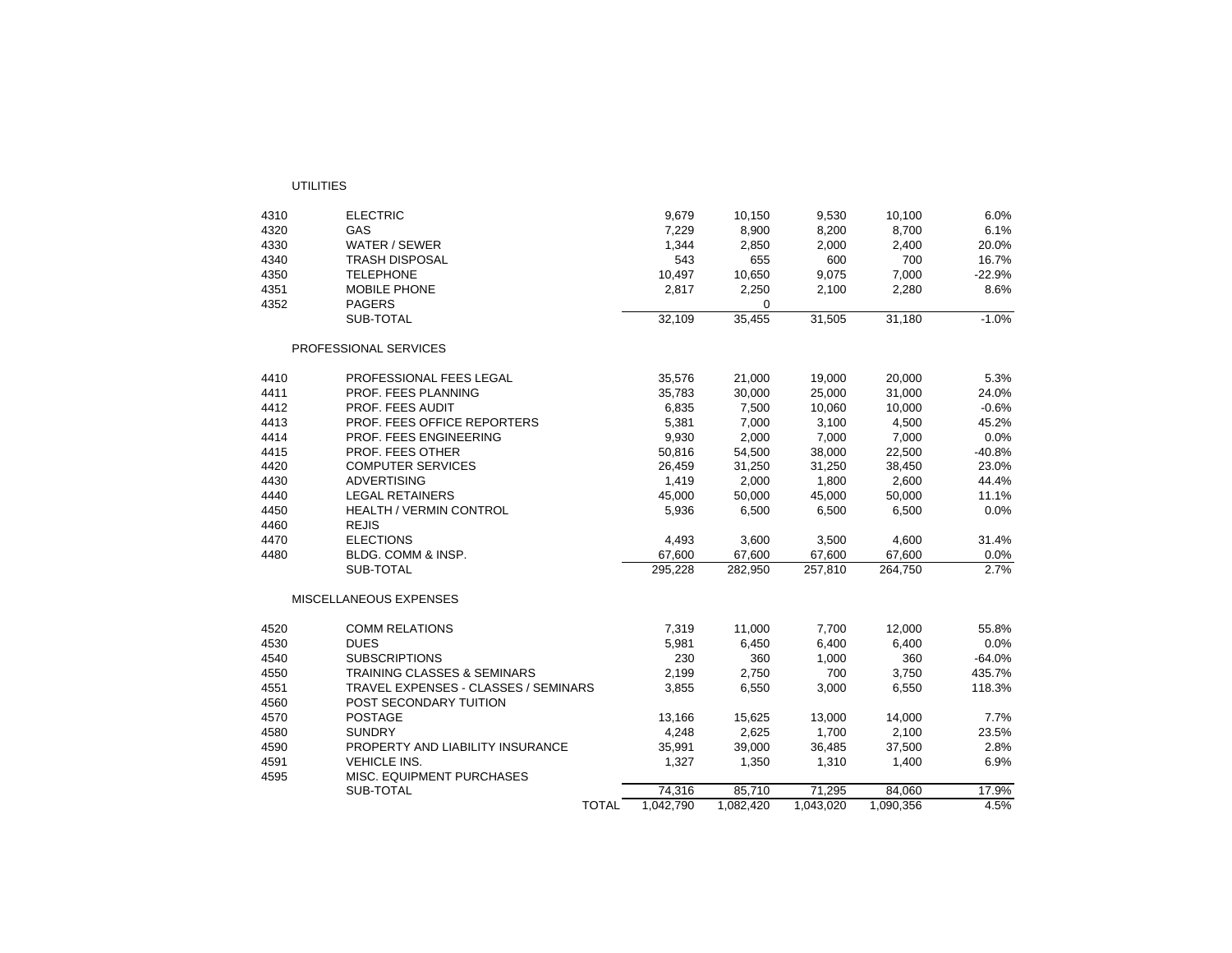## **GENERAL GOVERNMENT ADMINISTRATION BUDGET DETAIL FISCAL YEAR ENDING DECEMBER 31, 2009**

| 4001<br>4005<br>4007 | <b>SALARIES</b><br>Base plus economic increase<br>Merit increase<br>New hires or (decrease in personnel)<br>Overtime<br><b>Temporary Help</b>                                                                                         | <b>TOTAL</b> | 468,500<br>2,100                                                         | 470,600 |
|----------------------|---------------------------------------------------------------------------------------------------------------------------------------------------------------------------------------------------------------------------------------|--------------|--------------------------------------------------------------------------|---------|
| 4020                 | <b>SOCIAL SECURITY</b><br><b>Social Security Salaries</b><br>Less amounts over \$102,000 base<br><b>Total Taxable</b><br>Rate 6.2%<br><b>Total Social Security</b><br><b>Medicare Salaries</b><br>Rate 1.45%<br><b>Total Medicare</b> | <b>TOTAL</b> | 470,600<br>0<br>470,600<br>0.062<br>29,177<br>470,600<br>0.0145<br>6,824 | 36,001  |
| 4030                 | <b>HEALTH INSURANCE</b><br>Estimated                                                                                                                                                                                                  |              |                                                                          | 75,000  |
| 4031                 | <b>DENTAL INSURANCE</b><br>Estimated                                                                                                                                                                                                  |              |                                                                          | 6,600   |
| 4032                 | <b>VISION INSURANCE</b><br>Estimated                                                                                                                                                                                                  |              |                                                                          | 1,525   |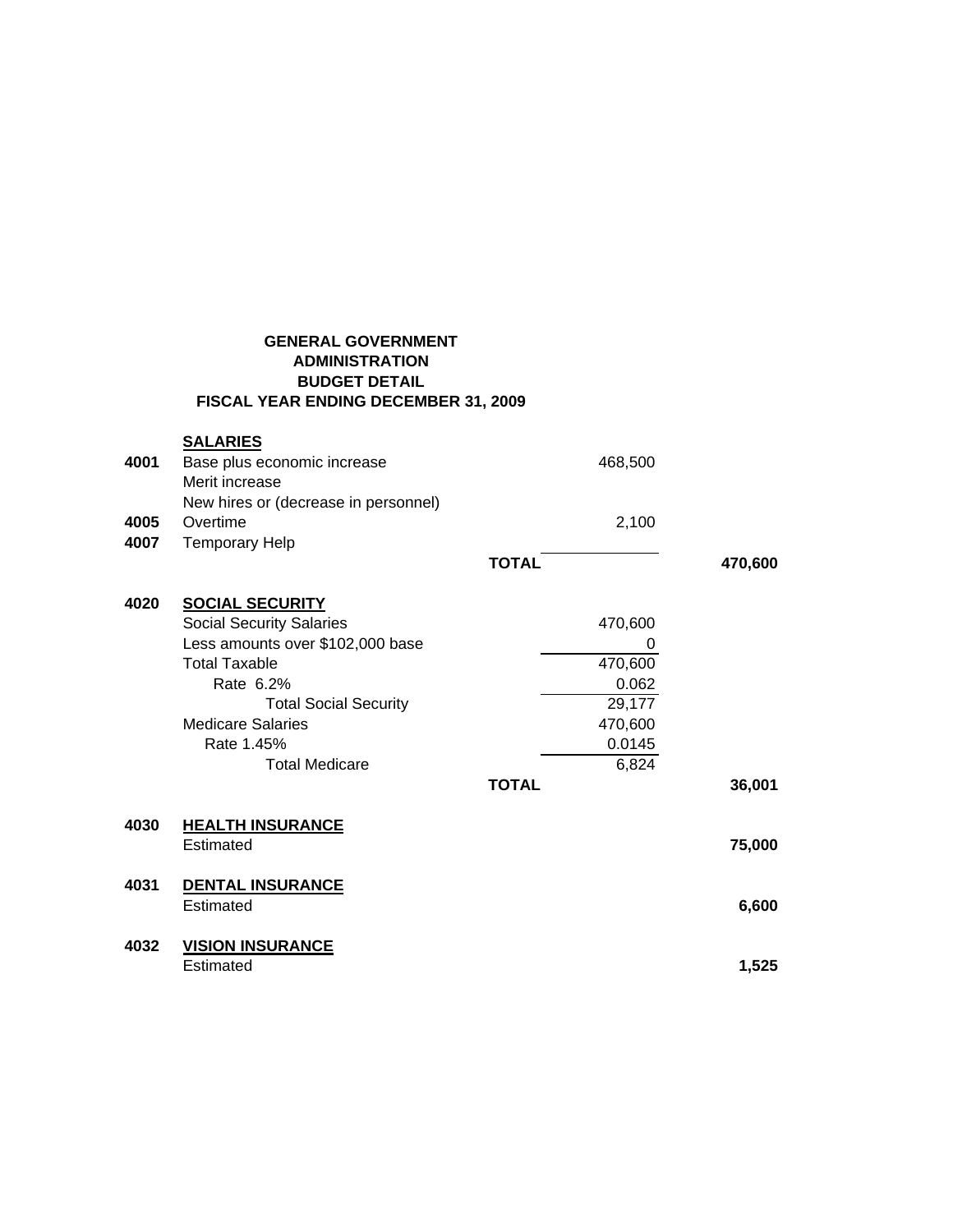| <b>LIFE INSURANCE</b><br>Premium \$75 mly x 12<br>Additional premium due to increases                                               | <b>TOTAL</b> | 900<br>100                                                                                            | 1,000  |
|-------------------------------------------------------------------------------------------------------------------------------------|--------------|-------------------------------------------------------------------------------------------------------|--------|
| <b>DISABILITY INSURANCE</b><br>Estimated                                                                                            |              |                                                                                                       | 3,100  |
| <b>RETIREMENT FUND</b><br>Estimated amount necessary to fund plan<br>based on actuarial report.                                     |              |                                                                                                       | 48,840 |
| <b>UNEMPLOYMENT COMPENSATION</b>                                                                                                    |              |                                                                                                       | 500    |
| <b>WORKERS' COMPENSATION</b><br><b>Estimated Premium</b>                                                                            |              |                                                                                                       | 6,200  |
| OFFICE SUPPLIES AND PRINTING<br>Postage Machine & Folder<br>Copy Machine Paper<br>Envelopes<br>Forms, Cards, etc.<br>Toner<br>Other | <b>TOTAL</b> | 7,200<br>2,500<br>1,250<br>2,000<br>2,300<br>850<br>1,400                                             | 17,500 |
| <b>GASOLINE</b><br>2,270 gal no-lead gas @ \$3.26                                                                                   |              |                                                                                                       | 7,400  |
| <b>COMPUTER SUPPLIES</b><br>Component Upgrades & Replacement<br><b>Printer Materials</b><br>Other                                   |              | 900<br>400<br>200                                                                                     | 1,500  |
|                                                                                                                                     |              | Estimated expense based on prior experience<br>Copy Machine \$499.00 Mly +Taxes+Usage<br><b>TOTAL</b> |        |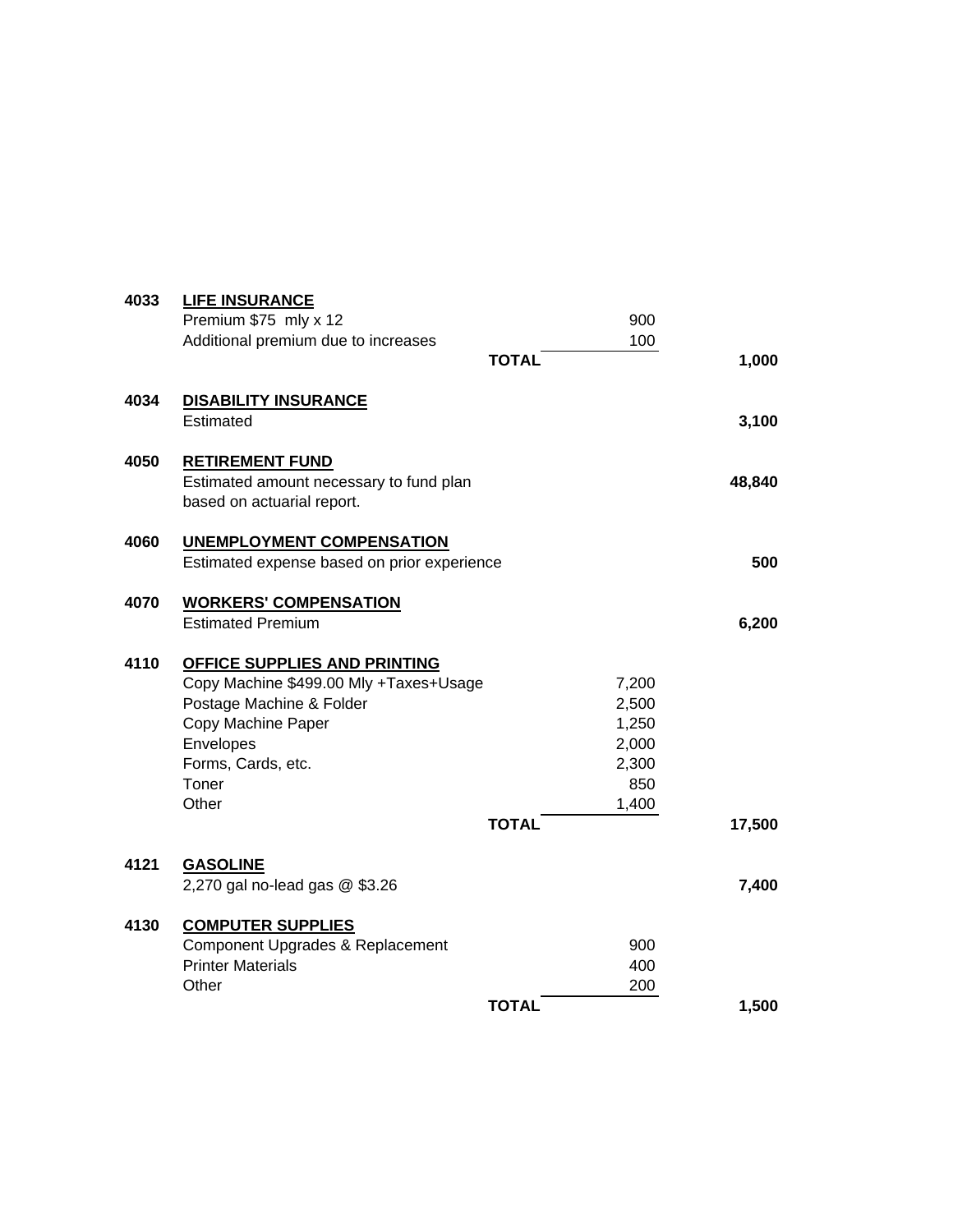| 4140 | <b>PHOTO EQUIPMENT &amp; SUPPLIES</b> |              |       |           |
|------|---------------------------------------|--------------|-------|-----------|
|      | Estimated                             |              |       | 900       |
| 4170 | <b>UNIFORMS</b>                       |              |       |           |
|      | Estimate                              |              |       | $\pmb{0}$ |
| 4190 | <b>OTHER SUPPLIES</b>                 |              |       |           |
|      | Paper Towels, tissue, hand soap, etc. |              | 400   |           |
|      | Other                                 |              | 200   |           |
|      |                                       | <b>TOTAL</b> |       | 600       |
| 4210 | <b>BUILDING MAINTENANCE</b>           |              |       |           |
|      | <b>HVAC</b>                           |              | 4,000 |           |
|      | Janitorial supplies                   |              | 250   |           |
|      | <b>Cleaning Service</b>               |              | 7,950 |           |
|      | Elevator                              |              | 2,000 |           |
|      | <b>Boilers</b>                        |              | 725   |           |
|      | <b>Electric Service</b>               |              | 1,500 |           |
|      | Roof Repairs                          |              | 4,000 |           |
|      | Other                                 |              | 1,475 |           |
|      |                                       | <b>TOTAL</b> |       | 21,900    |
| 4220 | <b>EQUIPMENT MAINTENANCE</b>          |              |       |           |
|      | Generators                            |              | 400   |           |
|      | Computer hardware & software          |              | 700   |           |
|      | Phone                                 |              | 400   |           |
|      | Other                                 |              | 300   |           |
|      |                                       | <b>TOTAL</b> |       | 1,800     |
| 4230 | <b>VEHICLE MAINTENANCE</b>            |              |       |           |
|      | General                               |              |       | 1,200     |
| 4250 | <b>MAINTENANCE CONTRACTS</b>          |              |       |           |
|      | <b>Computer Software</b>              |              | 6,100 |           |
|      | Solomon Software                      |              |       |           |
|      | Rejis                                 |              | 2,100 |           |
|      | Other                                 | <b>TOTAL</b> |       | 8,200     |
|      |                                       |              |       |           |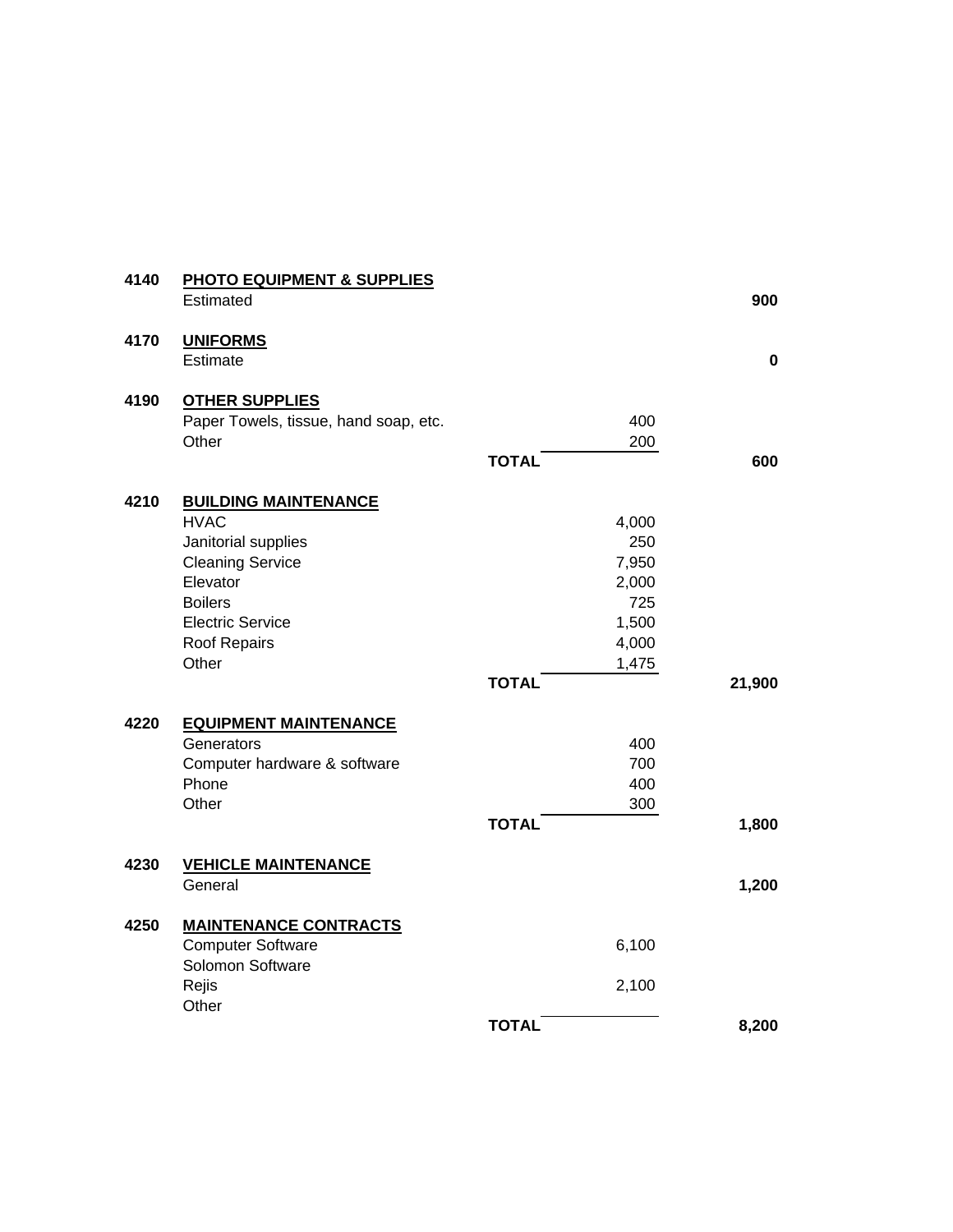| 4310 | <b>ELECTRIC</b><br>Current average monthly rate \$800 x 12 |              | 9,600 |        |
|------|------------------------------------------------------------|--------------|-------|--------|
|      | <b>Estimated increase</b>                                  |              | 500   |        |
|      |                                                            | <b>TOTAL</b> |       | 10,100 |
| 4320 | <b>GAS/HEATING</b>                                         |              |       |        |
|      | Current average monthly rate \$700 x 12                    |              | 8,400 |        |
|      | <b>Estimated increase</b>                                  |              | 300   |        |
|      |                                                            | <b>TOTAL</b> |       | 8,700  |
| 4330 | <b>WATER &amp; SEWER</b>                                   |              |       |        |
|      | Sewer Current Average Quarterly Rate \$250 x 4             |              | 1,000 |        |
|      | Water Current average quarterly rate \$300 x 4             |              | 1,200 |        |
|      | <b>Estimated increase</b>                                  |              | 200   |        |
|      |                                                            |              |       | 2,400  |
| 4340 | <b>TRASH DISPOSAL</b>                                      |              |       |        |
|      | Current monthly rate \$50 x 12                             |              | 600   |        |
|      | <b>Estimated increase</b>                                  |              | 100   |        |
|      |                                                            | <b>TOTAL</b> |       | 700    |
|      |                                                            |              |       |        |
| 4350 | <b>TELEPHONE</b>                                           |              |       |        |
|      | Regular Service - current monthly average                  |              | 7,000 |        |
|      | \$584 x 12                                                 |              |       |        |
| 4351 | CELL PHONE- CURRENT MONTHLY AVG.                           |              |       |        |
|      | \$190 x 12                                                 |              | 2,280 |        |
|      |                                                            |              |       |        |
| 4352 | <b>PAGERS</b>                                              |              |       |        |
|      |                                                            | <b>TOTAL</b> |       | 9,280  |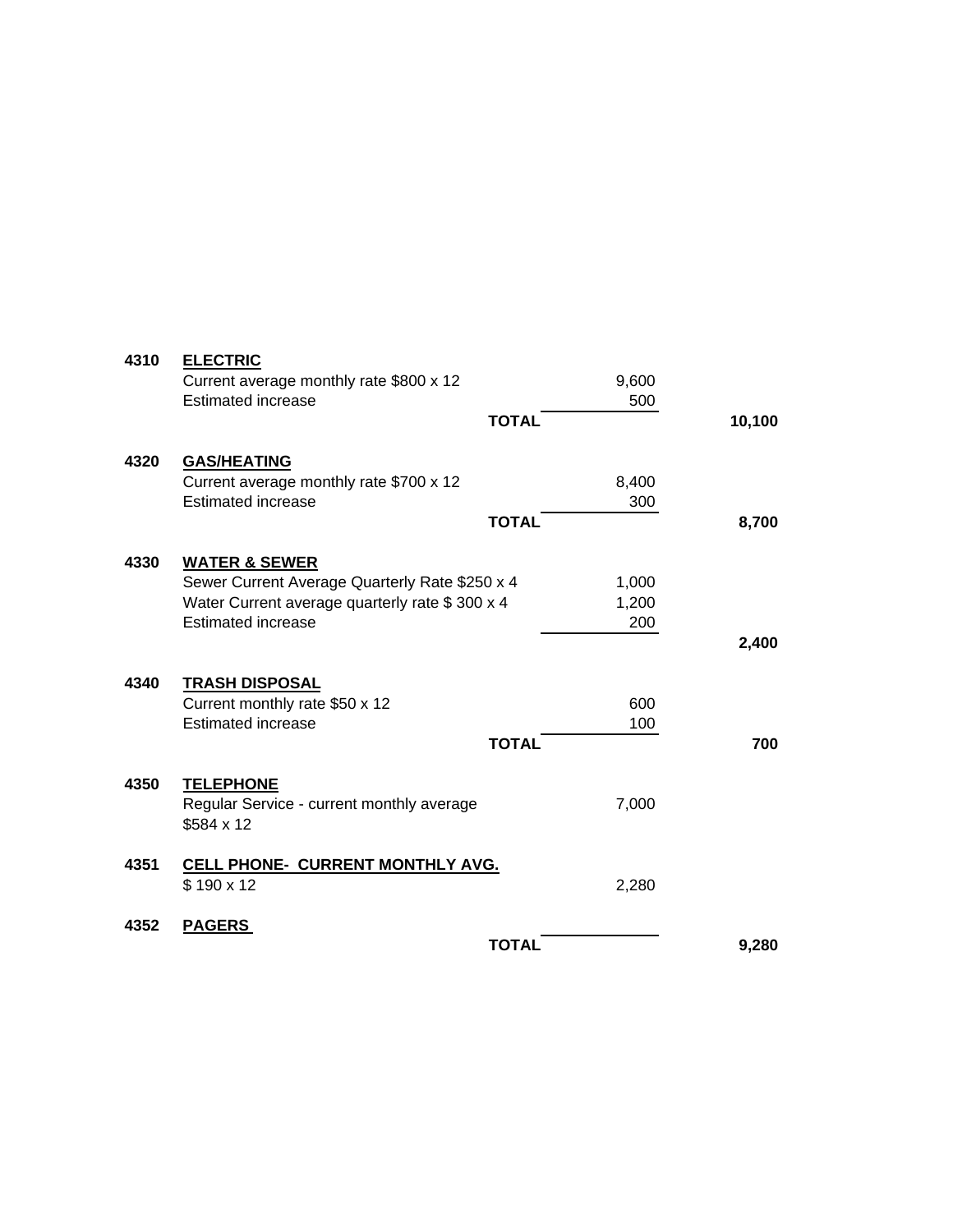|      | <b>PROFESSIONAL FEES</b>                  |              |        |
|------|-------------------------------------------|--------------|--------|
| 4410 | <b>Attorneys Fees</b>                     | 20,000       |        |
| 4411 | <b>Planning Consultants</b>               | 31,000       |        |
| 4412 | Regular Audit                             | 10,000       |        |
| 4413 | <b>Midwest Litigation Reporting</b>       | 4,500        |        |
| 4414 | Various Engineering                       | 7,000        |        |
| 4415 | Mercer                                    | 10,000       |        |
| 4415 | Muni Code Corp.                           | 2,500        |        |
| 4415 | Other                                     | 10,000       |        |
|      |                                           | <b>TOTAL</b> | 95,000 |
| 4420 | <b>COMPUTER SERVICES</b>                  |              |        |
|      | Monthly Data Proc. Charges (County)       |              | 250    |
|      | Real Est. Tax Abstracts & Bills           | 1,500        |        |
|      | Payroll (ADP)                             | 10,300       |        |
|      | Web Site                                  | 1,000        |        |
|      | <b>Certified Net</b>                      | 9,500        |        |
|      | <b>REJIS - Court</b>                      | 5,700        |        |
|      | <b>REJIS - Communication &amp; Access</b> | 6,200        |        |
|      | G Force Data                              | 4,000        |        |
|      |                                           | <b>TOTAL</b> | 38,450 |
| 4430 | <b>ADVERTISING</b>                        |              |        |
|      | <b>Want Ads</b>                           | 1,000        |        |
|      | <b>Public Notices</b>                     | 1,600        |        |
|      |                                           | <b>TOTAL</b> | 2,600  |
| 4440 | <b>LEGAL RETAINERS</b>                    |              |        |
|      | Municipal Judge \$ 2,250 quarterly        | 9,000        |        |
|      | Prosecuting Attorney \$3,000 quarterly    | 12,000       |        |
|      | City Attorney \$6,000 quarterly           | 24,000       |        |
|      | <b>Estimated increase</b>                 | 5,000        |        |
|      |                                           | <b>TOTAL</b> | 50,000 |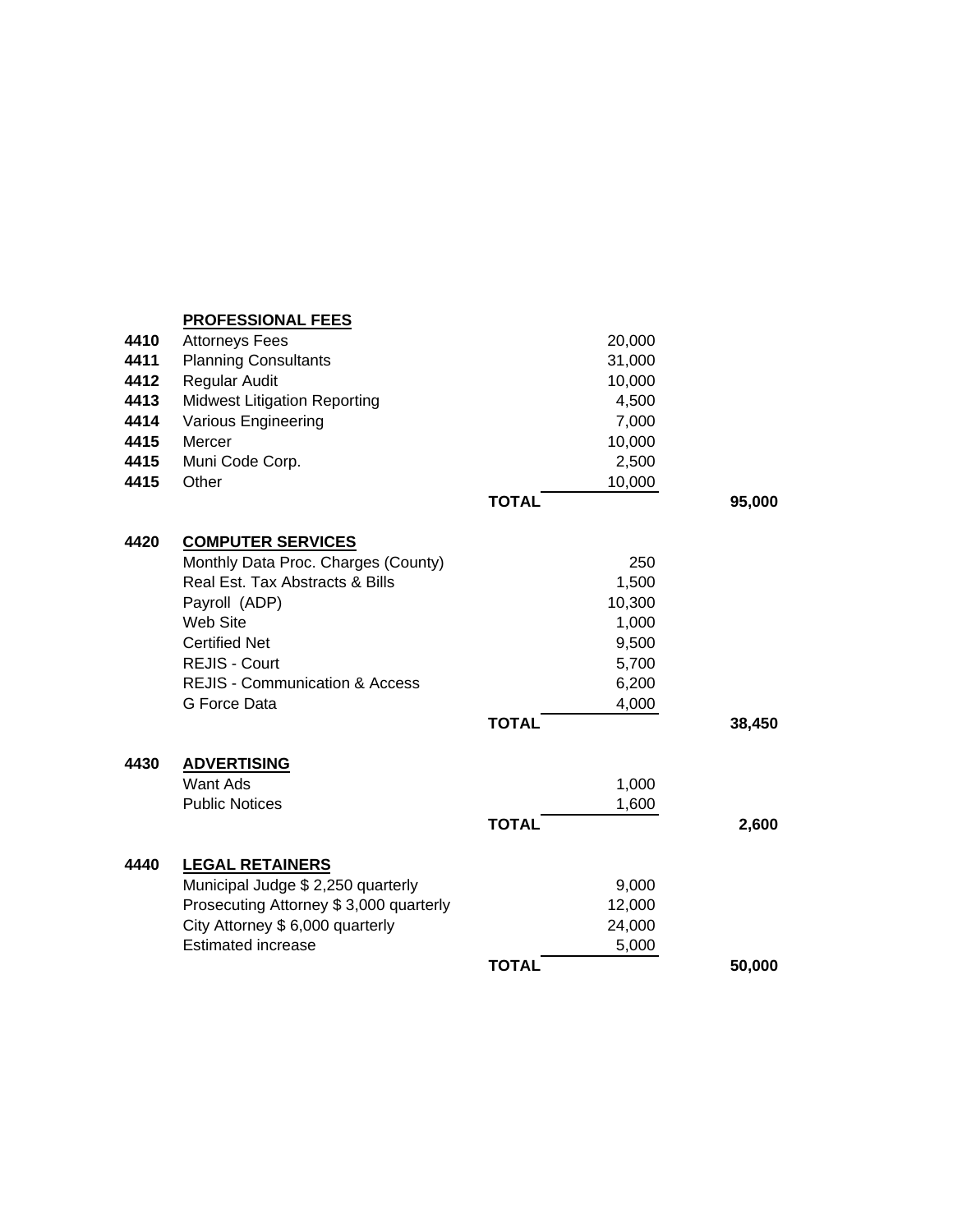| 4450 | <b>HEALTH/VERMIN CONTROL</b>                |              |        |
|------|---------------------------------------------|--------------|--------|
|      | Estimated                                   |              | 6,500  |
| 4470 | <b>ELECTIONS</b>                            |              |        |
|      | April 2009, 3 Councilpersons & Mayor        |              | 4,600  |
| 4480 | <b>BUILDING COMMISSION &amp; INSPECTION</b> |              |        |
|      | <b>Deputy Building Commissioner</b>         |              | 67,600 |
| 4520 | <b>COMMUNITY RELATIONS</b>                  |              |        |
|      | Newsletter, Mailers, etc. - Printing        | 5,000        |        |
|      | Dogwood                                     | 5,000        |        |
|      | Backstoppers                                | 2,000        |        |
|      |                                             | <b>TOTAL</b> | 12,000 |
| 4530 | <b>DUES</b>                                 |              |        |
|      | Mo. Municipal League                        | 1,100        |        |
|      | St. Louis County Municipal League           | 3,500        |        |
|      | City Tech                                   | 350          |        |
|      | <b>GFOA</b>                                 | 175          |        |
|      | MO. CMA                                     | 75           |        |
|      | <b>ICMA</b>                                 | 600          |        |
|      | Intl. Code Council                          | 100          |        |
|      | Other                                       | 500          |        |
|      |                                             | <b>TOTAL</b> | 6,400  |
| 4540 | <b>SUBSCRIPTIONS</b>                        |              |        |
|      | Newspapers                                  | 150          |        |
|      | <b>Gov't Finance Review</b>                 | 60           |        |
|      | Other                                       | 150          |        |
|      |                                             | <b>TOTAL</b> | 360    |
| 4550 | <b>TRAINING CLASSES &amp; SEMINARS</b>      |              |        |
|      | <b>GFOA</b>                                 | 450          |        |
|      | Local Organizational Mtgs.                  | 200          |        |
|      | Mo. Muni League                             | 200          |        |
|      | <b>City Manager</b>                         | 500          |        |
|      | Court                                       | 200          |        |
|      | St. Louis County Muni League                | 50           |        |
|      | <b>Inspection Course</b>                    | 1,000        |        |
|      | Bldg.                                       | 1,000        |        |
|      | Other, training                             | 150          |        |
|      |                                             | <b>TOTAL</b> | 3,750  |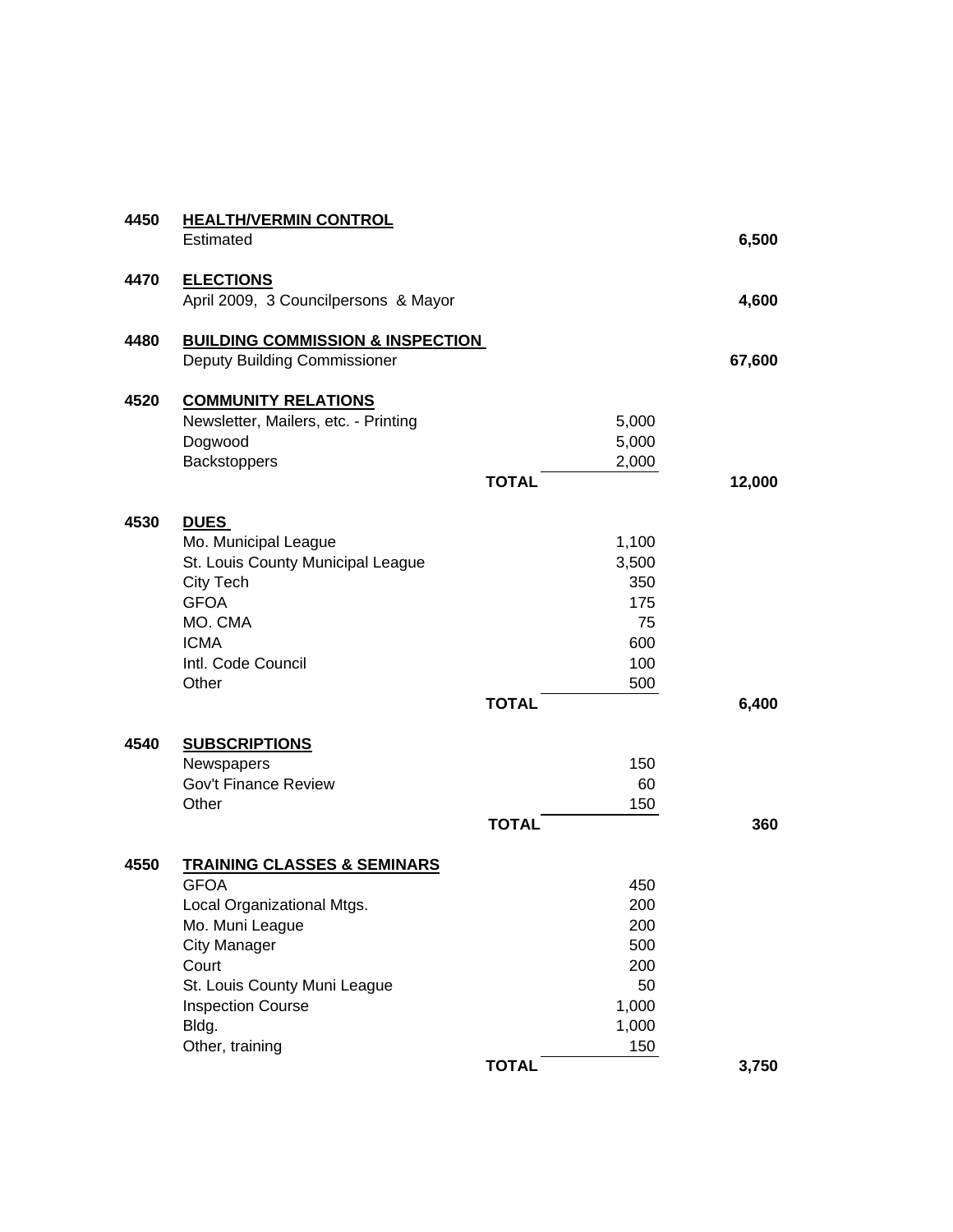| 4551 | <b>TRAVEL EXPENSES - CLASSES / SEMINARS</b> |              |        |             |
|------|---------------------------------------------|--------------|--------|-------------|
|      | <b>GFOA</b>                                 |              | 1,800  |             |
|      | <b>MAPERS</b>                               |              | 500    |             |
|      | Court                                       |              | 1,100  |             |
|      | Bldg.                                       |              | 1,000  |             |
|      | <b>MCMA</b>                                 |              | 500    |             |
|      | <b>ICMA</b>                                 |              | 1,000  |             |
|      | Other                                       |              | 650    |             |
|      |                                             | <b>TOTAL</b> |        | 6,550       |
| 4560 | <b>POST SECONDARY TUITION</b>               |              |        |             |
|      | Estimate                                    |              |        | $\mathbf 0$ |
| 4570 | <b>POSTAGE</b>                              |              |        |             |
|      | Estimated                                   |              | 11,000 |             |
|      | <b>Newsletters</b>                          |              | 3,000  |             |
|      |                                             | <b>TOTAL</b> |        | 14,000      |
| 4580 | <b>SUNDRY</b>                               |              |        |             |
|      | Petty Cash                                  |              | 500    |             |
|      | <b>Memorial Donations</b>                   |              | 600    |             |
|      | Retirement                                  |              |        |             |
|      | Other                                       |              | 1,000  |             |
|      |                                             | <b>TOTAL</b> |        | 2,100       |
| 4590 | <b>PROPERTY &amp; LIABILITY INSURANCE</b>   |              |        |             |
|      | Estimated premium                           |              |        |             |
|      |                                             | <b>TOTAL</b> |        | 37,500      |
| 4591 | <b>VEHICLE INSURANCE</b>                    |              |        |             |
|      | <b>Estimated Premium</b>                    | <b>TOTAL</b> |        | 1,400       |
|      |                                             |              |        |             |
| 4595 | <b>MISC. EQUIPMENT PURCHASES</b>            |              |        |             |
|      | <b>TOTAL ADMINISTRATIVE EXPENDITURES</b>    |              |        | 1,090,356   |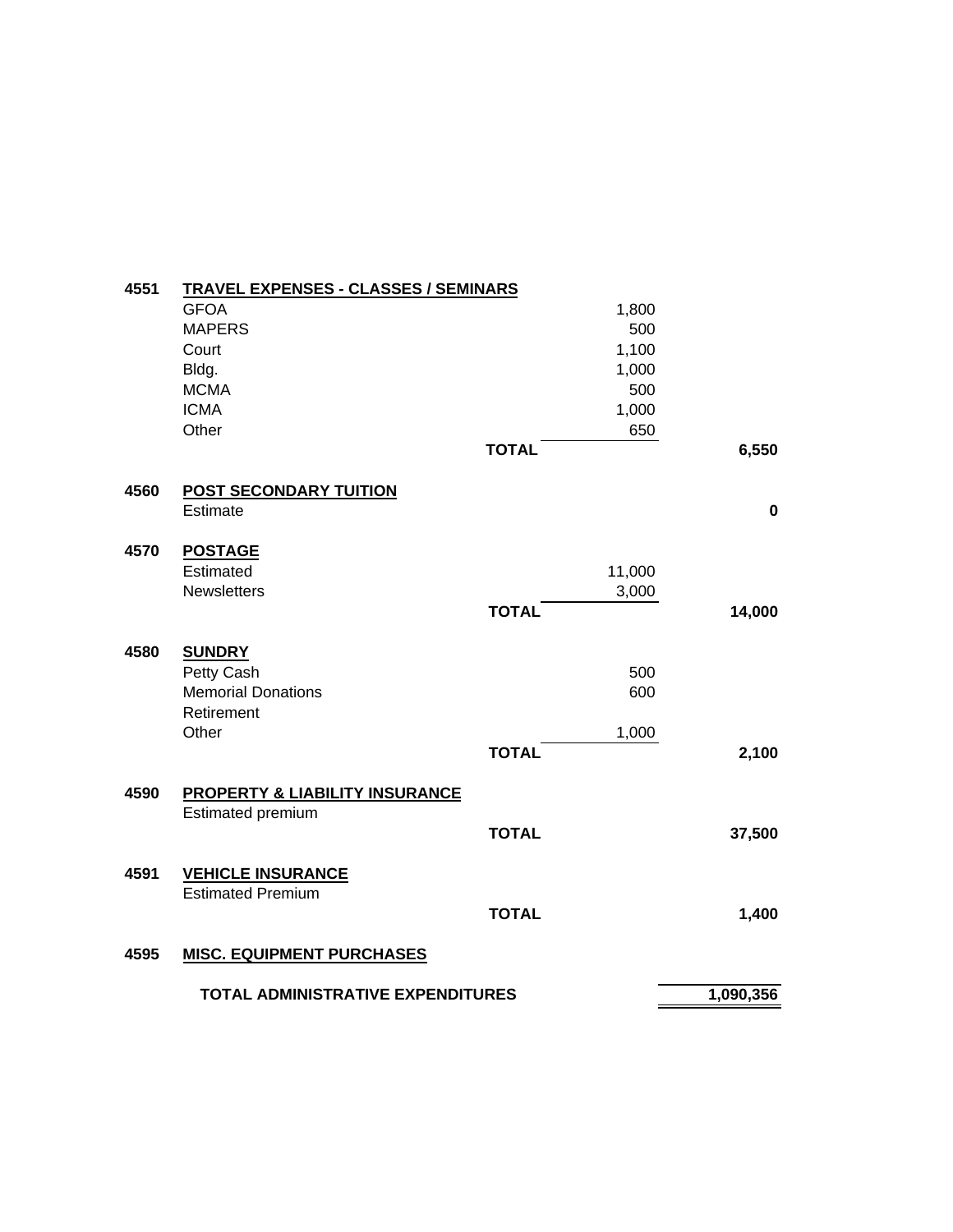| <b>EXPENSES - POLICE</b> |                                  | ACTUAL '07 BUDGET '08 PROJ. '08 |           |           | <b>BUDGET '09 % CHANGE</b> |          |
|--------------------------|----------------------------------|---------------------------------|-----------|-----------|----------------------------|----------|
|                          | PERSONNEL                        |                                 |           |           |                            |          |
| 4001                     | <b>SALARIES</b>                  | 1,719,945                       | 1,787,511 | 1,787,000 | 1,886,500                  | 5.6%     |
| 4002                     | SALARIES COMMUNICATIONS          | 312,976                         | 336,342   | 336,900   | 346,200                    | 2.8%     |
| 4003                     | <b>LONGEVITY</b>                 |                                 |           |           |                            |          |
| 4004                     | SPECIAL PAY                      | 79,259                          | 9,000     | 9,000     | 3,600                      | $-60.0%$ |
| 4005                     | <b>OVERTIME</b>                  | 81,977                          | 58,000    | 84,000    | 70,000                     | $-16.7%$ |
| 4006                     | <b>HOLIDAY</b>                   | 73,684                          | 74,225    | 74,300    | 78,400                     | 5.5%     |
| 4007                     | <b>TEMPORARY</b>                 |                                 |           |           |                            |          |
| 4010                     | <b>TEMPORARY AGENCIES</b>        |                                 |           |           |                            |          |
| 4020                     | SOCIAL SECURITY & MEDICARE       | 45,393                          | 47,824    | 47,825    | 49,880                     | 4.3%     |
| 4030                     | MEDICAL INS.                     | 267,936                         | 293,600   | 282,260   | 320,000                    | 13.4%    |
| 4031                     | DENTAL INS.                      | 26,430                          | 27,800    | 25,835    | 28,600                     | 10.7%    |
| 4032                     | VISION INS.                      | 7,234                           | 7,200     | 6,835     | 7,200                      | 5.3%     |
| 4033                     | LIFE INS.                        | 5,503                           | 6,000     | 4,270     | 4,350                      | 1.9%     |
| 4034                     | DISABILITY INSURANCE             |                                 | 13,700    | 14,210    | 15,400                     | 8.4%     |
| 4040                     | <b>PENSION</b>                   | 800,054                         | 483,750   | 1,029,020 | 598,000                    | $-41.9%$ |
| 4050                     | <b>RETIREMENT</b>                | 26,578                          | 35,700    | 31,515    | 36,480                     | 15.8%    |
| 4060                     | UNEMPLOYMENT COMP. INS.          | 0                               | 500       | 0         | 500                        | #DIV/0!  |
| 4070                     | WORKERS' COMP INS.               | 75,537                          | 78,000    | 65,375    | 62,000                     | $-5.2%$  |
|                          | SUB-TOTAL                        | 3,522,506                       | 3,259,152 | 3,798,345 | 3,507,110                  | $-7.7%$  |
|                          | <b>SUPPLIES</b>                  |                                 |           |           |                            |          |
| 4110                     | OFFICE SUPPLIES & PRINTING       | 10,297                          | 10,050    | 10,100    | 9,800                      | $-3.0%$  |
| 4120                     | OPERATIONAL EQUIPMENT & SUPPLIES | 23,378                          | 28,850    | 25,000    | 26,280                     | 5.1%     |
| 4121                     | <b>GASOLINE</b>                  | 48,643                          | 56,375    | 66,700    | 68,000                     | 1.9%     |
| 4130                     | <b>COMPUTER SUPPLIES</b>         | 4,806                           | 5,250     | 4,800     | 5,250                      | 9.4%     |
| 4140                     | PHOTO EQUIPMENT & SUPPLIES       | 307                             | 500       | 200       | 300                        | 50.0%    |
| 4160                     | <b>AMMUNITION &amp; TARGETS</b>  | 5,748                           | 12,800    | 12,000    | 14,800                     | 23.3%    |
| 4170                     | <b>UNIFORMS</b>                  | 21,693                          | 24,500    | 21,000    | 24,500                     | 16.7%    |
| 4180                     | <b>LINEN SERVICE</b>             |                                 |           |           |                            |          |
| 4190                     | <b>OTHER SUPPLIES</b>            | 2,421                           | 2,100     | 1,900     | 2,800                      | 47.4%    |
| 4195                     | <b>EQUIPMENT RENTAL</b>          |                                 |           |           |                            |          |
|                          | SUB-TOTAL                        | 117,293                         | 140.425   | 141,700   | 151.730                    | 7.1%     |
|                          | <b>MAINTENANCE</b>               |                                 |           |           |                            |          |
| 4210                     | <b>BLDG. MAINTENANCE</b>         | 37,709                          | 45,200    | 53,000    | 33,200                     | $-37.4%$ |
| 4220                     | <b>EQUIPMENT MAINTENANCE</b>     | 33,247                          | 12,450    | 18,000    | 12,450                     | $-30.8%$ |
| 4230                     | <b>VEHICLE MAINTENANCE</b>       | 11,621                          | 19,250    | 16,000    | 19,250                     | 20.3%    |
| 4250                     | MAINTENANCE CONTRACTS            | 8,913                           | 9,200     | 9,250     | 14,300                     | 54.6%    |
|                          | SUB-TOTAL                        | 91,490                          | 86,100    | 96,250    | 79,200                     | $-17.7%$ |
|                          | <b>UTILITIES</b>                 |                                 |           |           |                            |          |
| 4310                     | <b>ELECTRIC</b>                  | 27,336                          | 28,300    | 26,700    | 27,300                     | 2.2%     |
| 4320                     | GAS                              | 16,327                          | 14,300    | 14,500    | 14,500                     | 0.0%     |
| 4330                     | WATER / SEWER                    | 1,832                           | 2,350     | 1,750     | 2,500                      | 42.9%    |
| 4340                     | <b>TRASH DISPOSAL</b>            | 1,563                           | 1,560     | 1,400     | 1,600                      | 14.3%    |
| 4350                     | <b>TELEPHONE</b>                 | 9,904                           | 11,000    | 7,765     | 8,120                      | 4.6%     |
| 4351                     | <b>MOBILE PHONE</b>              | 3,796                           | 3,180     | 2,425     | 3,180                      | 31.1%    |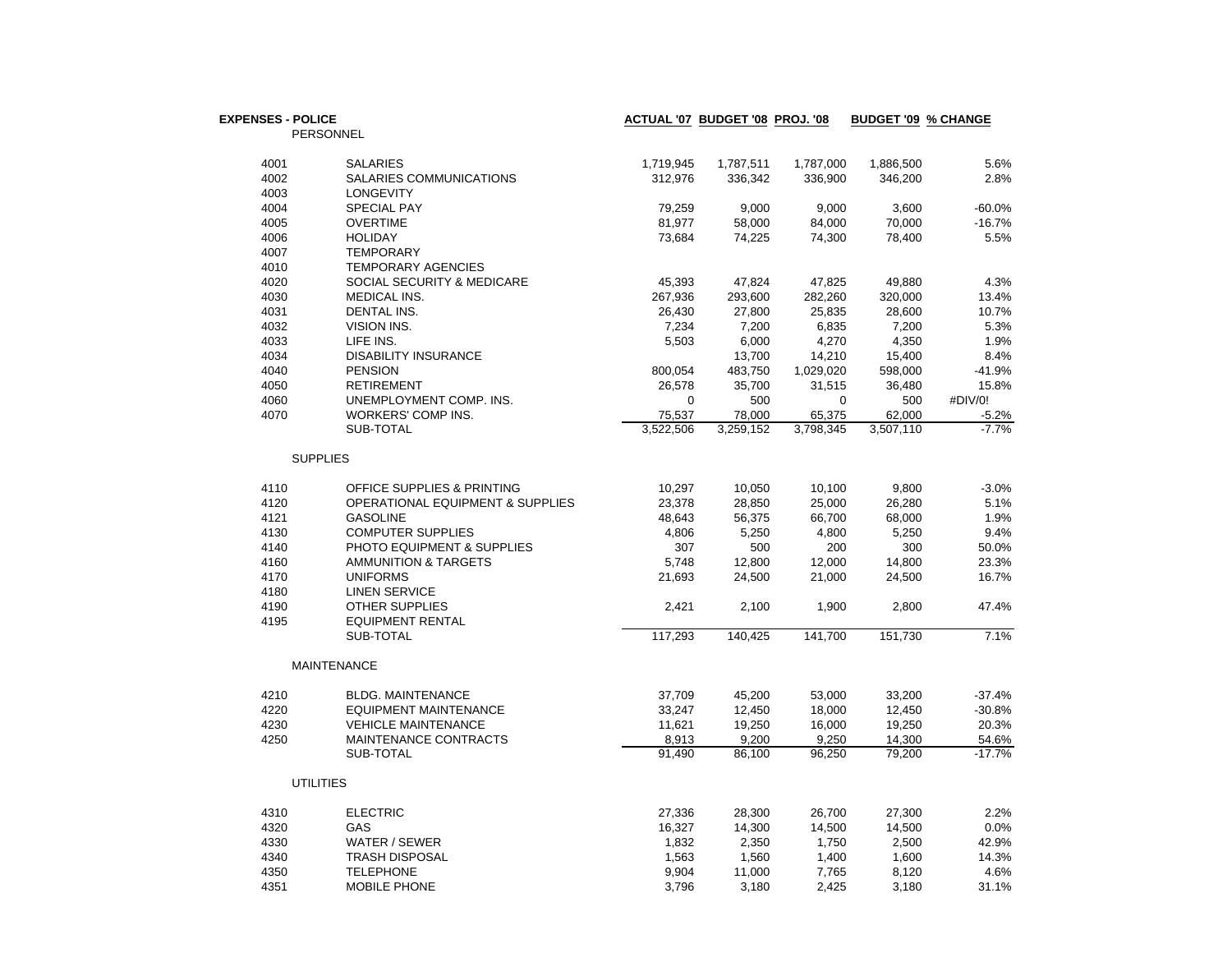| 4352 | <b>PAGERS</b>                               | 711       | 500       | 460       | 500       | 8.7%     |
|------|---------------------------------------------|-----------|-----------|-----------|-----------|----------|
|      | SUB-TOTAL                                   | 61,469    | 61,190    | 55,000    | 57,700    | 4.9%     |
|      | PROFESSIONAL SERVICES                       |           |           |           |           |          |
| 4410 | PROFESSIONAL FEES LEGAL                     | 5,300     | 4,000     | 3,000     | 4,000     | 33.3%    |
| 4415 | <b>PROF. FEES OTHER</b>                     | 23.187    | 18.750    | 17,500    | 17,850    | 2.0%     |
| 4420 | <b>COMPUTER SERVICES</b>                    | 31,540    | 79,270    | 45,600    | 92,400    | 102.6%   |
| 4430 | <b>ADVERTISING</b>                          | 1,896     | 2,000     | $\Omega$  | 2,000     | #DIV/0!  |
| 4460 | <b>REJIS</b>                                | 2,402     |           |           |           |          |
|      | SUB-TOTAL                                   | 64,325    | 104,020   | 66,100    | 116,250   | 75.9%    |
|      | MISCELLANEOUS EXPENSES                      |           |           |           |           |          |
| 4510 | <b>CIVIL PREPAREDNESS</b>                   |           |           |           |           |          |
| 4520 | <b>COMM RELATIONS</b>                       | 3,717     | 4,650     | 4,500     | 4,650     | 3.3%     |
| 4530 | <b>DUES</b>                                 | 1,933     | 1.375     | 1.400     | 1.150     | $-17.9%$ |
| 4540 | <b>SUBSCRIPTIONS</b>                        | 1,860     | 3.350     | 3.500     | 3.200     | $-8.6%$  |
| 4550 | <b>TRAINING CLASSES &amp; SEMINARS</b>      | 7,903     | 18,900    | 17,000    | 15,100    | $-11.2%$ |
| 4551 | <b>TRAVEL EXPENSES - CLASSES / SEMINARS</b> | 9,881     | 12,000    | 6,000     | 9,000     | 50.0%    |
| 4560 | POST SECONDARY TUITION                      | 1,490     | 18,000    | 2,000     | 9,000     | 350.0%   |
| 4570 | <b>POSTAGE</b>                              | 1,941     | 2,500     | 2,500     | 2,500     | $0.0\%$  |
| 4580 | <b>SUNDRY</b>                               | 4,077     | 4,250     | 2,700     | 3,300     | 22.2%    |
| 4590 | PROPERTY AND LIABILITY INSURANCE            | 61,825    | 69,000    | 62,215    | 64,500    | 3.7%     |
| 4591 | <b>VEHICLE INS.</b>                         | 8.890     | 8,300     | 8.945     | 9.700     | 8.4%     |
| 4710 | <b>CAPITAL ACQUISITIONS</b>                 |           |           |           |           |          |
|      | SUB-TOTAL                                   | 103,517   | 142,325   | 110,760   | 122,100   | 10.2%    |
|      | <b>TOTAL</b>                                | 3,960,600 | 3,793,212 | 4,268,155 | 4,034,090 | $-5.5%$  |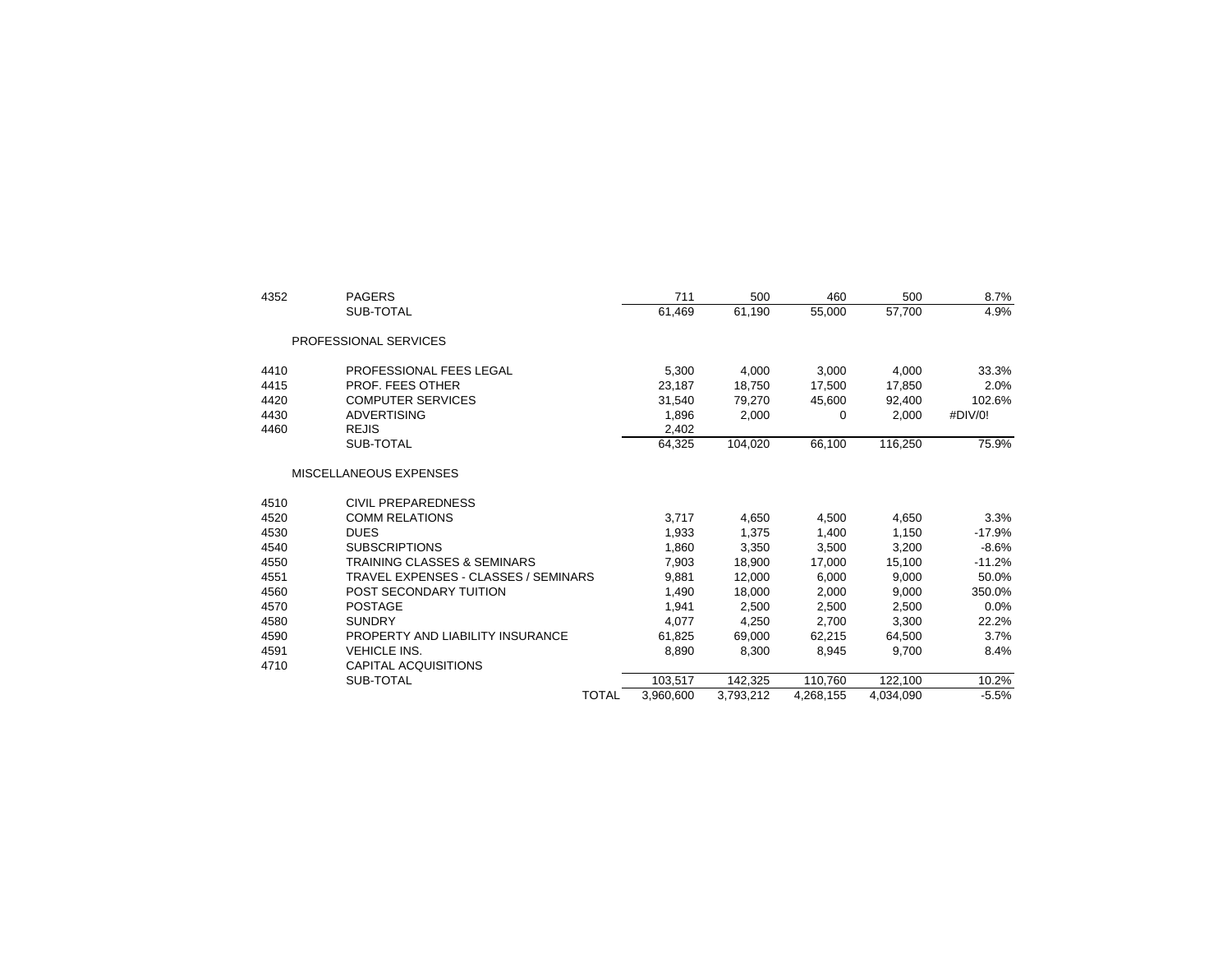## **PUBLIC SAFETY POLICE BUDGET DETAIL FISCAL YEAR ENDING DECEMBER 31, 2009**

|      | <b>SALARIES</b>                                                                              |              |           |           |
|------|----------------------------------------------------------------------------------------------|--------------|-----------|-----------|
| 4001 | Base plus economic increase                                                                  |              | 1,886,500 |           |
| 4002 | Communications                                                                               |              | 346,200   |           |
| 4004 | Special Pay                                                                                  |              | 3,600     |           |
| 4005 | Overtime                                                                                     |              | 70,000    |           |
| 4006 | <b>Holiday Pay</b>                                                                           |              | 78,400    |           |
|      |                                                                                              | <b>TOTAL</b> |           | 2,384,700 |
| 4020 | <b>SOCIAL SECURITY</b>                                                                       |              |           |           |
|      | <b>Total Social Security</b>                                                                 |              | 22,280    |           |
|      | Medicare                                                                                     |              | 27,600    |           |
|      |                                                                                              | <b>TOTAL</b> |           | 49,880    |
| 4030 | <b>HEALTH INSURANCE</b><br>Estimated                                                         |              |           | 320,000   |
| 4031 | <b>DENTAL INSURANCE</b><br>Estimated                                                         |              |           | 28,600    |
| 4032 | <b>VISION INSURANCE</b><br>Estimated                                                         |              |           | 7,200     |
| 4033 | <b>LIFE INSURANCE</b><br>Estimated                                                           |              |           | 4,350     |
| 4034 | <b>DISABILITY INSURANCE</b><br>Estimated                                                     |              |           | 15,400    |
| 4040 | <b>PENSION FUND</b><br>Estimated amount necessary to fund plan<br>based on actuarial report. |              |           | 598,000   |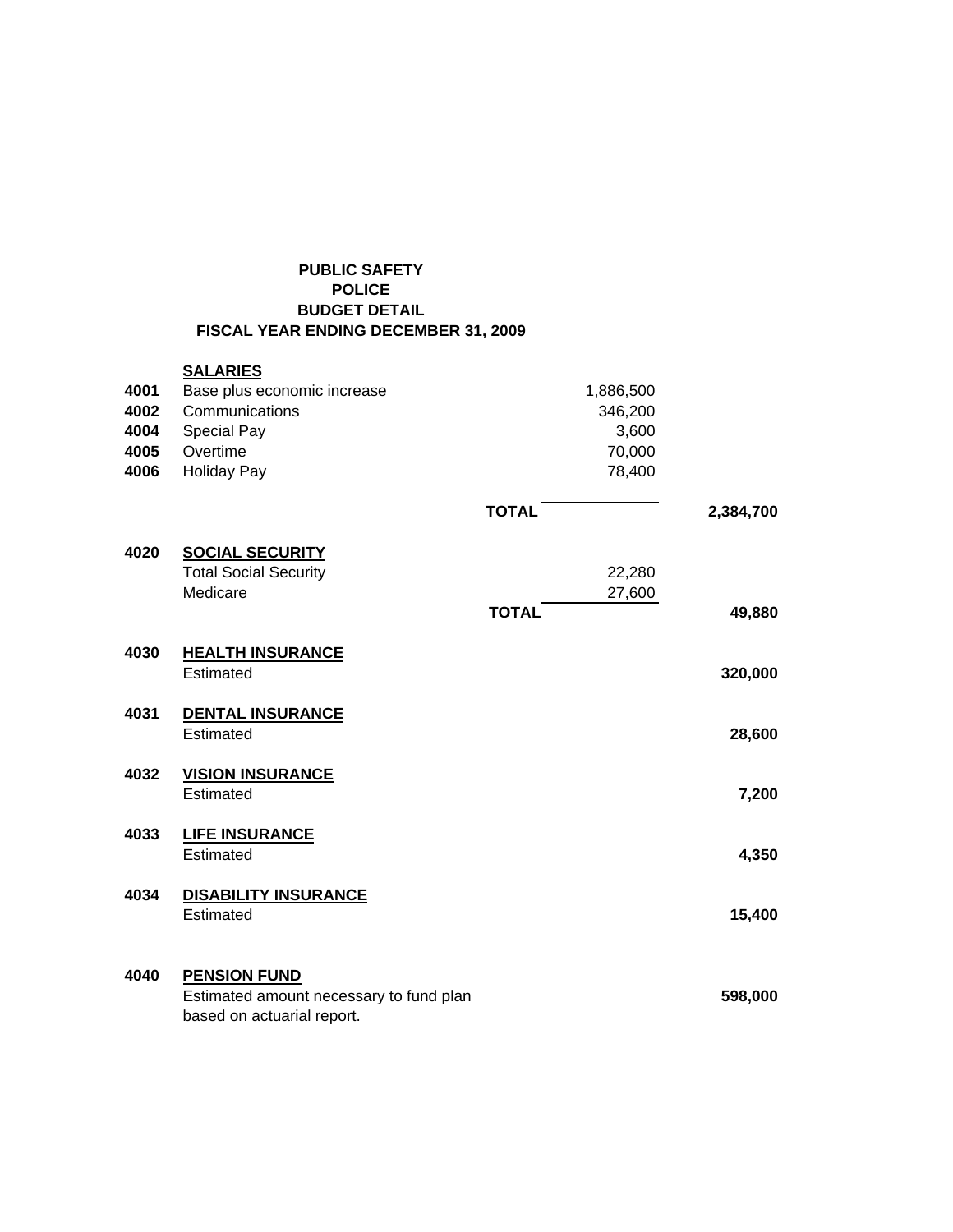| 4050 | <b>RETIREMENT FUND</b><br>Estimated amount necessary to fund plan based<br>on actuarial report. |       | 36,480 |
|------|-------------------------------------------------------------------------------------------------|-------|--------|
| 4060 | <b>UNEMPLOYMENT COMPENSATION</b><br>Estimated expense based on prior experience                 |       | 500    |
| 4070 | <b>WORKERS' COMPENSATION</b>                                                                    |       |        |
|      | Estimated premium                                                                               |       | 62,000 |
| 4110 | <b>OFFICE SUPPLIES &amp; PRINTING</b>                                                           |       |        |
|      | Copy machine (Lease & Maint.)                                                                   | 3,000 |        |
|      | Printing                                                                                        | 2,000 |        |
|      | Copy paper                                                                                      | 2,000 |        |
|      | <b>Business Cards</b>                                                                           | 800   |        |
|      | Other                                                                                           | 2,000 |        |
|      | <b>TOTAL</b>                                                                                    |       | 9,800  |
|      |                                                                                                 |       |        |
| 4120 | <b>OPERATIONAL EQUIPMENT &amp; SUPPLIES</b>                                                     |       |        |
|      | No Parking Signs and Stakes                                                                     | 800   |        |
|      | <b>Flashlights &amp; Batteries</b>                                                              | 500   |        |
|      | Flares                                                                                          | 800   |        |
|      | <b>First Aid Supplies</b>                                                                       | 650   |        |
|      | <b>Fingerprint Supplies</b>                                                                     | 800   |        |
|      | <b>Traffic Tickets</b>                                                                          | 1,300 |        |
|      | <b>Traffic Profiling Forms</b>                                                                  | 500   |        |
|      | <b>Radio Batteries</b>                                                                          | 250   |        |
|      | 3 Tasers                                                                                        | 2,450 |        |
|      | <b>Prisoner Uniforms</b>                                                                        | 150   |        |
|      | Range Equipment                                                                                 | 880   |        |
|      | <b>Evidence Supplies</b>                                                                        | 2,000 |        |
|      | <b>Bicycle Equipment</b>                                                                        | 300   |        |
|      | Motorcycle (Lease)                                                                              | 3,000 |        |
|      | Radar Guns (2 @ \$2500)                                                                         | 5,000 |        |
|      | Patrol Rifles (2 @ \$1,200)                                                                     | 2,400 |        |
|      | Rifle accessories                                                                               | 1,400 |        |
|      | <b>Firearms Equipment</b>                                                                       | 900   |        |
|      | <b>Taser Supplies</b>                                                                           | 1,600 |        |
|      | Other                                                                                           | 600   |        |
|      | <b>TOTAL</b>                                                                                    |       | 26,280 |
|      |                                                                                                 |       |        |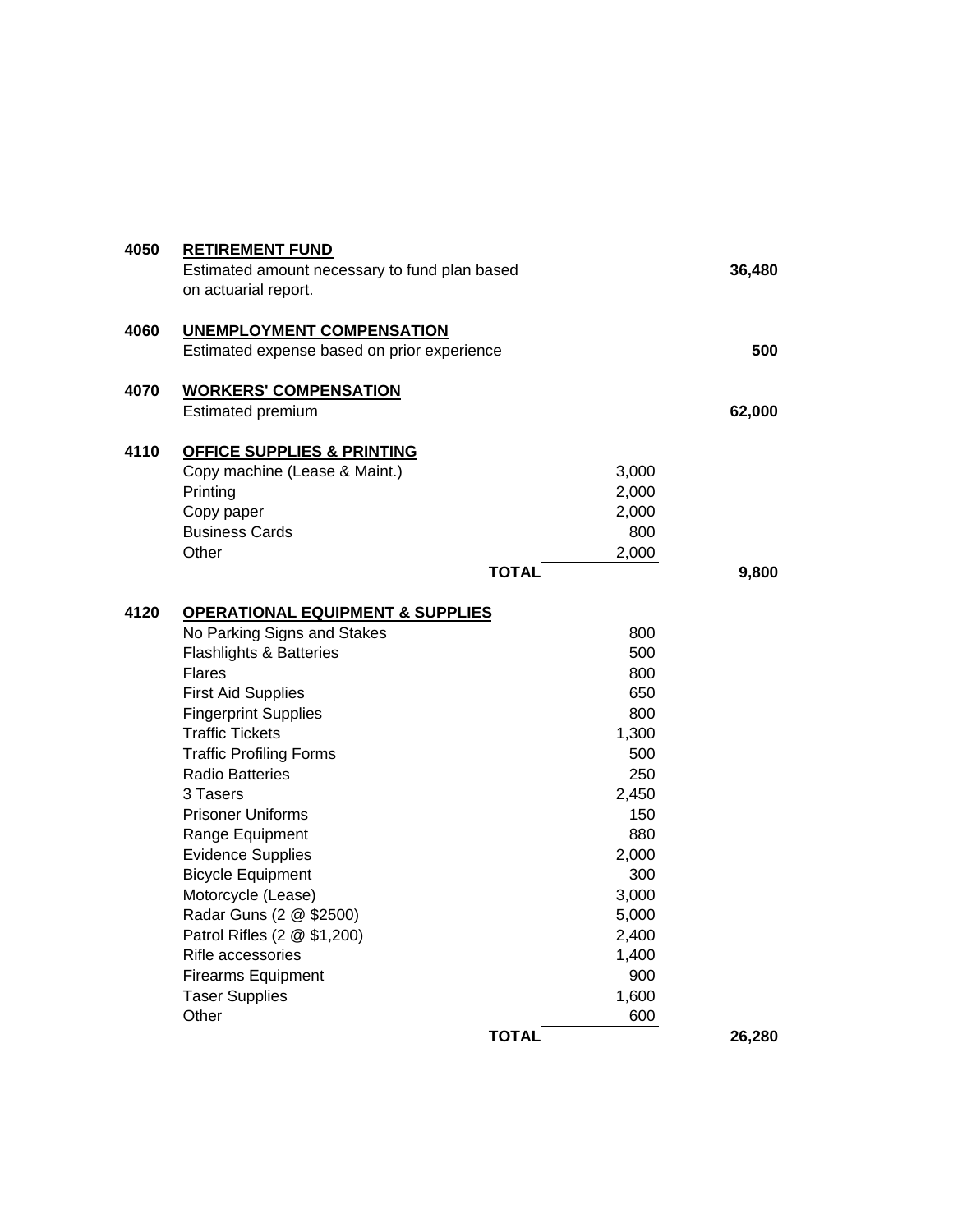| 4121 | <b>GASOLINE</b>                             |                       |        |
|------|---------------------------------------------|-----------------------|--------|
|      | 20,685 gal. no-lead gas @ \$3.26            | 67,430                |        |
|      | 150 gal. Motorcycle gas @ \$3.80            |                       | 570    |
|      |                                             | <b>TOTAL</b>          | 68,000 |
|      |                                             |                       |        |
| 4130 | <b>COMPUTER SUPPLIES</b>                    |                       |        |
|      | <b>Computer Component Replacement</b>       | 2,300                 |        |
|      | <b>Printers</b>                             | 1,000                 |        |
|      | <b>Printer Supplies</b>                     |                       | 900    |
|      | Diskettes & Tapes                           |                       | 250    |
|      | Other                                       |                       | 800    |
|      |                                             | <b>TOTAL</b>          | 5,250  |
| 4140 | <b>PHOTO EQUIPMENT &amp; SUPPLIES</b>       |                       |        |
|      | <b>Current Estimate</b>                     |                       | 300    |
|      |                                             |                       |        |
| 4160 | <b>AMMUNITION &amp; TARGETS</b>             |                       |        |
|      | Ammunition / Service / Practice - w/special | 14,475                |        |
|      | one year patrol rifle qualifying            |                       |        |
|      | <b>Cleaning Supplies</b>                    |                       | 100    |
|      | Armorer's Repair Kit                        |                       | 225    |
|      |                                             | <b>TOTAL</b>          | 14,800 |
| 4170 | <b>UNIFORMS</b>                             |                       |        |
|      | <b>Officers &amp; Civilians</b>             | 16,800                |        |
|      | New hires $2 \t@ 1,800$ per officer         | 3,600                 |        |
|      | per civilian<br>New hires 1 @ \$800         |                       | 800    |
|      |                                             |                       |        |
|      | Body Armor (3)<br>Other                     | 1,800                 |        |
|      |                                             | 1,500<br><b>TOTAL</b> | 24,500 |
|      |                                             |                       |        |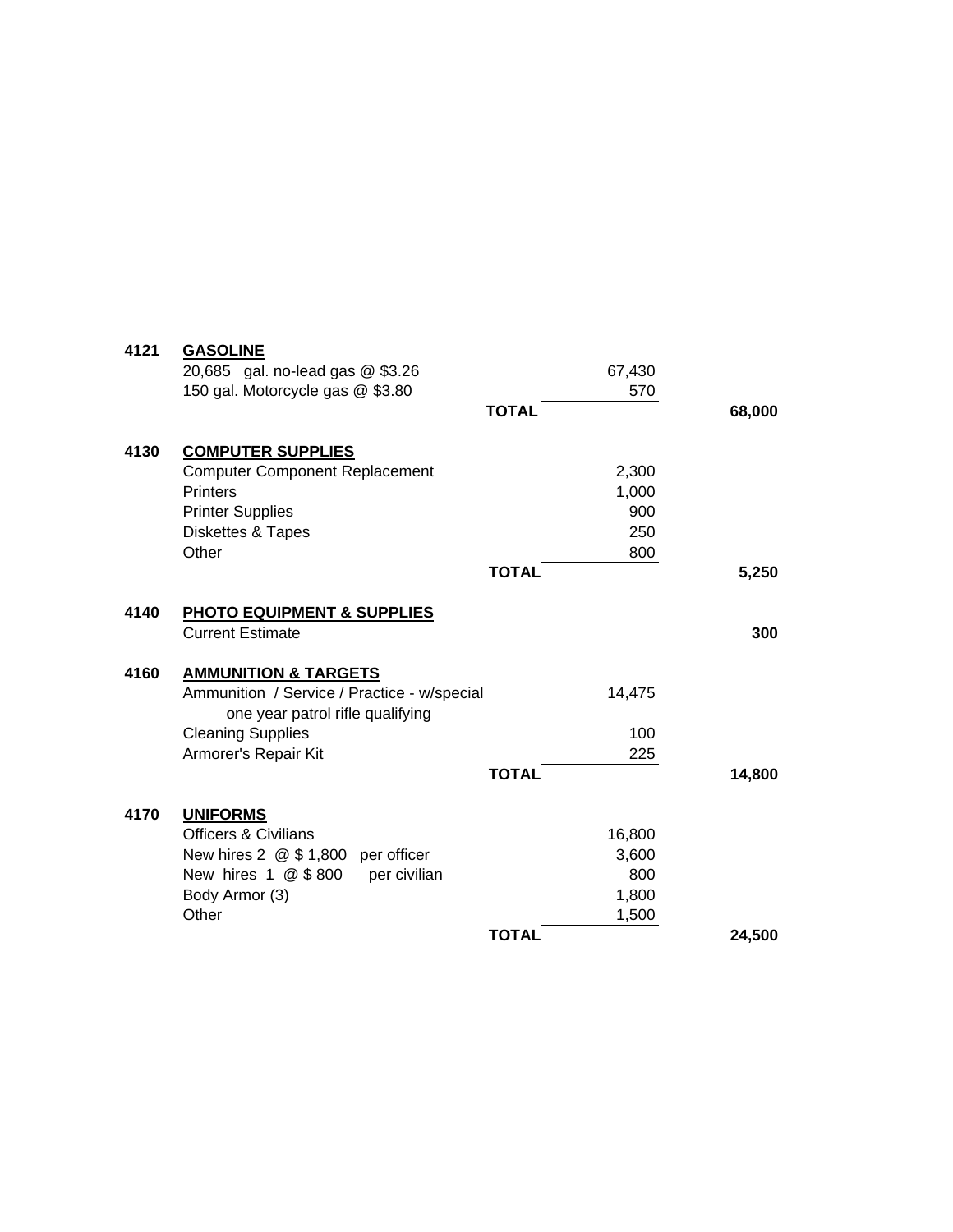| 4190 | <b>OTHER SUPPLIES</b>                 |              |        |        |
|------|---------------------------------------|--------------|--------|--------|
|      | Coffee                                |              | 2,100  |        |
|      | Paper Towels, tissue, hand soap, etc. |              | 600    |        |
|      | Other                                 |              | 100    |        |
|      |                                       | <b>TOTAL</b> |        | 2,800  |
| 4210 | <b>BUILDING MAINTENANCE</b>           |              |        |        |
|      | <b>Janitorial Service</b>             |              | 11,000 |        |
|      | Flooring                              |              | 4,000  |        |
|      | Heating & Air Conditioning            |              | 12,000 |        |
|      | Elevator                              |              | 1,500  |        |
|      | <b>Carpet Cleaning</b>                |              | 900    |        |
|      | Cintas / Arch Lighting                |              | 1,800  |        |
|      | Other                                 |              | 2,000  |        |
|      |                                       | <b>TOTAL</b> |        | 33,200 |
| 4220 | <b>EQUIPMENT MAINTENANCE</b>          |              |        |        |
|      | Computer Hardware & Software          |              | 1,500  |        |
|      | Recorders                             |              | 1,500  |        |
|      | Radios                                |              | 5,000  |        |
|      | Cameras, intercoms, door trips        |              | 1,000  |        |
|      | Generators                            |              | 800    |        |
|      | <b>Bicycles</b>                       |              | 450    |        |
|      | <b>Tasers</b>                         |              | 850    |        |
|      | PBT an Defibs                         |              | 500    |        |
|      | Other                                 |              | 850    |        |
|      |                                       | <b>TOTAL</b> |        | 12,450 |
| 4230 | <b>VEHICLE MAINTENANCE</b>            |              |        |        |
|      | General                               |              | 8,000  |        |
|      | Tires & Wheels                        |              | 3,000  |        |
|      | Changing Equipment on New Cars        |              | 6,000  |        |
|      | Car Wash                              |              | 2,000  |        |
|      | Licenses and Registrations            |              | 250    |        |
|      |                                       | <b>TOTAL</b> |        | 19,250 |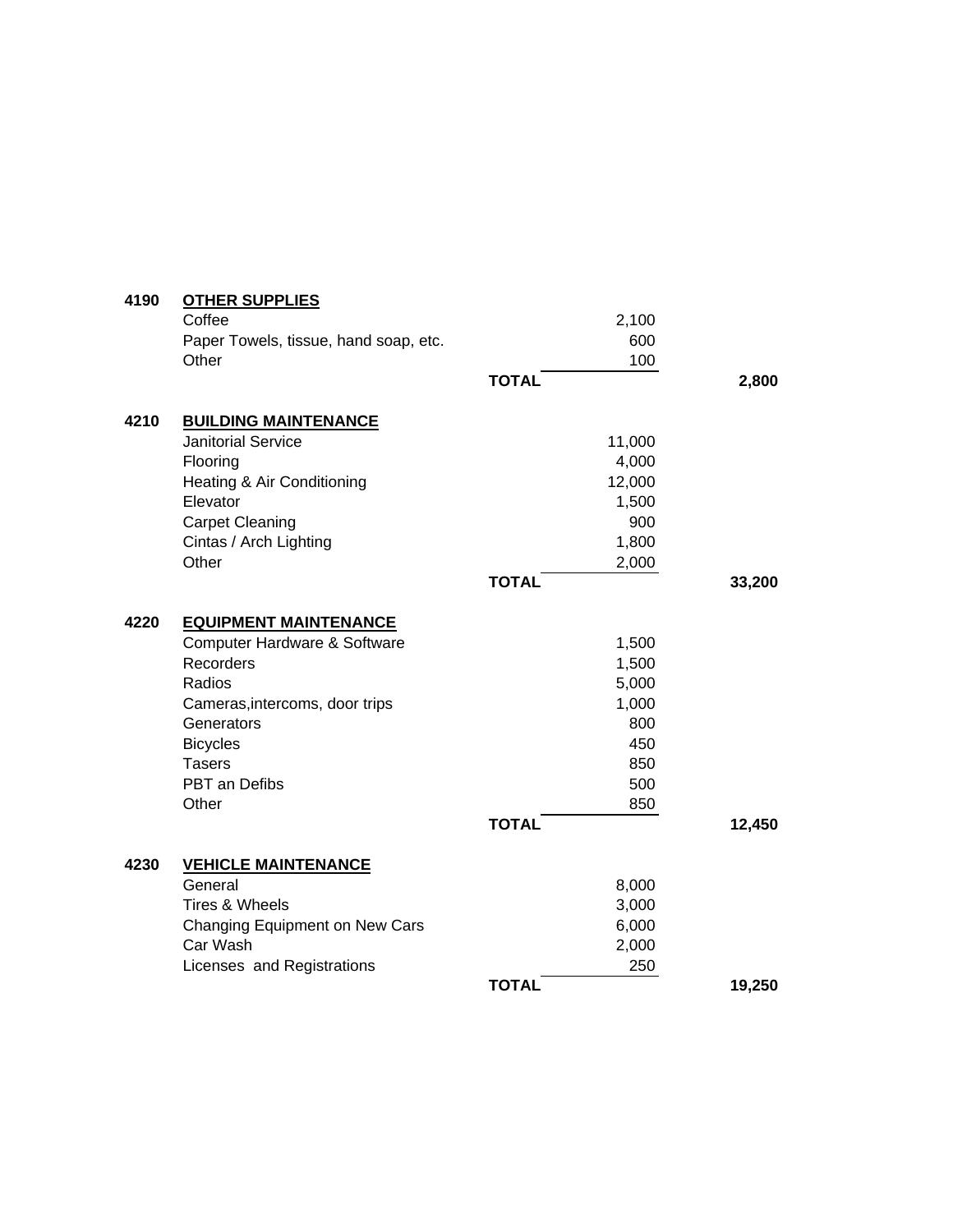| 4250 | <b>MAINTENANCE CONTRACTS</b>                      |              |       |        |
|------|---------------------------------------------------|--------------|-------|--------|
|      | Computer Software (Larimore)                      |              | 9,300 |        |
|      | <b>HVAC</b>                                       |              | 5,000 |        |
|      |                                                   | <b>TOTAL</b> |       | 14,300 |
| 4310 | <b>ELECTRIC</b>                                   |              |       |        |
|      | <b>Current estimate</b>                           |              |       | 27,300 |
| 4320 | <b>GAS/HEATING</b>                                |              |       |        |
|      | <b>Current estimate</b>                           |              |       | 14,500 |
| 4330 | <b>WATER &amp; SEWER</b>                          |              |       |        |
|      | Sewer Current Average Quarterly Rate \$250 x 4    |              | 1,000 |        |
|      | Water Current Average Quarterly Rate \$375 x 4    |              | 1,500 |        |
|      |                                                   | <b>TOTAL</b> |       | 2,500  |
| 4340 | <b>TRASH DISPOSAL</b>                             |              |       |        |
|      | Current monthly rate \$50.00 x 12                 |              | 600   |        |
|      | <b>Estimated increase</b>                         |              | 100   |        |
|      | <b>Paper Destruction</b>                          | <b>TOTAL</b> | 900   | 1,600  |
| 4350 | <b>TELEPHONE</b>                                  |              |       |        |
|      | Regular service-current monthly average           |              |       |        |
|      | 635 x 12                                          |              | 7,620 |        |
|      | <b>Estimated Increase</b>                         |              | 500   |        |
|      |                                                   | <b>TOTAL</b> |       | 8,120  |
| 4351 | <b>MOBILE PHONE</b><br>Regular Service \$240 x 12 |              | 2,880 |        |
|      | <b>Miscellaneous</b>                              |              |       |        |
|      | <b>Estimated Increase</b>                         |              | 300   |        |
|      |                                                   | <b>TOTAL</b> |       | 3,180  |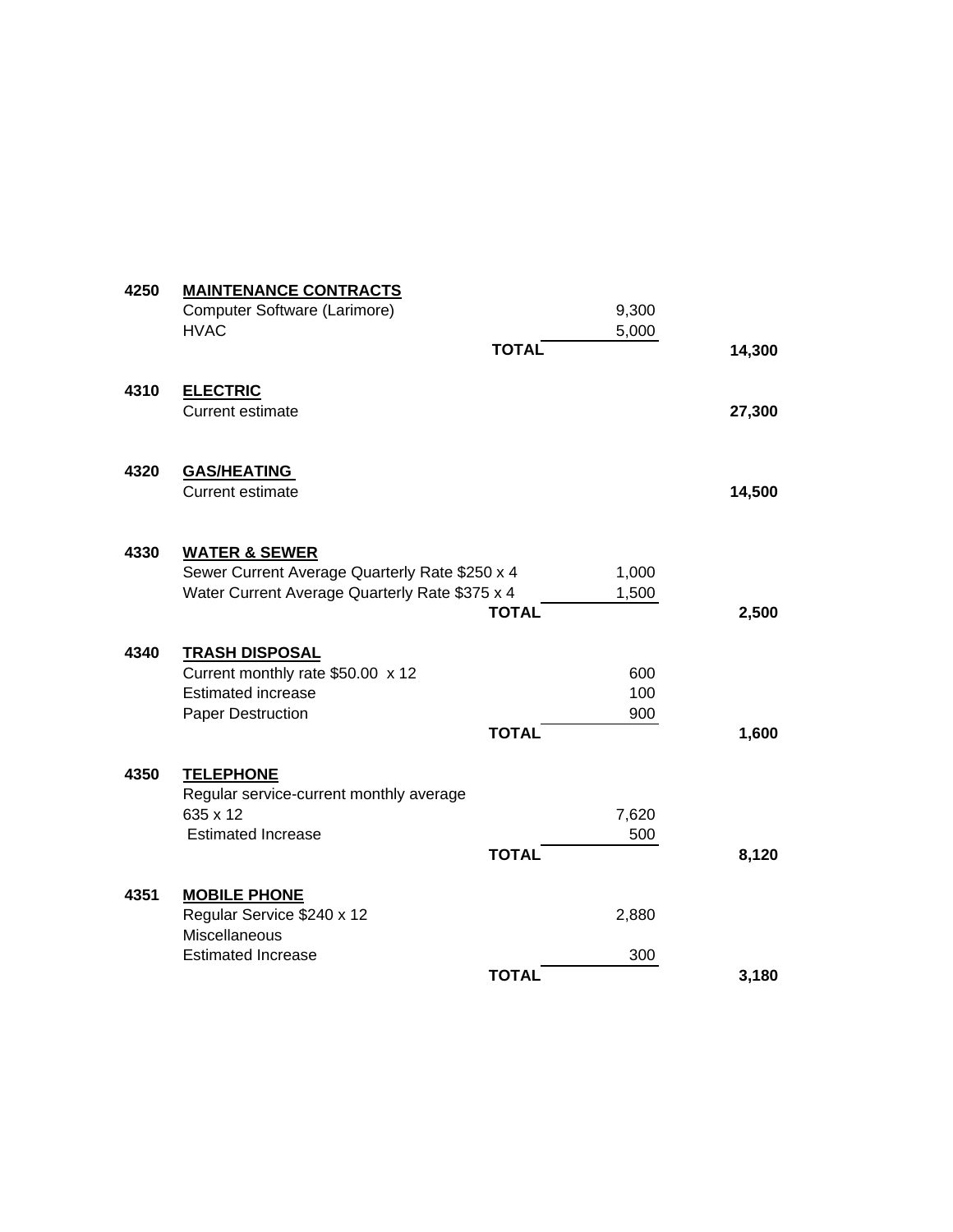| 4352 | <b>PAGERS</b><br>Verizon pagers (11)                 |        | 500    |
|------|------------------------------------------------------|--------|--------|
| 4410 | PROFESSIONAL FEES - LEGAL<br><b>Current Estimate</b> |        | 4,000  |
| 4415 | <b>PROFESSIONAL FEES</b>                             |        |        |
|      | <b>Medical Examinations</b>                          | 1,000  |        |
|      | <b>Psychological Examinations</b>                    | 2,100  |        |
|      | Jail Fees                                            | 14,000 |        |
|      | <b>Credit Checks</b>                                 | 250    |        |
|      | I.P.M.A. Testing                                     | 500    |        |
|      | <b>TOTAL</b>                                         |        | 17,850 |
|      |                                                      |        |        |
| 4420 | <b>COMPUTER SERVICES</b>                             |        |        |
|      | Rejis -- Subscription & Net Access Fee               | 30,000 |        |
|      | Mobile Internet Use & Mail Boxes                     | 1,850  |        |
|      | Mobile wireless access fee (9 @ \$700)               | 6,300  |        |
|      | 512 K Data Line & Router Maint.                      | 5,400  |        |
|      | Rumba Software                                       | 1,800  |        |
|      | (Global Operational Lease) 1,785/mo.                 | 21,500 |        |
|      | Training, install (CAD) - one time chrg.             | 9,900  |        |
|      | Network Maintenance                                  | 14,000 |        |
|      | Policy & Procedure software system                   | 750    |        |
|      | <b>McAfee Software</b>                               | 400    |        |
|      | Other                                                | 500    |        |
|      | <b>TOTAL</b>                                         |        | 92,400 |
|      |                                                      |        |        |

**4430 ADVERTISING**

Want Ads **2,000**

## **4510 CIVIL PREPAREDNESS**

General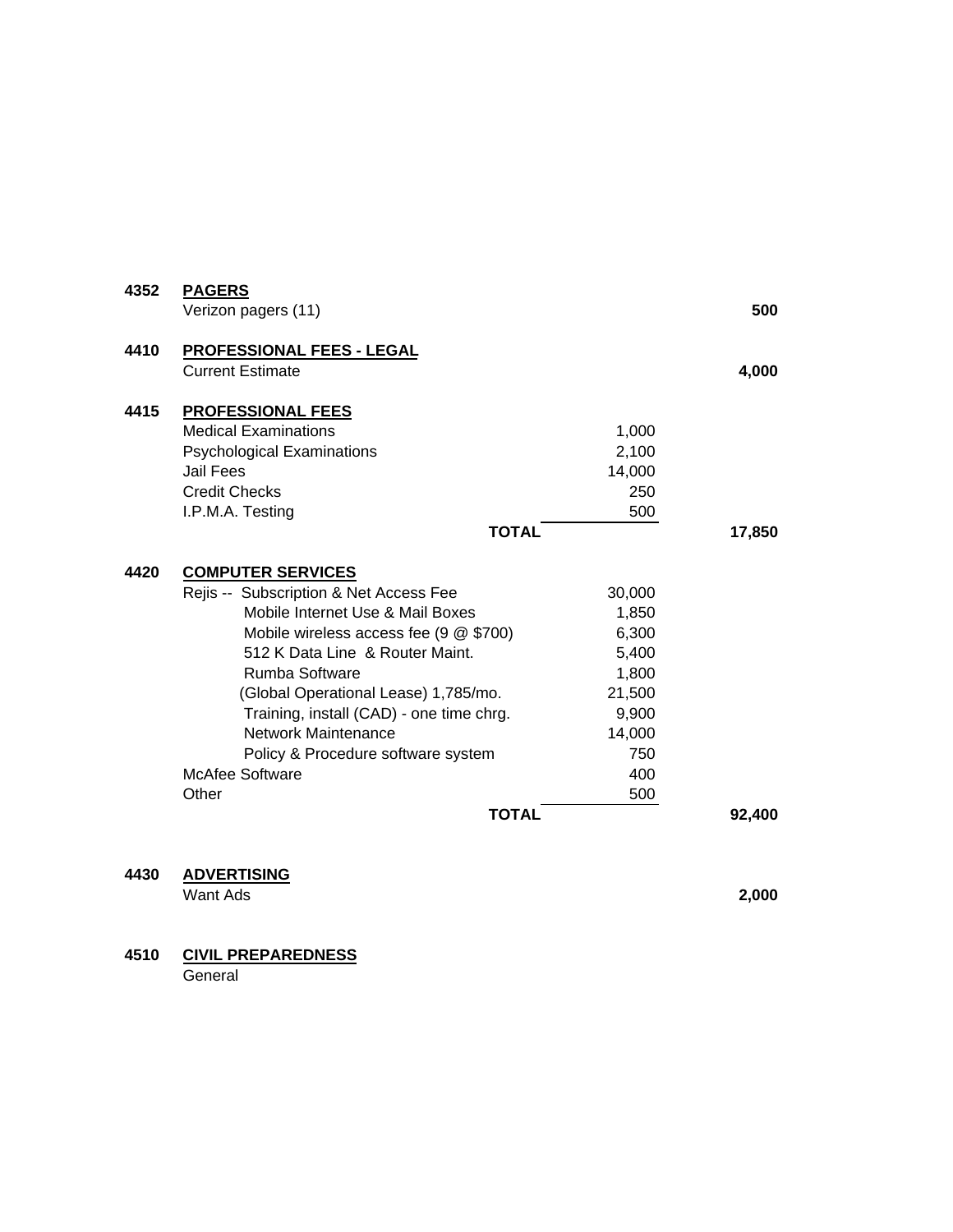| 4520 | <b>COMMUNITY RELATIONS</b>                      |              |          |        |
|------|-------------------------------------------------|--------------|----------|--------|
|      | D.A.R.E. Program                                |              | 3,000    |        |
|      | <b>Public Relations</b>                         |              | 1,000    |        |
|      | Pamphlets and Literature                        |              | 500      |        |
|      | S.R.O. Program                                  |              | 150      |        |
|      |                                                 | <b>TOTAL</b> |          | 4,650  |
| 4530 | <b>DUES</b>                                     |              |          |        |
|      | <b>IACP</b>                                     |              | 100      |        |
|      | MO Police Chief's Assn.                         |              | 100      |        |
|      | <b>FBI NA Associates</b>                        |              | 150      |        |
|      | Major Case Squad                                |              | 200      |        |
|      | <b>Backstoppers</b>                             |              | 150      |        |
|      | <b>IHIA</b>                                     |              | 200      |        |
|      | <b>NASRO</b>                                    |              | 50       |        |
|      | Other                                           |              | 200      |        |
|      |                                                 | <b>TOTAL</b> |          | 1,150  |
| 4540 | <b>SUBSCRIPTIONS</b>                            |              |          |        |
|      | Video Training                                  |              | 750      |        |
|      | Intelligence Services Locate Inc.-Leads on Line |              | 2,000    |        |
|      | Newspaper                                       |              | 250      |        |
|      | Other                                           |              | 200      |        |
|      |                                                 | <b>TOTAL</b> |          | 3,200  |
| 4550 | <b>TRAINING CLASSES &amp; SEMINARS</b>          |              |          |        |
|      | <b>Seminars &amp; Training Classes</b>          |              | 8,000    |        |
|      | Police Academy                                  |              | 3,900    |        |
|      | Police Legal Sciences                           |              | 3,500    |        |
|      | Northwest University                            |              | 3,200    |        |
|      | Police Olympics                                 |              | 500      |        |
|      | State of Mo.--POST                              |              | $-4,000$ |        |
|      |                                                 | <b>TOTAL</b> |          | 15,100 |
| 4551 | <b>TRAVEL EXPENSES-CLASSES / SEMINARS</b>       |              |          |        |
|      | Estimate                                        |              |          | 9,000  |
|      |                                                 |              |          |        |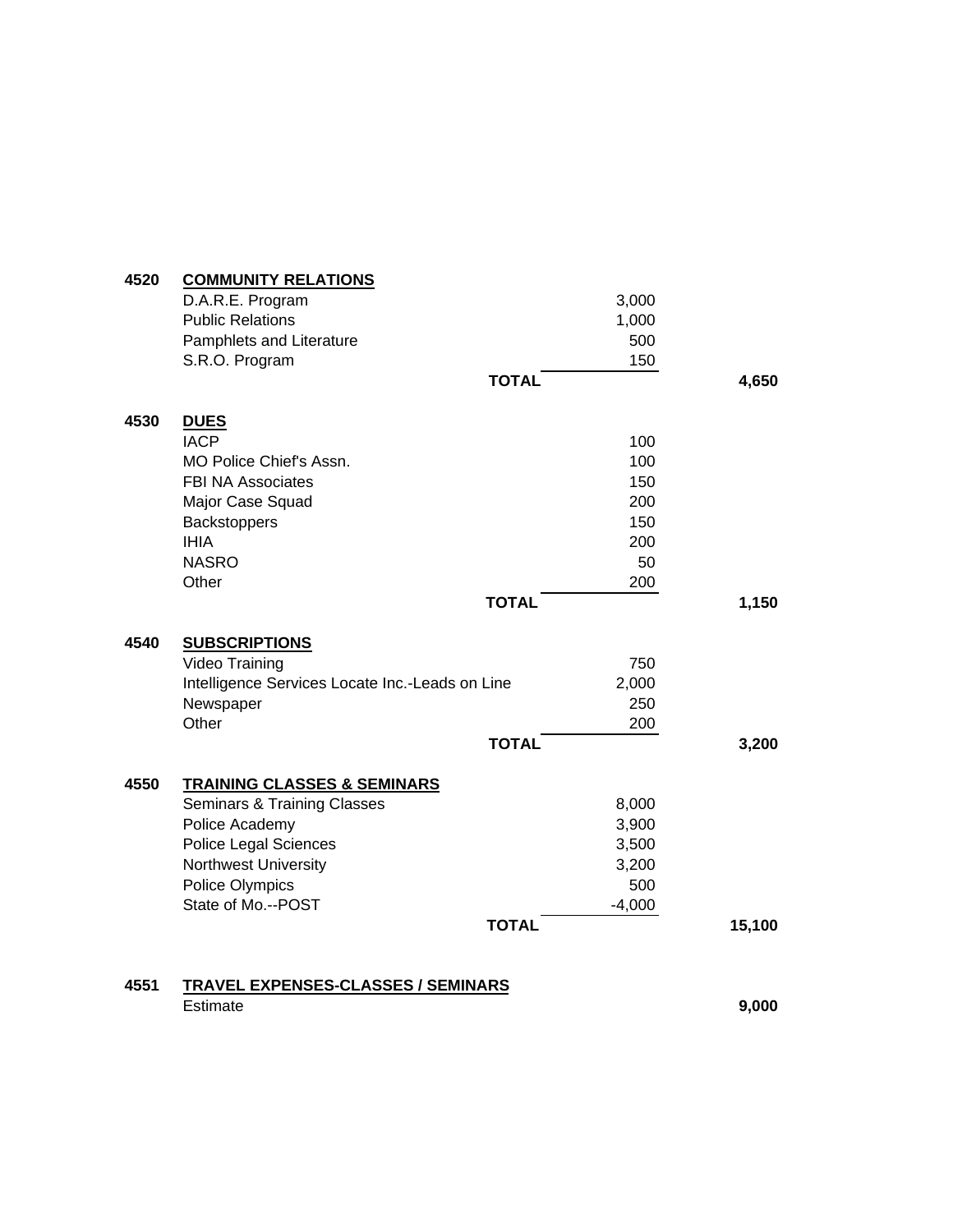| 4560 | <b>POST SECONDARY TUITION</b><br><b>Estimate</b>                        |              |                            | 9,000     |
|------|-------------------------------------------------------------------------|--------------|----------------------------|-----------|
| 4570 | <b>POSTAGE</b><br>General                                               |              |                            | 2,500     |
| 4580 | <b>SUNDRY</b><br>Petty Cash<br><b>Prisoners Food</b><br>Awards<br>Other | <b>TOTAL</b> | 500<br>1,500<br>800<br>500 | 3,300     |
| 4590 | PROPERTY & LIABILITY INSURANCE<br><b>Estimated premium</b>              |              |                            | 64,500    |
| 4591 | <b>VEHICLE INSURANCE</b><br><b>Estimated Premium</b>                    |              |                            | 9,700     |
|      | <b>TOTAL POLICE EXPENDITURES</b>                                        |              |                            | 4,034,090 |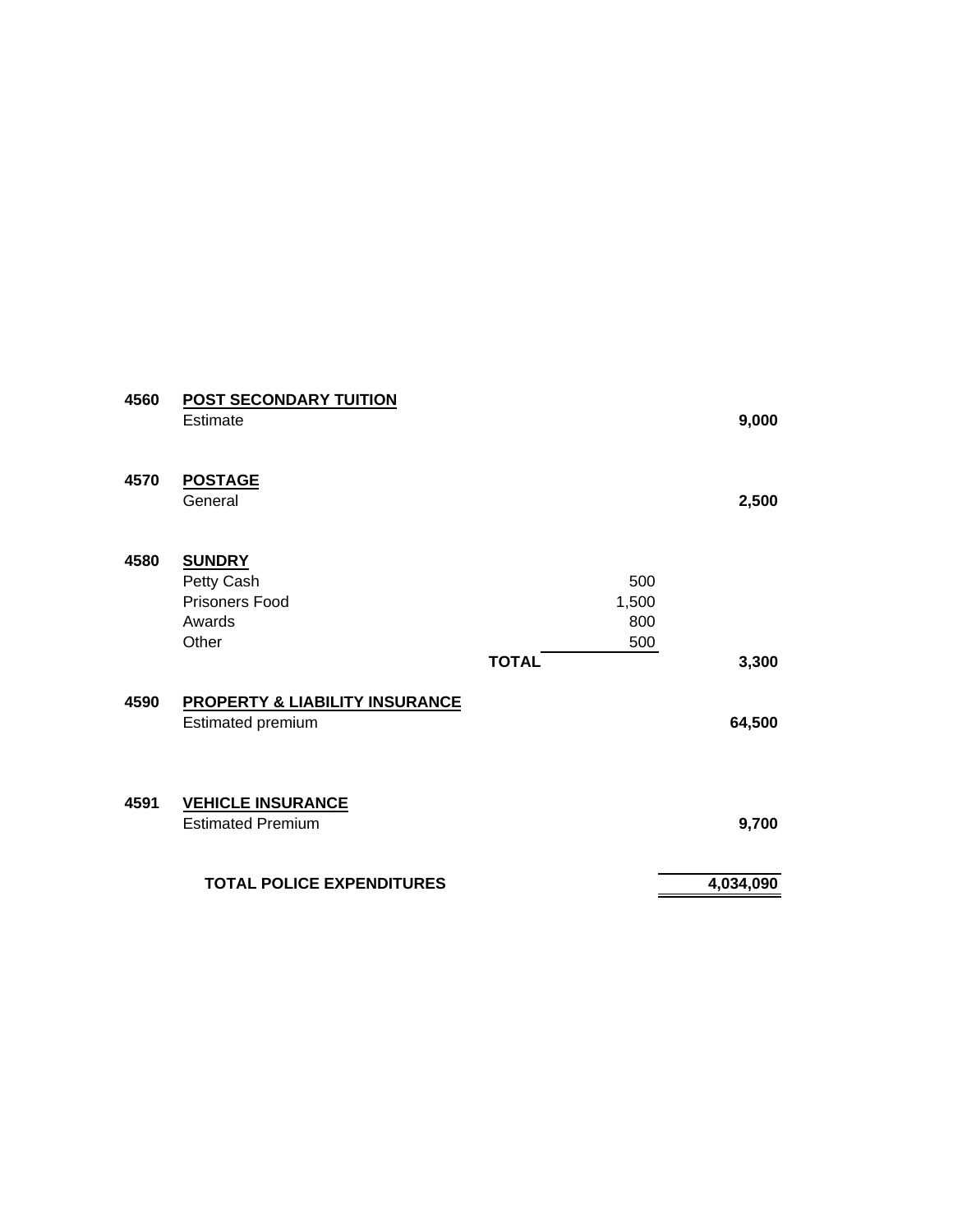| <b>EXPENSES - FIRE</b> | <b>PERSONNEL</b>                            |             | ACTUAL '07 BUDGET '08 PROJ. '08 |           | <b>BUDGET '09 % CHANGE</b> |          |
|------------------------|---------------------------------------------|-------------|---------------------------------|-----------|----------------------------|----------|
| 4001                   | <b>SALARIES</b>                             | 2,031,588   | 2,135,585                       | 2,085,000 | 2,195,400                  | 5.3%     |
| 4003                   | <b>LONGEVITY</b>                            |             |                                 |           |                            |          |
| 4004                   | <b>SPECIAL PAY</b>                          | 92,842      | 31,075                          | 8,000     | 35,175                     | 339.7%   |
| 4005                   | <b>OVERTIME</b>                             | 151,280     | 105,000                         | 135,000   | 110,000                    | $-18.5%$ |
| 4006                   | <b>HOLIDAY</b>                              | 71,243      | 74,500                          | 74,500    | 76,400                     | 2.6%     |
| 4007                   | <b>TEMPORARY</b>                            |             |                                 |           |                            |          |
| 4010                   | <b>TEMPORARY AGENCIES</b>                   |             |                                 |           |                            |          |
| 4020                   | SOCIAL SECURITY & MEDICARE                  | 20,202      | 21,030                          | 21,000    | 22,935                     | 9.2%     |
| 4030                   | MEDICAL INS.                                | 290,248     | 342,360                         | 315,100   | 363,000                    | 15.2%    |
| 4031                   | <b>DENTAL INS.</b>                          | 27,718      | 31,000                          | 28,465    | 31,500                     | 10.7%    |
| 4032                   | <b>VISION INS.</b>                          | 7,270       | 7,450                           | 7,305     | 7,400                      | 1.3%     |
| 4033                   | LIFE INS.                                   | 5,548       | 6,000                           | 4,165     | 4,225                      | 1.4%     |
| 4034                   | <b>DISABILITY INSURANCE</b>                 |             | 13,700                          | 13,840    | 14,200                     | 2.6%     |
| 4040                   | <b>PENSION</b>                              | 1,010,022   | 641,250                         | 1,207,980 | 702,000                    | $-41.9%$ |
| 4060                   | UNEMPLOYMENT COMP. INS.                     | $\mathbf 0$ | 500                             | $\Omega$  | 500                        | #DIV/0!  |
| 4070                   | <b>WORKERS' COMP INS.</b>                   | 125,305     | 125,500                         | 94,800    | 93,000                     | $-1.9%$  |
|                        | SUB-TOTAL                                   | 3,833,266   | 3,534,950                       | 3,995,155 | 3,655,735                  | $-8.5%$  |
|                        | <b>SUPPLIES</b>                             |             |                                 |           |                            |          |
| 4110                   | OFFICE SUPPLIES & PRINTING                  | 1,363       | 2,150                           | 2,150     | 2,450                      | 14.0%    |
| 4120                   | <b>OPERATIONAL EQUIPMENT &amp; SUPPLIES</b> | 4,240       | 5,420                           | 7,500     | 7,200                      | $-4.0%$  |
| 4121                   | <b>GASOLINE</b>                             | 20,009      | 21,750                          | 31,000    | 33,200                     | 7.1%     |
| 4130                   | <b>COMPUTER SUPPLIES</b>                    | 2,928       | 2,250                           | 1,600     | 4,275                      | 167.2%   |
| 4140                   | PHOTO EQUIPMENT & SUPPLIES                  | 268         | 350                             | 130       | 250                        | 92.3%    |
| 4150                   | AMBULANCE SUPPLIES                          | 13,770      | 13,020                          | 10,000    | 12,400                     | 24.0%    |
| 4170                   | <b>UNIFORMS</b>                             | 22,181      | 21,360                          | 22,000    | 26,360                     | 19.8%    |
| 4180                   | <b>LINEN SERVICE</b>                        | 3,969       | 2,100                           | 3,600     | 3,800                      | 5.6%     |
| 4190                   | <b>OTHER SUPPLIES</b>                       | 500         | 1,200                           | 1,100     | 1,150                      | 4.5%     |
| 4195                   | <b>EQUIPMENT RENTAL</b>                     |             |                                 |           |                            |          |
|                        | SUB-TOTAL                                   | 69,228      | 69,600                          | 79,080    | 91,085                     | 15.2%    |
|                        | <b>MAINTENANCE</b>                          |             |                                 |           |                            |          |
| 4210                   | <b>BLDG. MAINTENANCE</b>                    | 21,380      | 14,500                          | 13,750    | 13,350                     | $-2.9%$  |
| 4220                   | <b>EQUIPMENT MAINTENANCE</b>                | 3,773       | 5,200                           | 3,500     | 4,700                      | 34.3%    |
| 4230                   | <b>VEHICLE MAINTENANCE</b>                  | 39,725      | 20,985                          | 35,000    | 35,000                     | 0.0%     |
| 4250                   | <b>MAINTENANCE CONTRACTS</b>                | 6,413       | 9,576                           | 9,500     | 11,668                     | 22.8%    |
|                        | SUB-TOTAL                                   | 71,291      | 50,261                          | 61,750    | 64.718                     | 4.8%     |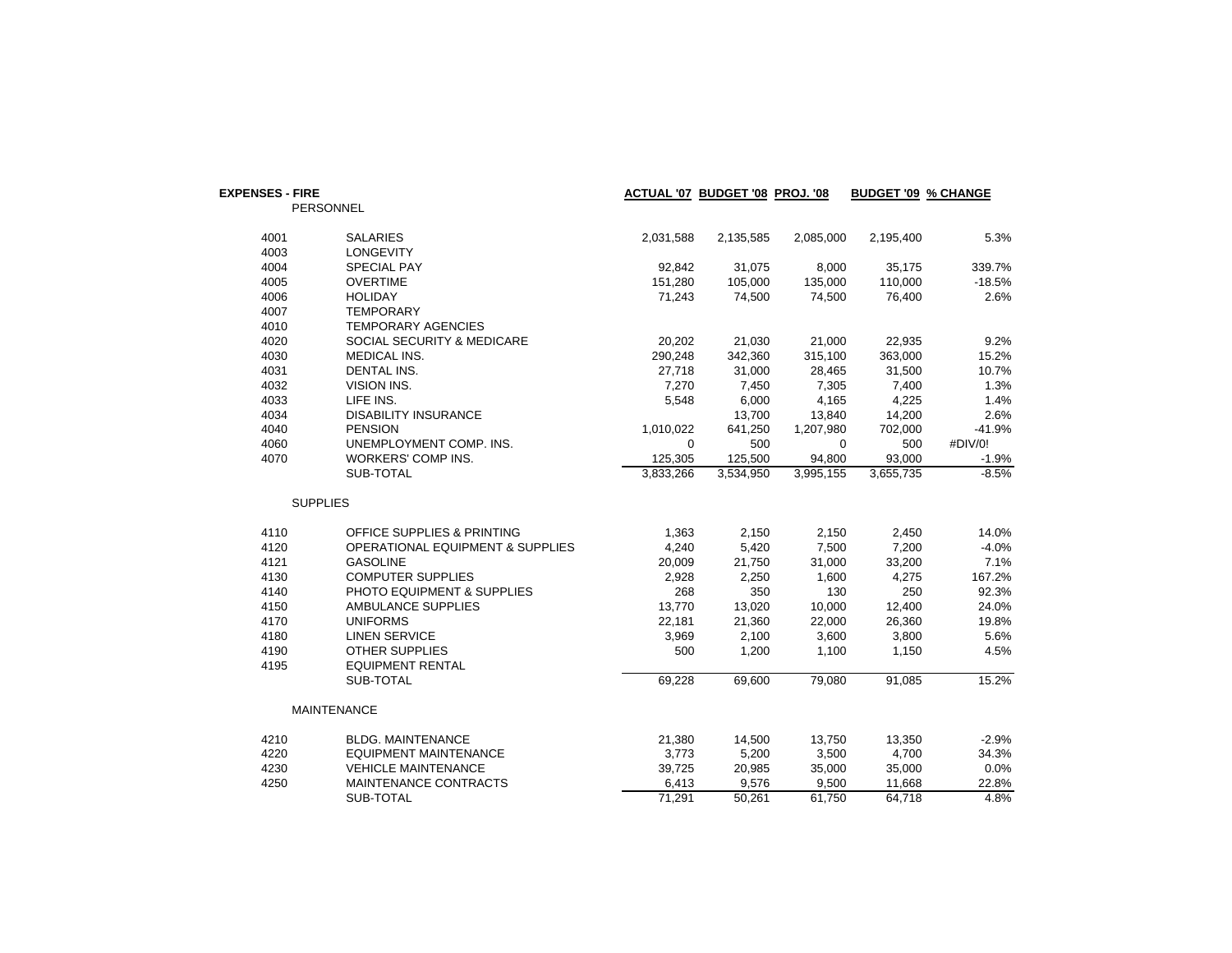| 4310 | <b>ELECTRIC</b>                             | 9,567     | 10,100    | 8,865     | 9,700     | 9.4%     |
|------|---------------------------------------------|-----------|-----------|-----------|-----------|----------|
| 4320 | GAS                                         | 5,251     | 6,000     | 5,500     | 6,000     | 9.1%     |
| 4330 | WATER / SEWER                               | 1,207     | 1,200     | 2,100     | 2,100     | 0.0%     |
| 4340 | <b>TRASH DISPOSAL</b>                       | 3,197     | 3,460     | 3,660     | 3,950     | 7.9%     |
| 4350 | <b>TELEPHONE</b>                            | 3,087     | 3,600     | 6,600     | 3,600     | $-45.5%$ |
| 4351 | <b>MOBILE PHONE</b>                         | 3,376     | 9,504     | 5,950     | 6,814     | 14.5%    |
| 4352 | <b>PAGERS</b>                               | 90        |           |           |           | #DIV/0!  |
|      | SUB-TOTAL                                   | 25,775    | 33,864    | 32,675    | 32,164    | $-1.6%$  |
|      | PROFESSIONAL SERVICES                       |           |           |           |           |          |
| 4410 | LEGAL                                       | 11,830    | 9,000     | 9,000     | 11,000    | 22.2%    |
| 4415 | PROF. FEES OTHER                            | 15,466    | 14,940    | 12,000    | 21,895    | 82.5%    |
| 4420 | <b>COMPUTER SERVICES</b>                    | 2,912     | 1,440     | 2,600     | 1,680     | $-35.4%$ |
| 4430 | <b>ADVERTISING</b>                          | 1.278     | 2,200     | 1.700     | 2,500     | 47.1%    |
|      | SUB-TOTAL                                   | 31,486    | 27,580    | 25,300    | 37,075    | 46.5%    |
|      | MISCELLANEOUS EXPENSES                      |           |           |           |           |          |
| 4510 | <b>CIVIL PREPAREDNESS</b>                   |           |           |           |           |          |
| 4520 | <b>COMM RELATIONS</b>                       | 2,335     | 3,500     | 2,500     | 3,500     | 40.0%    |
| 4530 | <b>DUES</b>                                 | 1,075     | 1,545     | 1,500     | 1,510     | 0.7%     |
| 4540 | <b>SUBSCRIPTIONS</b>                        | 1,178     | 1,333     | 1,200     | 1,361     | 13.4%    |
| 4550 | <b>TRAINING CLASSES &amp; SEMINARS</b>      | 9,306     | 11,400    | 11,000    | 14,900    | 35.5%    |
| 4551 | <b>TRAVEL EXPENSES - CLASSES / SEMINARS</b> | 1.097     | 1,550     | 1,000     | 1,550     | 55.0%    |
| 4560 | POST SECONDARY TUITION                      | 1,834     | 3,000     | 0         | 9,360     | #DIV/0!  |
| 4570 | <b>POSTAGE</b>                              | 375       | 600       | 400       | 400       | 0.0%     |
| 4580 | <b>SUNDRY</b>                               | 1,708     | 1,500     | 2,600     | 1,500     | $-42.3%$ |
| 4590 | PROPERTY AND LIABILITY INSURANCE            | 35,947    | 38,000    | 33,945    | 34,000    | 0.2%     |
| 4591 | <b>VEHICLE INS.</b>                         | 8,659     | 9,200     | 9,455     | 10,000    | 5.8%     |
| 4595 | MISC. EQUIPMENT PURCHASES                   | 3,017     | 1,050     | 700       | 900       | 28.6%    |
|      | SUB-TOTAL                                   | 66,531    | 72,678    | 64,300    | 78,981    | 22.8%    |
|      | <b>TOTAL</b>                                | 4.097.577 | 3,788,933 | 4,258,260 | 3.959.758 | $-7.0%$  |

UTILITIES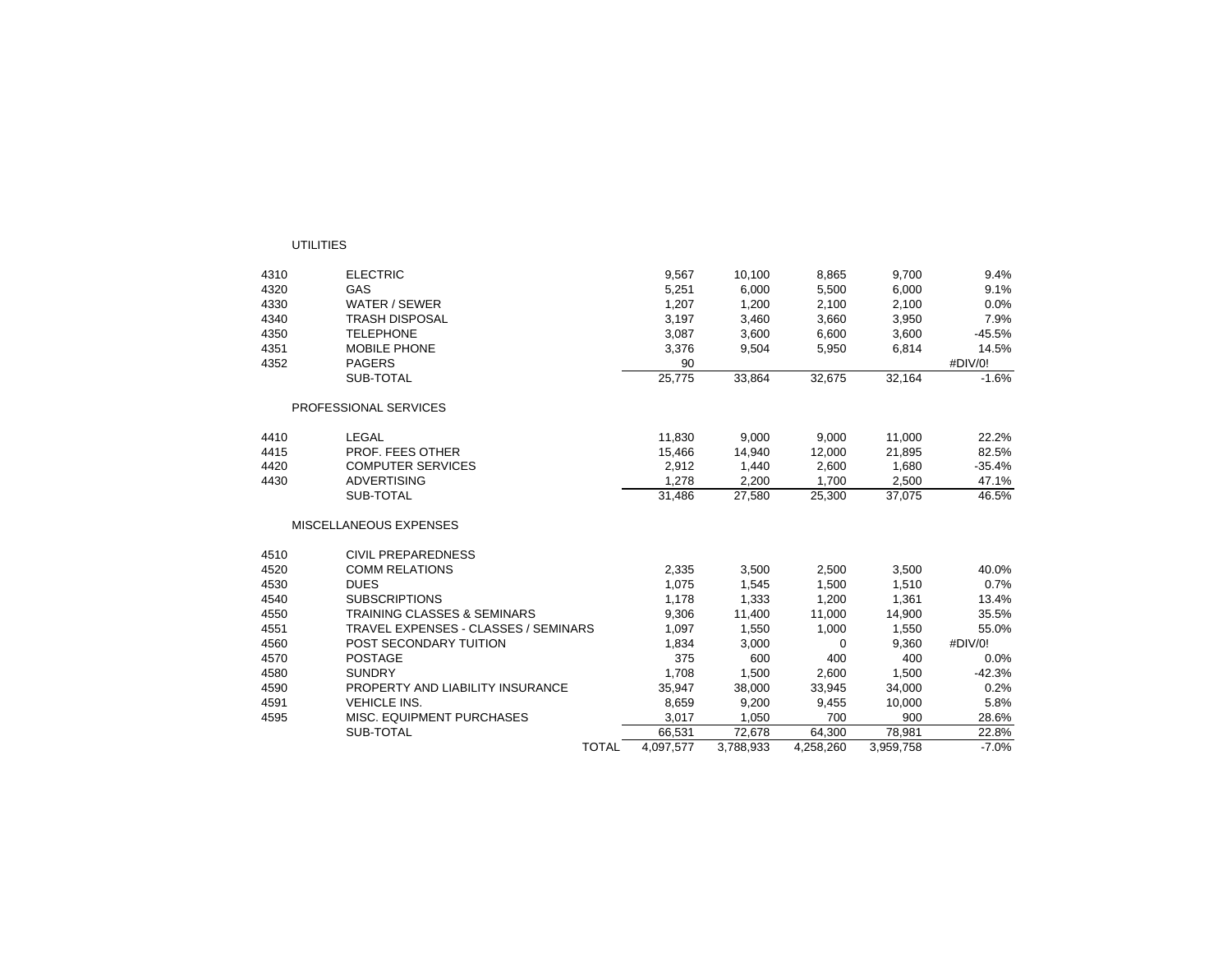| <b>PUBLIC SAFETY</b>                 |
|--------------------------------------|
| <b>FIRE</b>                          |
| <b>BUDGET DETAIL</b>                 |
| FISCAL YEAR ENDING DECEMBER 31, 2009 |

|      | <b>SALARIES</b>                                                   |              |           |
|------|-------------------------------------------------------------------|--------------|-----------|
| 4001 | Base plus economic increase                                       | 2,172,300    |           |
| 4001 | Merit /Step Increases                                             | 23,100       |           |
| 4004 | Special pay                                                       | 35,175       |           |
| 4005 | Overtime                                                          | 110,000      |           |
| 4006 | Holiday pay _10_ days @ \$7640 per day                            | 76,400       |           |
|      | <b>TOTAL</b>                                                      |              | 2,416,975 |
| 4020 | <b>SOCIAL SECURITY &amp; MEDICARE</b><br>Medicare (per worksheet) | 21,550       |           |
|      | <b>FICA</b>                                                       | 1,385        |           |
|      | <b>TOTAL</b>                                                      |              | 22,935    |
| 4030 | <b>MEDICAL INSURANCE</b><br>Estimated                             |              | 363,000   |
| 4031 | <b>DENTAL INSURANCE</b>                                           |              |           |
|      | Estimated                                                         |              | 31,500    |
| 4032 | <b>VISION INSURANCE</b>                                           |              |           |
|      | Estimated premium                                                 |              | 7,400     |
| 4033 | <b>LIFE INSURANCE</b>                                             |              |           |
|      | Current Premium \$335 x 12                                        | 4,025        |           |
|      | Additional premium due to increases                               |              | 200       |
|      |                                                                   | <b>TOTAL</b> | 4.225     |
|      |                                                                   |              |           |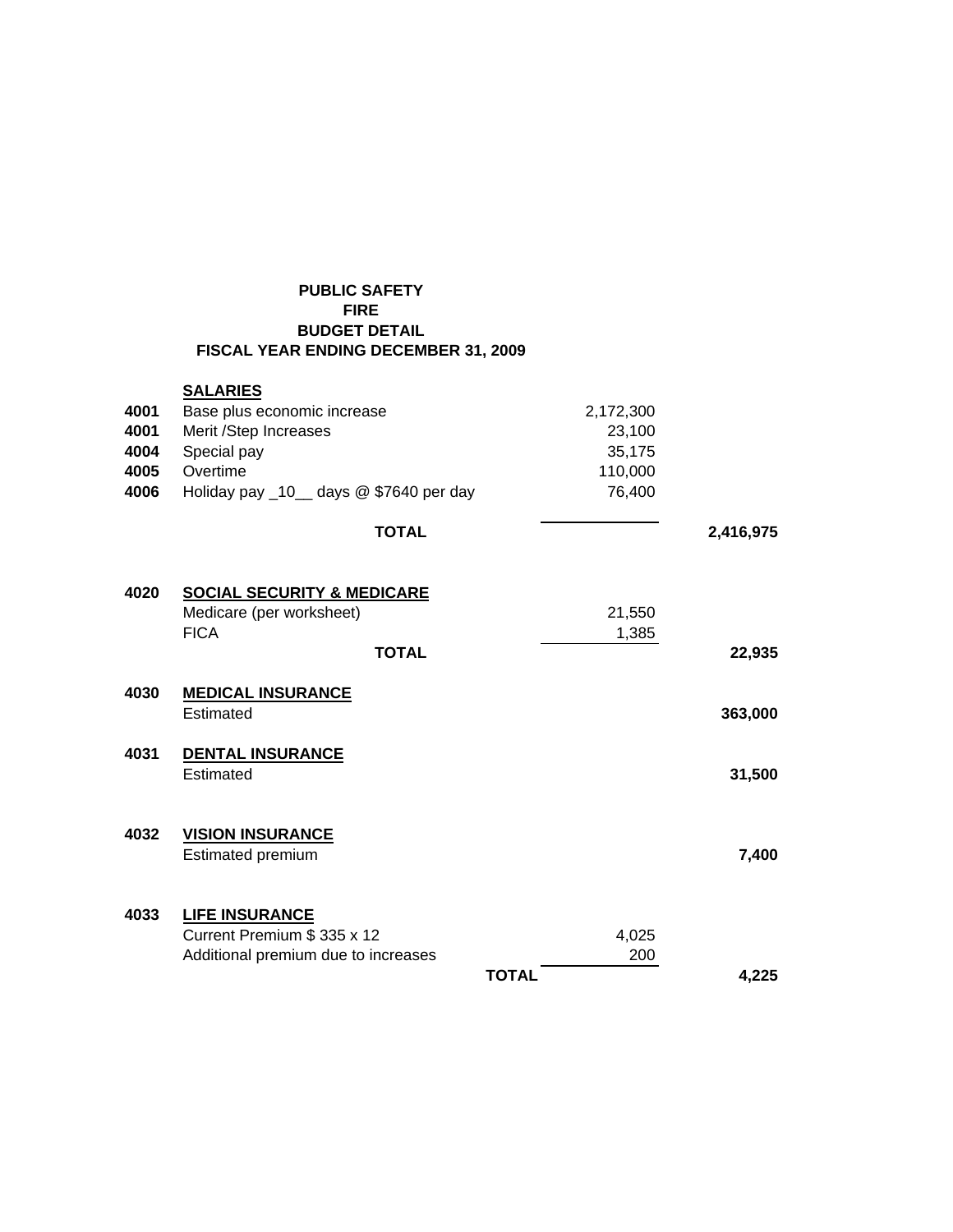| 4034 | <b>DISABILITY INSURANCE</b><br><b>Estimated Premium</b>                                                                                                                                                                                                                                                                            |                                                                            | 14,200  |
|------|------------------------------------------------------------------------------------------------------------------------------------------------------------------------------------------------------------------------------------------------------------------------------------------------------------------------------------|----------------------------------------------------------------------------|---------|
| 4040 | <b>PENSION FUND</b><br>Estimated amount necessary to fund plan based<br>on actuarial report.                                                                                                                                                                                                                                       |                                                                            | 702,000 |
| 4060 | <b>UNEMPLOYMENT COMPENSATION</b><br>Estimated expense based on prior experience<br>and known factors                                                                                                                                                                                                                               | <b>TOTAL</b>                                                               | 500     |
| 4070 | <b>WORKERS' COMPENSATION INSURANCE</b><br><b>Estimated premium</b>                                                                                                                                                                                                                                                                 |                                                                            | 93,000  |
| 4110 | <b>OFFICE SUPPLIES &amp; PRINTING</b><br>Printing<br>Copy Machine<br>Bulletin Board - House 1<br>Label Maker - House 2<br>Other supplies, etc.                                                                                                                                                                                     | 600<br>600<br>150<br>200<br>900<br><b>TOTAL</b>                            | 2,450   |
| 4120 | <b>OPERATIONAL EQUIPMENT &amp; SUPPLIES</b><br>Service Fire Extinguishers<br>Batteries for Radios, Life Pak 12's, etc<br>Motorola Radio Battery charger/analyzer<br><b>Federal Receiver for Dispatch</b><br>6 Hot Sticks(299 ea.)<br>2- 18volt cordless Drills<br>Hand tools for both Pumpers<br>2- AFS Elevator Key Set (200 ea.) | 400<br>1,700<br>600<br>600<br>1,800<br>500<br>1,200<br>400<br><b>TOTAL</b> | 7,200   |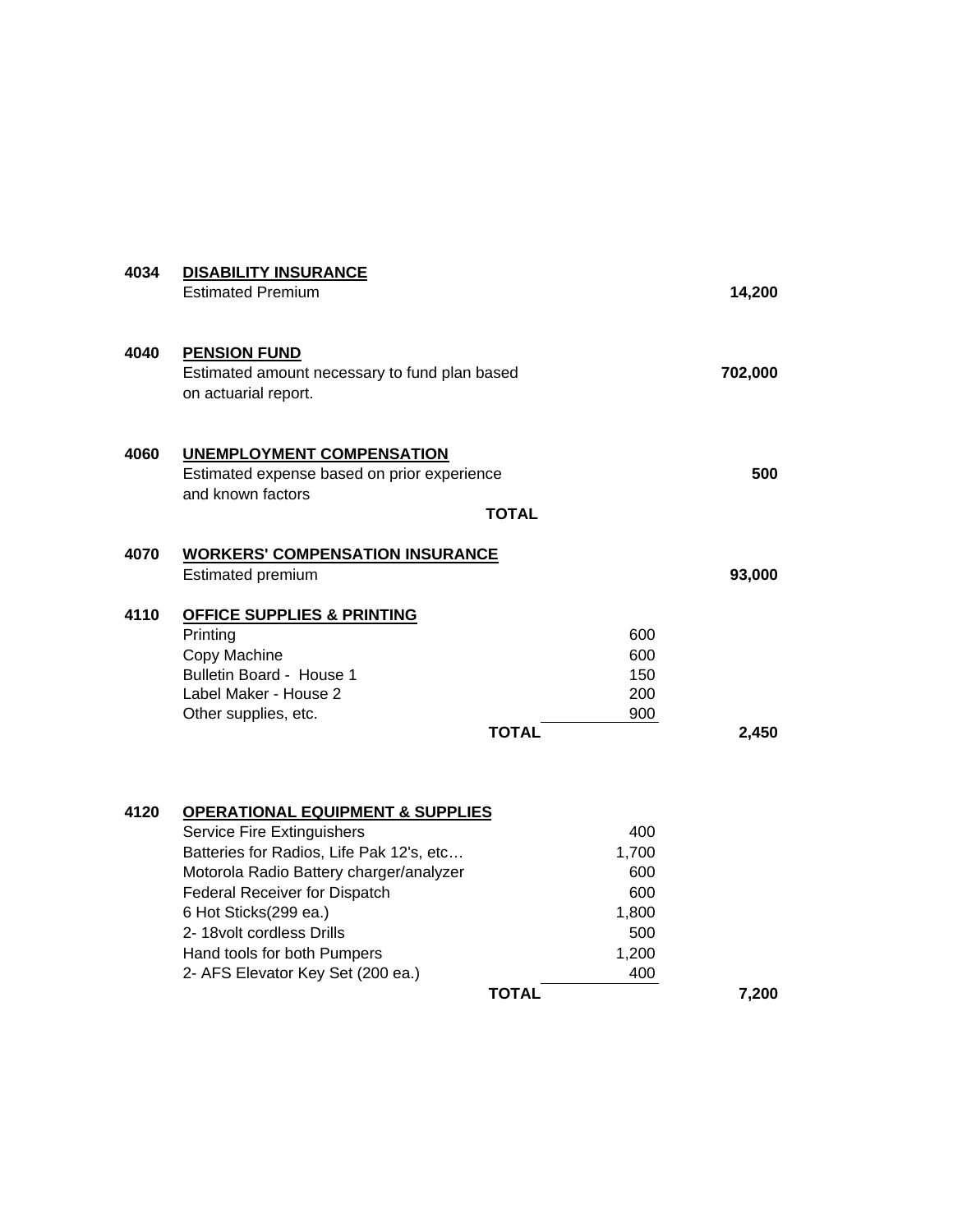| 4121 | <b>GAS, OIL, &amp; LUBRICATION</b>          |              |        |        |
|------|---------------------------------------------|--------------|--------|--------|
|      | 6610 gal. Diesel Fuel @ \$3.51 per gal.     |              | 23,200 |        |
|      | 3067 gal. no-lead gas @ \$3.26 per gal.     |              | 10,000 |        |
|      |                                             | <b>TOTAL</b> |        | 33,200 |
| 4130 | <b>COMPUTER SUPPLIES</b>                    |              |        |        |
|      | 2 - Printers/Fax replacements               |              | 300    |        |
|      | Ink Jet Cartridges                          |              | 700    |        |
|      | Microsoft Office Software for 3917 computer |              | 275    |        |
|      | CAD Zone Fire Preplan Software              |              | 500    |        |
|      | Firehouse Mobile Inspection Software        |              | 2,500  |        |
|      |                                             | <b>TOTAL</b> |        | 4,275  |
| 4140 | <b>PHOTO EQUIPMENT &amp; SUPPLIES</b>       |              |        |        |
|      | Estimate                                    |              |        | 250    |
| 4150 | <b>AMBULANCE SUPPLIES</b>                   |              |        |        |
|      | <b>Medical Supplies</b>                     |              | 7,900  |        |
|      | Oxygen (Rental & Usage)                     |              | 1,100  |        |
|      | Sheets (Paper)                              |              | 1,800  |        |
|      | 2-CPAP Units (600 ea.)                      |              | 1,200  |        |
|      | <b>Pharmacy Charges</b>                     |              | 400    |        |
|      |                                             | <b>TOTAL</b> |        | 12,400 |
| 4170 | <b>UNIFORMS</b>                             |              |        |        |
|      | 32 @ \$480 per man                          |              | 15,360 |        |
|      | New hires $4 \& 12500$ per man              |              | 10,000 |        |
|      | Other                                       | <b>TOTAL</b> | 1,000  | 26,360 |
| 4180 | <b>LINEN SERVICE</b>                        |              |        |        |
|      | Towels (Dishes and cars)                    |              |        | 3,800  |
| 4190 | <b>OTHER SUPPLIES</b>                       |              |        |        |
|      | Coffee                                      |              | 650    |        |
|      | Other                                       |              | 500    |        |
|      |                                             | <b>TOTAL</b> |        | 1,150  |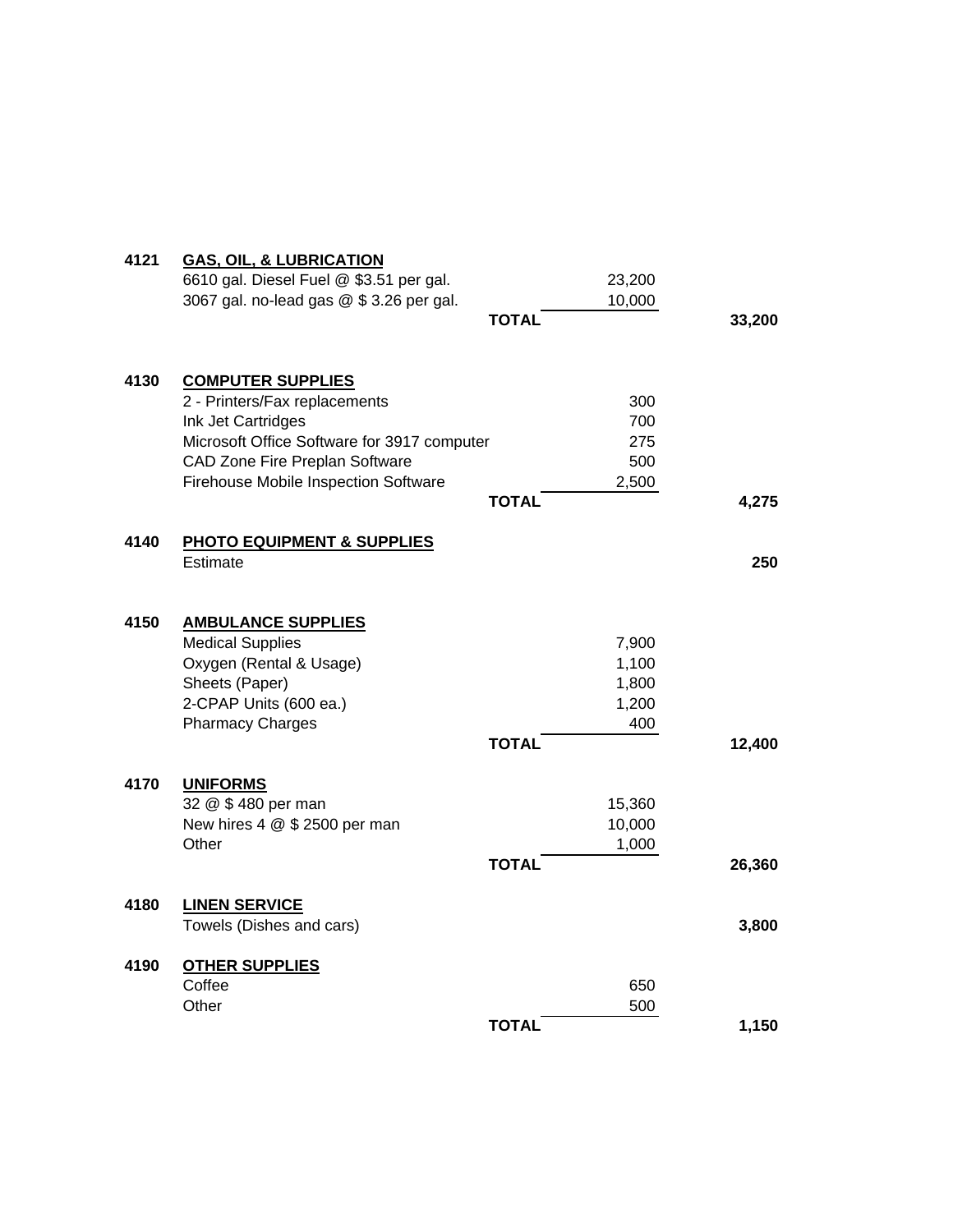| <b>BUILDING MAINTENANCE</b> |                                                                                                                                                                                                                                                                                                                                                                                                                                                                                                                                             |                                                                                                                                                                              |
|-----------------------------|---------------------------------------------------------------------------------------------------------------------------------------------------------------------------------------------------------------------------------------------------------------------------------------------------------------------------------------------------------------------------------------------------------------------------------------------------------------------------------------------------------------------------------------------|------------------------------------------------------------------------------------------------------------------------------------------------------------------------------|
| <b>Janitorial Supplies</b>  | 2,500                                                                                                                                                                                                                                                                                                                                                                                                                                                                                                                                       |                                                                                                                                                                              |
| Air Conditioner Repair      | 3,000                                                                                                                                                                                                                                                                                                                                                                                                                                                                                                                                       |                                                                                                                                                                              |
| <b>Overhood Doors</b>       | 500                                                                                                                                                                                                                                                                                                                                                                                                                                                                                                                                         |                                                                                                                                                                              |
| <b>Plumbing Service</b>     | 2,000                                                                                                                                                                                                                                                                                                                                                                                                                                                                                                                                       |                                                                                                                                                                              |
|                             |                                                                                                                                                                                                                                                                                                                                                                                                                                                                                                                                             |                                                                                                                                                                              |
|                             |                                                                                                                                                                                                                                                                                                                                                                                                                                                                                                                                             |                                                                                                                                                                              |
| Other                       |                                                                                                                                                                                                                                                                                                                                                                                                                                                                                                                                             |                                                                                                                                                                              |
|                             |                                                                                                                                                                                                                                                                                                                                                                                                                                                                                                                                             | 13,350                                                                                                                                                                       |
|                             |                                                                                                                                                                                                                                                                                                                                                                                                                                                                                                                                             |                                                                                                                                                                              |
| General                     |                                                                                                                                                                                                                                                                                                                                                                                                                                                                                                                                             |                                                                                                                                                                              |
|                             | 500                                                                                                                                                                                                                                                                                                                                                                                                                                                                                                                                         |                                                                                                                                                                              |
|                             | 200                                                                                                                                                                                                                                                                                                                                                                                                                                                                                                                                         |                                                                                                                                                                              |
|                             | 500                                                                                                                                                                                                                                                                                                                                                                                                                                                                                                                                         |                                                                                                                                                                              |
| Other                       | 500                                                                                                                                                                                                                                                                                                                                                                                                                                                                                                                                         |                                                                                                                                                                              |
|                             |                                                                                                                                                                                                                                                                                                                                                                                                                                                                                                                                             | 4,700                                                                                                                                                                        |
|                             |                                                                                                                                                                                                                                                                                                                                                                                                                                                                                                                                             |                                                                                                                                                                              |
|                             |                                                                                                                                                                                                                                                                                                                                                                                                                                                                                                                                             |                                                                                                                                                                              |
|                             |                                                                                                                                                                                                                                                                                                                                                                                                                                                                                                                                             |                                                                                                                                                                              |
| Anti-Freeze                 | 250                                                                                                                                                                                                                                                                                                                                                                                                                                                                                                                                         |                                                                                                                                                                              |
| <b>Oil Filters</b>          | 675                                                                                                                                                                                                                                                                                                                                                                                                                                                                                                                                         |                                                                                                                                                                              |
| Oil                         |                                                                                                                                                                                                                                                                                                                                                                                                                                                                                                                                             |                                                                                                                                                                              |
| <b>New Tires</b>            |                                                                                                                                                                                                                                                                                                                                                                                                                                                                                                                                             |                                                                                                                                                                              |
| Car Washes                  |                                                                                                                                                                                                                                                                                                                                                                                                                                                                                                                                             |                                                                                                                                                                              |
|                             |                                                                                                                                                                                                                                                                                                                                                                                                                                                                                                                                             |                                                                                                                                                                              |
|                             |                                                                                                                                                                                                                                                                                                                                                                                                                                                                                                                                             | 35,000                                                                                                                                                                       |
|                             |                                                                                                                                                                                                                                                                                                                                                                                                                                                                                                                                             |                                                                                                                                                                              |
|                             |                                                                                                                                                                                                                                                                                                                                                                                                                                                                                                                                             |                                                                                                                                                                              |
|                             |                                                                                                                                                                                                                                                                                                                                                                                                                                                                                                                                             |                                                                                                                                                                              |
|                             |                                                                                                                                                                                                                                                                                                                                                                                                                                                                                                                                             |                                                                                                                                                                              |
| Code Red Re-licensure fee   |                                                                                                                                                                                                                                                                                                                                                                                                                                                                                                                                             |                                                                                                                                                                              |
|                             | 353                                                                                                                                                                                                                                                                                                                                                                                                                                                                                                                                         |                                                                                                                                                                              |
|                             | 2,160                                                                                                                                                                                                                                                                                                                                                                                                                                                                                                                                       |                                                                                                                                                                              |
| Larimore software           | 160                                                                                                                                                                                                                                                                                                                                                                                                                                                                                                                                         |                                                                                                                                                                              |
| Stretcher                   | 300                                                                                                                                                                                                                                                                                                                                                                                                                                                                                                                                         |                                                                                                                                                                              |
|                             |                                                                                                                                                                                                                                                                                                                                                                                                                                                                                                                                             | 11,668                                                                                                                                                                       |
|                             | Repair Downspout @ House 1<br>New screen doors from day room to eng. Room<br><b>EQUIPMENT MAINTENANCE</b><br>Hydrostatic SCBA air tank test<br>Calibration 4 Gas detectors<br><b>Ladder Testing</b><br><b>VEHICLE MAINTENANCE</b><br><b>General Repairs</b><br><b>Pumper Performance Testing</b><br>Preventative Maintenance contract - Ed Wood<br><b>MAINTENANCE CONTRACTS</b><br>Life Pak 12 service agreement<br><b>Fabick Generator maint agreement</b><br>Compressor<br>CSI Telephone maint agreement<br>Maint. Contract for Computers | 1,500<br>3,850<br><b>TOTAL</b><br>3,000<br><b>TOTAL</b><br>22,625<br>500<br>2,000<br>2,200<br>750<br>6,000<br><b>TOTAL</b><br>2,550<br>3,300<br>400<br>2,445<br><b>TOTAL</b> |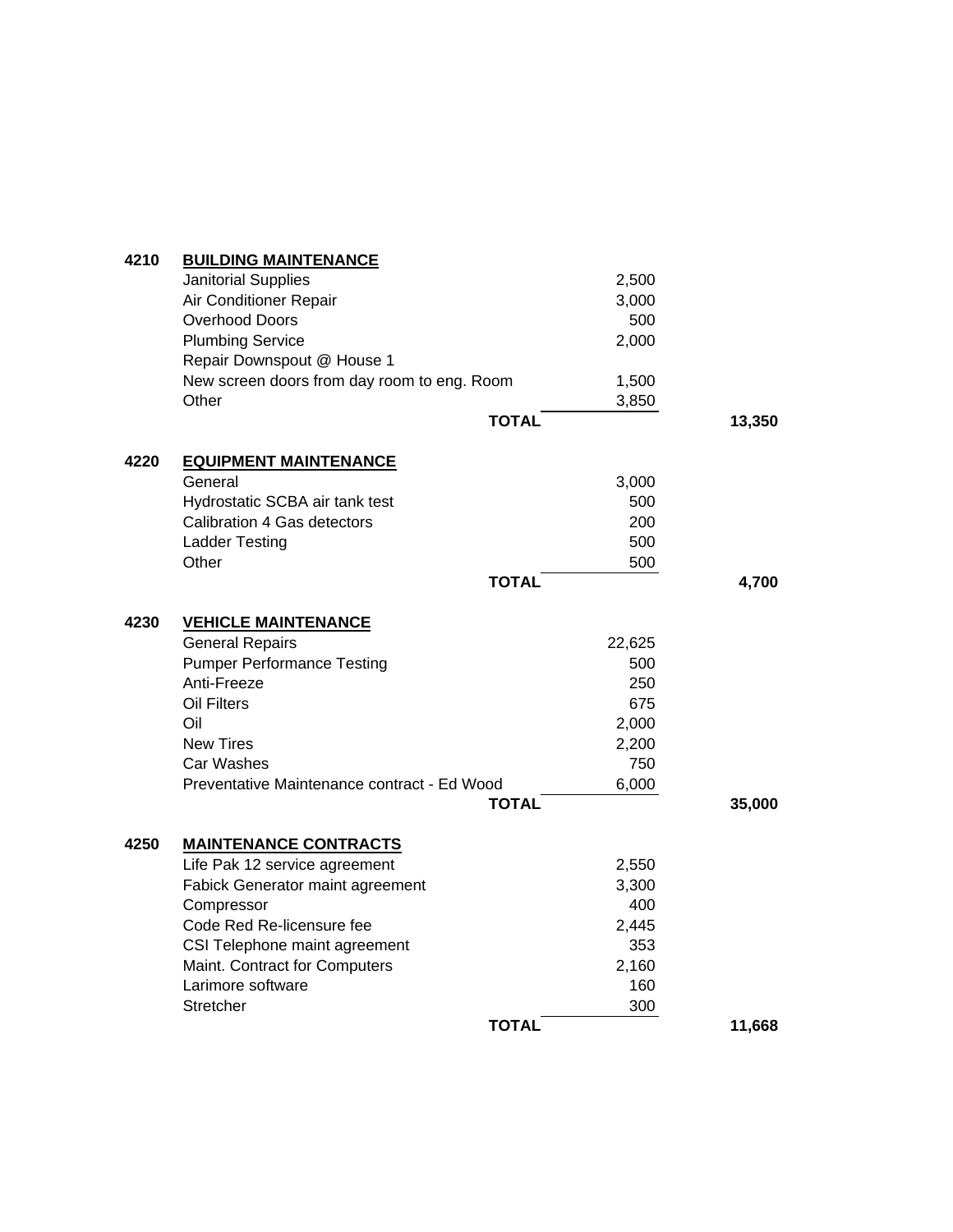| 4310 | <b>ELECTRIC</b>                              |              |            |        |
|------|----------------------------------------------|--------------|------------|--------|
|      | Current average monthly rate \$775 x 12      |              | 9,300      |        |
|      | <b>Estimated increase</b>                    |              | 400        |        |
|      |                                              | <b>TOTAL</b> |            | 9,700  |
|      |                                              |              |            |        |
| 4320 | <b>GAS/HEATING</b>                           |              |            |        |
|      | Current average monthly rate \$467 x 12      |              | 5,600      |        |
|      | <b>Estimated Increase</b>                    |              | 400        |        |
|      |                                              | <b>TOTAL</b> |            | 6,000  |
| 4330 | <b>WATER &amp; SEWER</b>                     |              |            |        |
|      | Sewer @ \$ 117 X 12                          |              | 1,400      |        |
|      | Water - average quarterly rate \$150 X 4     |              | 600        |        |
|      | <b>Estimated Increase</b>                    |              | 100        |        |
|      |                                              | <b>TOTAL</b> |            | 2,100  |
|      |                                              |              |            |        |
| 4340 | <b>TRASH DISPOSAL</b>                        |              |            |        |
|      | Current monthly rate \$258 x 12              |              | 3,100      |        |
|      | <b>Estimated increase</b><br>Hazardous Waste |              | 150<br>700 |        |
|      |                                              |              |            |        |
|      |                                              |              |            |        |
|      |                                              | <b>TOTAL</b> |            | 3,950  |
| 4350 | <b>TELEPHONE</b>                             |              |            |        |
|      | Regular service current monthly average      |              |            |        |
|      | \$300 x 12                                   |              |            | 3,600  |
|      |                                              |              |            |        |
| 4351 | MOBILE PHONES - \$167 x 12                   |              | 2,000      |        |
|      | T-1 line between H-1 & H-2 (\$242 monthly)   |              | 2,904      |        |
|      | 3 Blackberry devices                         |              | 650        |        |
|      | Blackberry network charge                    |              | 1,260      | 6,814  |
|      |                                              |              |            |        |
|      | <b>PROFESSIONAL FEES</b>                     |              |            |        |
| 4410 | Legal                                        |              |            | 11,000 |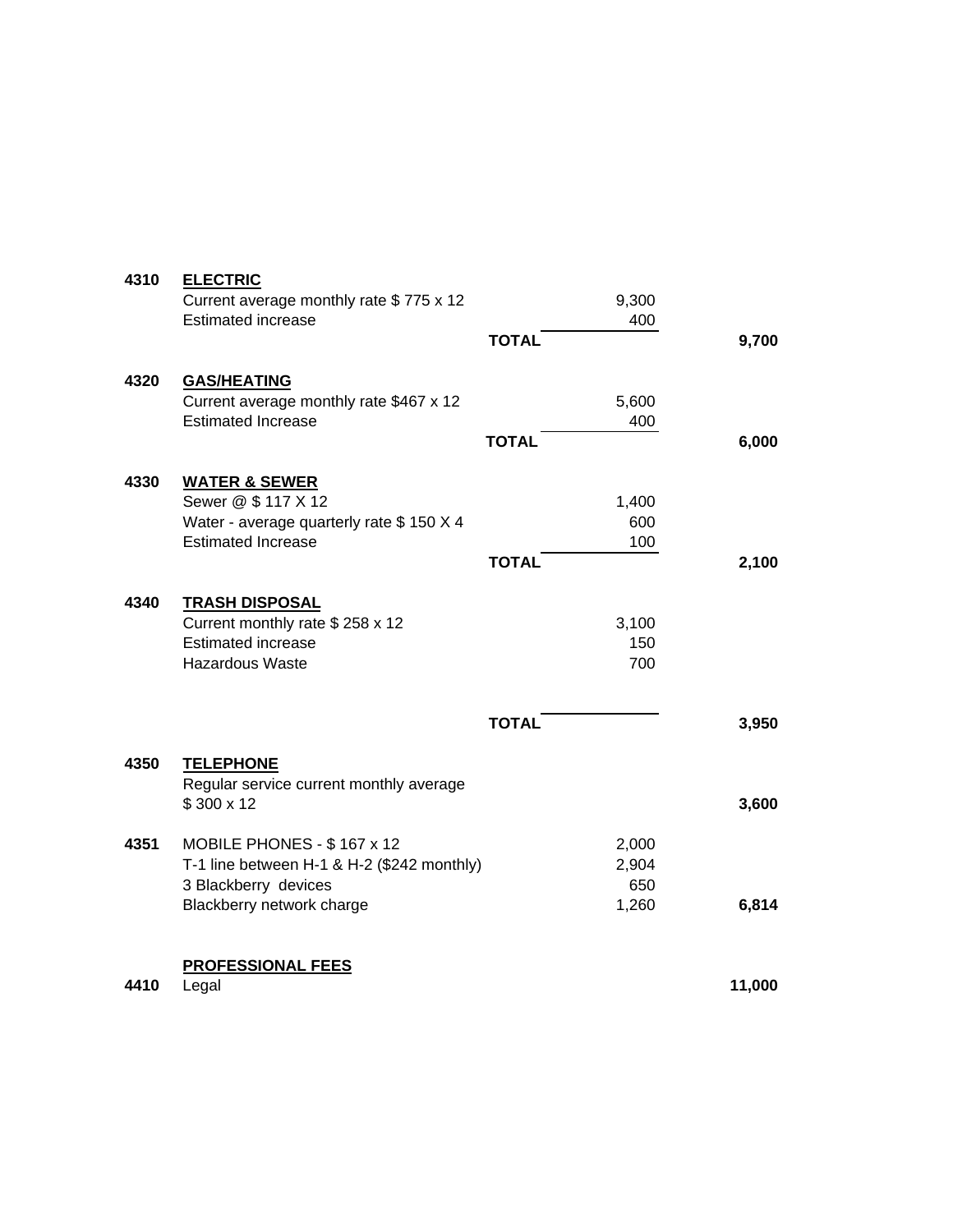| 4415 | <b>OTHER</b>                                       |              |       |        |
|------|----------------------------------------------------|--------------|-------|--------|
|      | <b>Professional Claims Processing</b>              |              | 7,200 |        |
|      | New employee and officer testing material          |              | 900   |        |
|      | New Employee Exams-                                |              |       |        |
|      | Medical 4@ \$425                                   |              | 1,700 |        |
|      | Psych. 4 @ \$330                                   |              | 990   |        |
|      | (1) Medical Physicals -- \$19,200                  |              |       |        |
|      | (1) Vaccinations & Industrial Hygienist -- \$6,900 |              |       |        |
|      | Less Fed. Grant for (1) above -- \$24,795          |              | 1,305 |        |
|      | <b>Trainer and Wellness Program</b>                |              | 9,800 |        |
|      |                                                    | <b>TOTAL</b> |       | 21,895 |
| 4420 | <b>COMPUTER SERVICES</b>                           |              |       |        |
|      | <b>Charter Communications</b>                      |              |       | 1,680  |
| 4430 | <b>ADVERTISING</b>                                 |              |       |        |
|      | Want Ads (2)                                       |              |       | 2,500  |
|      |                                                    |              |       |        |
| 4520 | <b>COMMUNITY RELATIONS</b>                         |              |       |        |
|      | <b>Fire Prevention Material</b>                    |              | 2,000 |        |
|      | CPR training material                              |              | 1,000 |        |
|      | Other                                              | <b>TOTAL</b> | 500   | 3,500  |
|      |                                                    |              |       |        |
| 4530 | <b>DUES</b><br>MO. Assn. of Bldg. Inspectors       |              | 50    |        |
|      | Fire Chiefs Assn.                                  |              | 150   |        |
|      | Fire Marshals Assn.                                |              | 25    |        |
|      | Mo. Assn. Fire Chiefs                              |              | 50    |        |
|      | NFPA Membership                                    |              | 150   |        |
|      | <b>IAFC Membership</b>                             |              | 190   |        |
|      | Int'l Society of Fire Service Inst.                |              | 150   |        |
|      | Sams Club                                          |              | 70    |        |
|      | <b>Central Core EMS officers</b>                   |              | 100   |        |
|      | <b>Central Core training</b>                       |              | 200   |        |
|      | <b>PFIA</b>                                        |              | 25    |        |
|      | Greater St. Louis CISM Assoc.                      |              | 100   |        |
|      | <b>Backstoppers</b>                                |              | 150   |        |
|      | Other                                              |              | 100   |        |
|      |                                                    | <b>TOTAL</b> |       | 1,510  |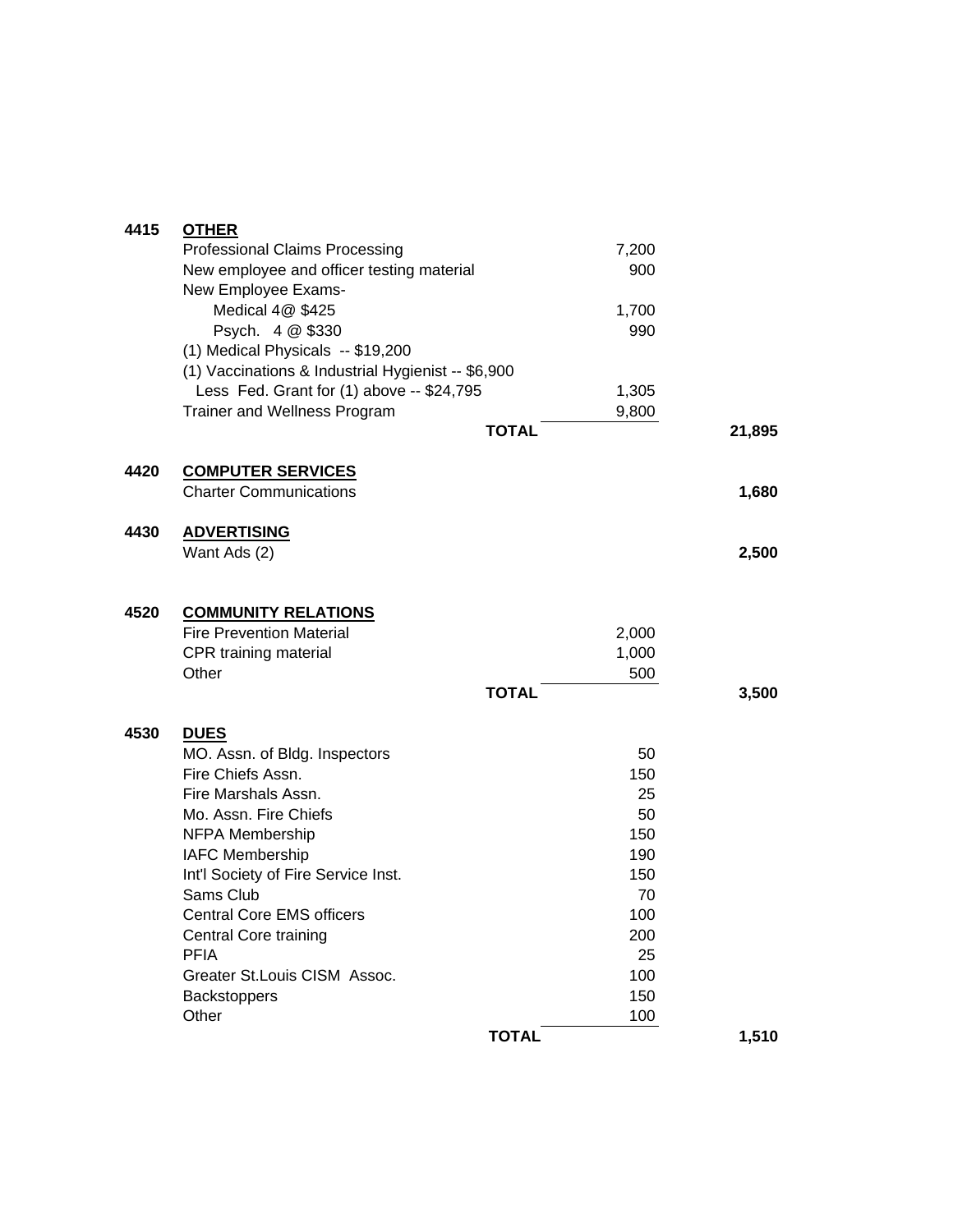| 4540 | <b>SUBSCRIPTIONS</b>                      |              |        |
|------|-------------------------------------------|--------------|--------|
|      | Fire House Magazine                       | 35           |        |
|      | Fire Chief's Magazine                     | 50           |        |
|      | Fire Engineering Magazine                 | 50           |        |
|      | <b>JEMS</b>                               | 50           |        |
|      | <b>NFPA Fire Codes Supplement</b>         | 716          |        |
|      | Newspapers                                | 460          |        |
|      |                                           | <b>TOTAL</b> | 1,361  |
| 4550 | <b>EDUCATION &amp; TRAINING</b>           |              |        |
|      | <b>Seminars &amp; Training Classes</b>    | 6,500        |        |
|      | Reference Books                           | 500          |        |
|      | <b>Meetings &amp; Conferences</b>         | 2,000        |        |
|      | Fire & Police Academy Headtax             | 2,400        |        |
|      | Fire Academy (Employee)                   | 3,500        |        |
|      |                                           | <b>TOTAL</b> | 14,900 |
| 4551 | <b>TRAVEL EXPENSES-CLASSES / SEMINARS</b> |              |        |
|      | Estimate                                  |              | 1,550  |
| 4560 | <b>POST SECONDARY TUITION</b>             |              |        |
|      | 2 @ \$2,340 per semester                  |              | 9,360  |
| 4570 | <b>POSTAGE</b>                            |              |        |
|      | General                                   | 400          |        |
|      |                                           | <b>TOTAL</b> | 400    |
|      |                                           |              |        |
| 4580 | <b>SUNDRY</b>                             |              |        |
|      | Petty Cash                                | 250          |        |
|      | Flags                                     | 150          |        |
|      | <b>Employee Awards</b>                    | 900          |        |
|      | Other                                     | 200          |        |
|      |                                           | <b>TOTAL</b> | 1,500  |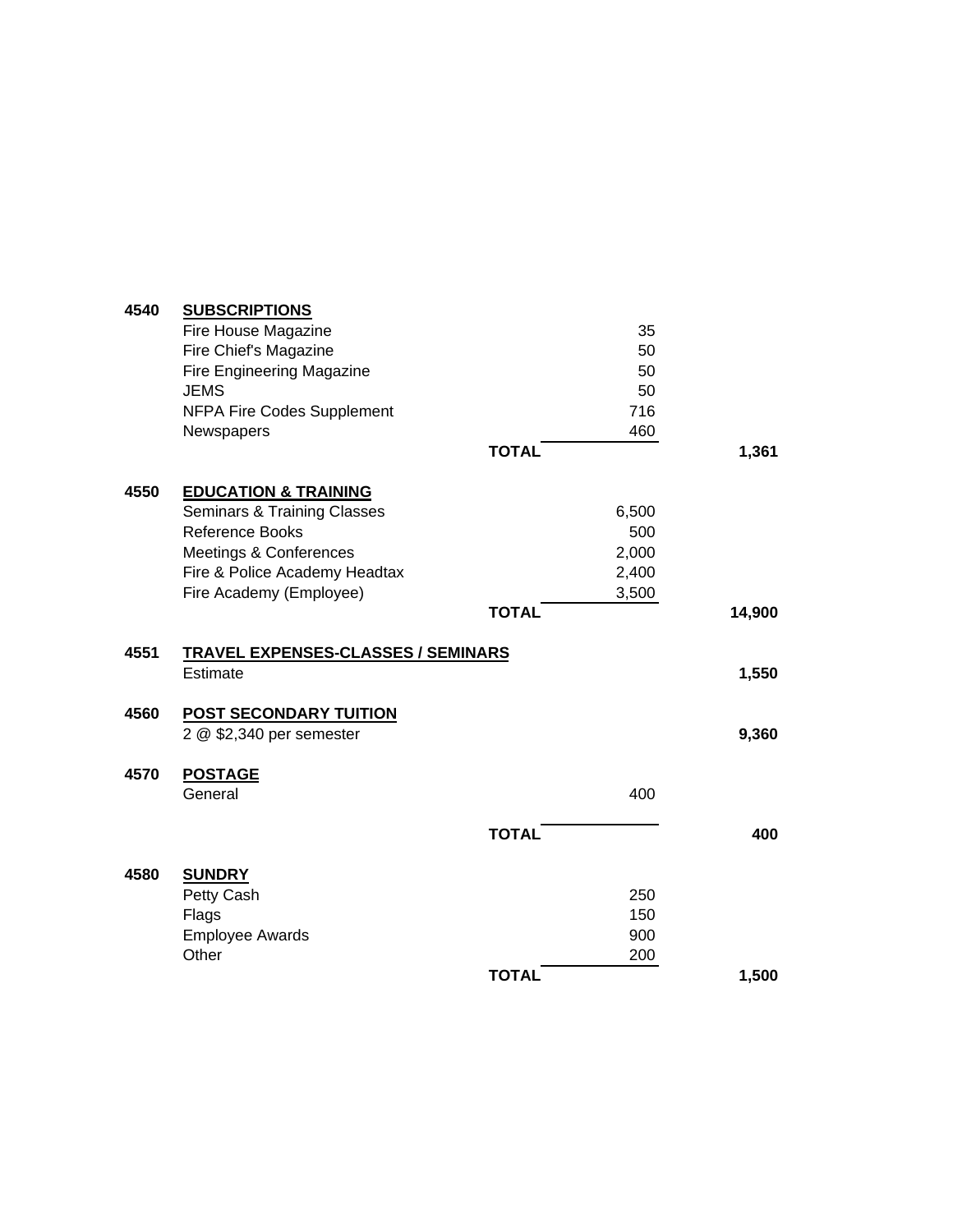| 4590 | <b>PROPERTY &amp; LIABILITY INSURANCE</b><br>Estimated premium |              | 34,000 |           |
|------|----------------------------------------------------------------|--------------|--------|-----------|
|      | <b>Estimated increase</b>                                      |              |        |           |
|      |                                                                | <b>TOTAL</b> |        | 34,000    |
| 4591 | <b>VEHICLE INSURANCE</b>                                       |              |        |           |
|      | <b>Estimated Premium</b>                                       |              | 10,000 |           |
|      | Estimated increase per Agent                                   | <b>TOTAL</b> |        | 10,000    |
| 4595 | <b>EQUIPMENT PURCHASES</b>                                     |              |        |           |
|      | New TV for dayroom H-1                                         |              | 900    |           |
|      |                                                                | <b>TOTAL</b> |        | 900       |
|      | <b>TOTAL FIRE EXPENDITURES</b>                                 |              |        | 3,959,758 |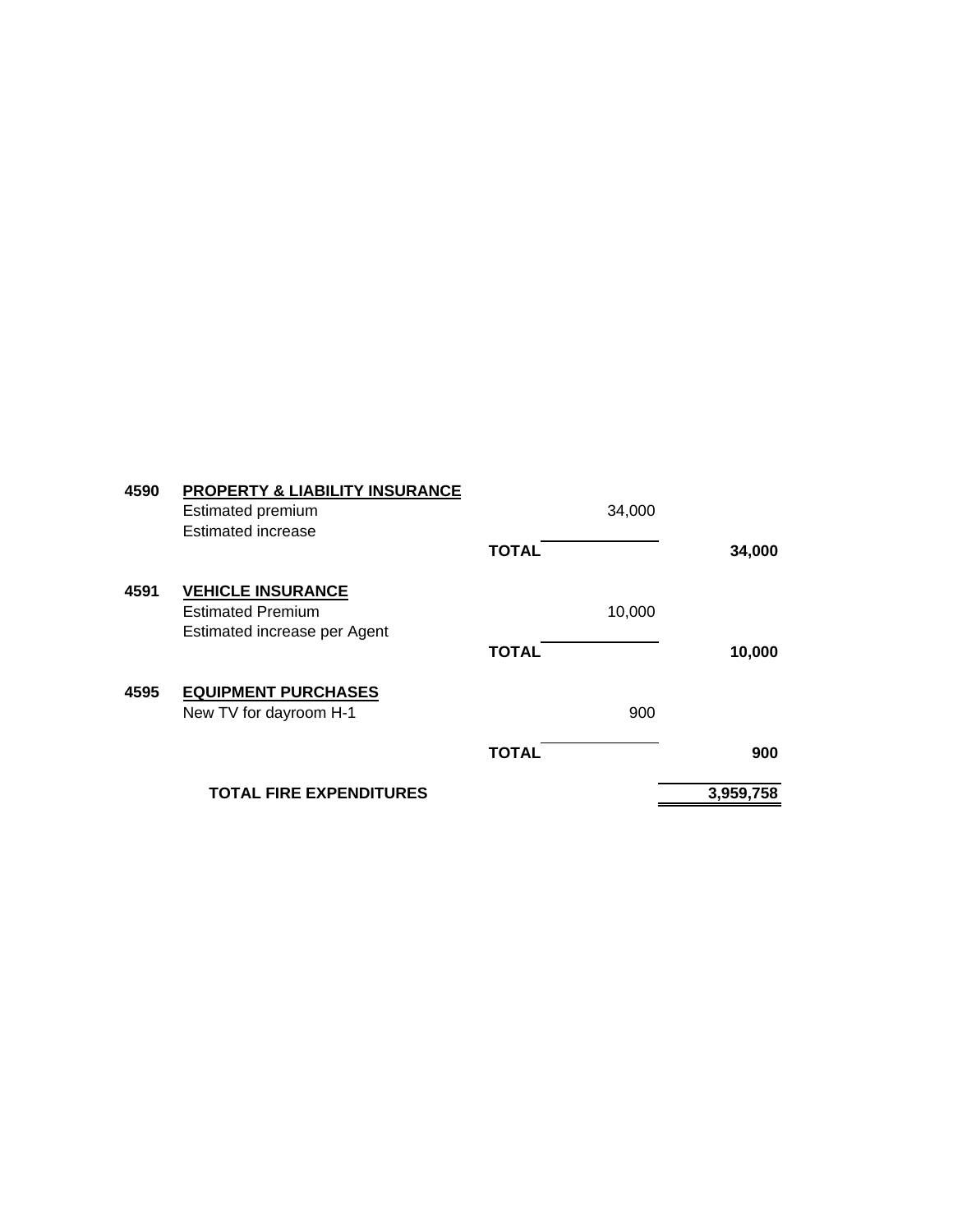|      | <b>EXPENSES - PUBLIC WORKS</b>              |           | ACTUAL '07 BUDGET '08 PROJ. '08 |           | <b>BUDGET '09 % CHANGE</b> |         |
|------|---------------------------------------------|-----------|---------------------------------|-----------|----------------------------|---------|
|      | <b>PERSONNEL</b>                            |           |                                 |           |                            |         |
| 4001 | <b>SALARIES</b>                             | 803,157   | 849,300                         | 839,900   | 869,000                    | 3.5%    |
| 4003 | <b>LONGEVITY</b>                            |           |                                 |           |                            |         |
| 4004 | <b>SPECIAL PAY</b>                          |           |                                 |           |                            |         |
| 4005 | <b>OVERTIME</b>                             | 34,847    | 35,000                          | 35,000    | 35,000                     | 0.0%    |
| 4007 | <b>TEMPORARY</b>                            | 16,429    | 25,000                          | 25,000    | 25,000                     | 0.0%    |
| 4010 | <b>TEMPORARY AGENCIES</b>                   | 46,602    | 25,000                          | 42,000    | 42,000                     | 0.0%    |
| 4020 | SOCIAL SECURITY & MEDICARE                  | 65,486    | 68,643                          | 68,000    | 71,069                     | 4.5%    |
| 4030 | MEDICAL INS.                                | 118,605   | 130,870                         | 134,285   | 143,000                    | 6.5%    |
| 4031 | DENTAL INS.                                 | 9,881     | 10,000                          | 10,030    | 10,400                     | 3.7%    |
| 4032 | VISION INS.                                 | 3,698     | 3,750                           | 3,700     | 3,700                      | 0.0%    |
| 4033 | LIFE INS.                                   | 2,261     | 2,500                           | 1,730     | 1,820                      | 5.2%    |
| 4034 | <b>DISABILITY INSURANCE</b>                 |           | 5,600                           | 5,705     | 5,900                      | 3.4%    |
| 4050 | <b>RETIREMENT</b>                           | 78,152    | 90,100                          | 81,190    | 94,680                     | 16.6%   |
| 4060 | UNEMPLOYMENT COMP. INS.                     | 0         | 500                             | 0         | 500                        | #DIV/0! |
| 4070 | WORKERS' COMP INS.                          | 42,328    | 50,400                          | 35,240    | 33,500                     | $-4.9%$ |
|      | SUB-TOTAL                                   | 1,221,446 | 1.296.663                       | 1,281,780 | 1,335,569                  | 4.2%    |
|      | <b>SUPPLIES</b>                             |           |                                 |           |                            |         |
| 4110 | <b>OFFICE SUPPLIES &amp; PRINTING</b>       | 2,441     | 2,000                           | 1,900     | 2,000                      | 5.3%    |
| 4120 | <b>OPERATIONAL EQUIPMENT &amp; SUPPLIES</b> | 13,287    | 11,000                          | 11,000    | 10,500                     | $-4.5%$ |
| 4121 | <b>GASOLINE</b>                             | 53,156    | 60,000                          | 83,145    | 87,190                     | 4.9%    |
| 4130 | <b>COMPUTER SUPPLIES</b>                    | 148       | 250                             | 250       | 250                        | 0.0%    |
| 4140 | PHOTO EQUIPMENT & SUPPLIES                  | 107       | 250                             | 120       | 200                        | 66.7%   |
| 4170 | <b>UNIFORMS</b>                             | 11,516    | 13,475                          | 13,000    | 14,315                     | 10.1%   |
| 4180 | <b>LINEN SERVICE</b>                        |           |                                 |           |                            |         |
| 4190 | <b>OTHER SUPPLIES</b>                       | 5,847     | 4,200                           | 4,200     | 5,400                      | 28.6%   |
| 4195 | <b>EQUIPMENT RENTAL</b>                     |           | 500                             | 500       | 500                        | 0.0%    |
|      | SUB-TOTAL                                   | 86,502    | 91,675                          | 114,115   | 120,355                    | 5.5%    |
|      | <b>MAINTENANCE</b>                          |           |                                 |           |                            |         |
| 4210 | <b>BLDG. MAINTENANCE</b>                    | 14,848    | 15,800                          | 15,800    | 31,300                     | 98.1%   |
| 4220 | <b>EQUIPMENT MAINTENANCE</b>                | 53,369    | 38,000                          | 38,000    | 38,000                     | 0.0%    |
| 4230 | <b>VEHICLE MAINTENANCE</b>                  | 37,151    | 32,000                          | 31,000    | 30,000                     | $-3.2%$ |
| 4240 | <b>PARK &amp; GROUNDS MAINTENANCE</b>       | 14,840    | 13,000                          | 14,000    | 13,000                     | $-7.1%$ |
| 4250 | <b>MAINTENANCE CONTRACTS</b>                | 496       | 250                             | 200       | 225                        | 12.5%   |
|      | SUB-TOTAL                                   | 120.704   | 99.050                          | 99,000    | 112,525                    | 13.7%   |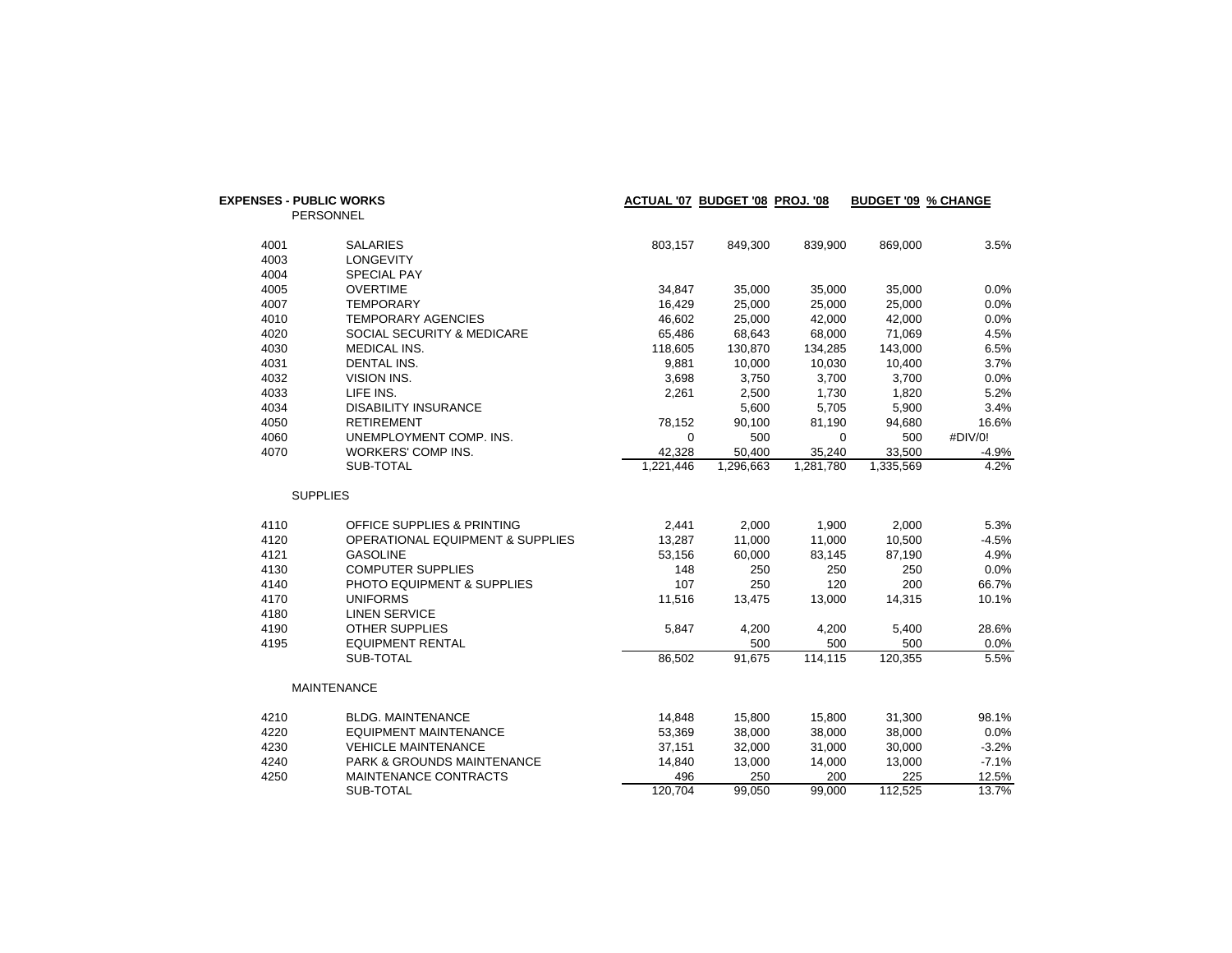| 4310 | <b>ELECTRIC</b>                             | 3,105     | 3,750     | 3,820     | 3,780     | $-1.0%$  |
|------|---------------------------------------------|-----------|-----------|-----------|-----------|----------|
| 4320 | GAS                                         | 4,819     | 5,700     | 5,525     | 5,770     | 4.4%     |
| 4330 | WATER / SEWER                               | 1,553     | 3,500     | 3,700     | 4,800     | 29.7%    |
| 4340 | <b>TRASH DISPOSAL</b>                       | 543       | 600       | 620       | 650       | 4.8%     |
| 4350 | <b>TELEPHONE</b>                            | 2,536     | 2,700     | 2,575     | 2,700     | 4.9%     |
| 4351 | <b>MOBILE PHONE</b>                         | 1,548     | 1,200     | 1,005     | 1,200     | 19.4%    |
| 4352 | <b>PAGERS</b>                               | 317       | 400       | 380       | 400       | 5.3%     |
|      | SUB-TOTAL                                   | 14,421    | 17,850    | 17,625    | 19,300    | 9.5%     |
|      | PROFESSIONAL SERVICES                       |           |           |           |           |          |
| 4410 | PROFESSIONAL FEES-LEGAL                     |           | 500       | 900       | 500       | -44.4%   |
| 4414 | PROFESSIONAL FEES-ENGINEERING               |           |           |           |           |          |
| 4415 | PROFESSIONAL FEES-OTHER                     |           | 200       | 0         | 200       |          |
| 4420 | <b>COMPUTER SERVICES</b>                    | 621       | 625       | 625       | 840       | 34.4%    |
| 4430 | <b>ADVERTISING</b>                          | 669       | 900       | 4,500     | 4,000     | $-11.1%$ |
|      | SUB-TOTAL                                   | 1,290     | 2,225     | 6,025     | 5,540     | $-8.0%$  |
|      | MISCELLANEOUS EXPENSES                      |           |           |           |           |          |
| 4530 | <b>DUES</b>                                 | 234       | 275       | 200       | 275       | 37.5%    |
| 4540 | <b>SUBSCRIPTIONS</b>                        | 161       | 340       | 250       | 300       | 20.0%    |
| 4550 | <b>TRAINING CLASSES &amp; SEMINARS</b>      | 150       | 870       | 600       | 870       | 45.0%    |
| 4551 | <b>TRAVEL EXPENSES - CLASSES / SEMINARS</b> | 826       | 2,450     | 2,000     | 850       | $-57.5%$ |
| 4560 | POST SECONDARY TUITION                      |           |           |           |           | #DIV/0!  |
| 4570 | <b>POSTAGE</b>                              | 1,423     | 1,575     | 1,600     | 1,575     | $-1.6%$  |
| 4580 | <b>SUNDRY</b>                               | 1,223     | 2,700     | 2,900     | 2,500     | $-13.8%$ |
| 4590 | PROPERTY AND LIABILITY INSURANCE            | 24,421    | 28,000    | 22,560    | 23,000    | 2.0%     |
| 4591 | <b>VEHICLE INS.</b>                         | 12,339    | 13,000    | 12,285    | 13,000    | 5.8%     |
| 4595 | MISC. EQUIPMENT PURCHASES                   | 1,652     | 2,500     | 1,500     | 2,000     | 33.3%    |
|      | SUB-TOTAL                                   | 42,429    | 51,710    | 43,895    | 44,370    | 1.1%     |
|      | <b>MULCH SITE</b>                           |           |           |           |           |          |
| 4610 | <b>EQUIPMENT REPAIRS &amp; MAINTENANCE</b>  | 42.972    | 22,000    | 8000      | 12,000    | 50.0%    |
| 4611 | <b>UTILITIES</b>                            | 8,904     | 9,600     | 7900      | 8,600     | 8.9%     |
| 4612 | <b>CHEMICALS</b>                            |           | 1,000     | 0         | 500       | #DIV/0!  |
| 4613 | SITE REPAIRS & MAINTENANCE                  | 12,944    | 3,000     | 7000      | 3,000     | $-57.1%$ |
| 4614 | <b>OUTSIDE SERVICES</b>                     | 22,840    | 40,000    | 30000     | 28,000    | $-6.7%$  |
| 4615 | <b>ODOR CONSULTANT</b>                      | 19,338    | 20,000    | 20000     | 18,000    | $-10.0%$ |
|      | SUB-TOTAL                                   | 106,998   | 95,600    | 72,900    | 70,100    | $-3.8%$  |
|      | <b>TOTAL</b>                                | 1,593,790 | 1,654,773 | 1,635,340 | 1,707,759 | 4.4%     |

UTILITIES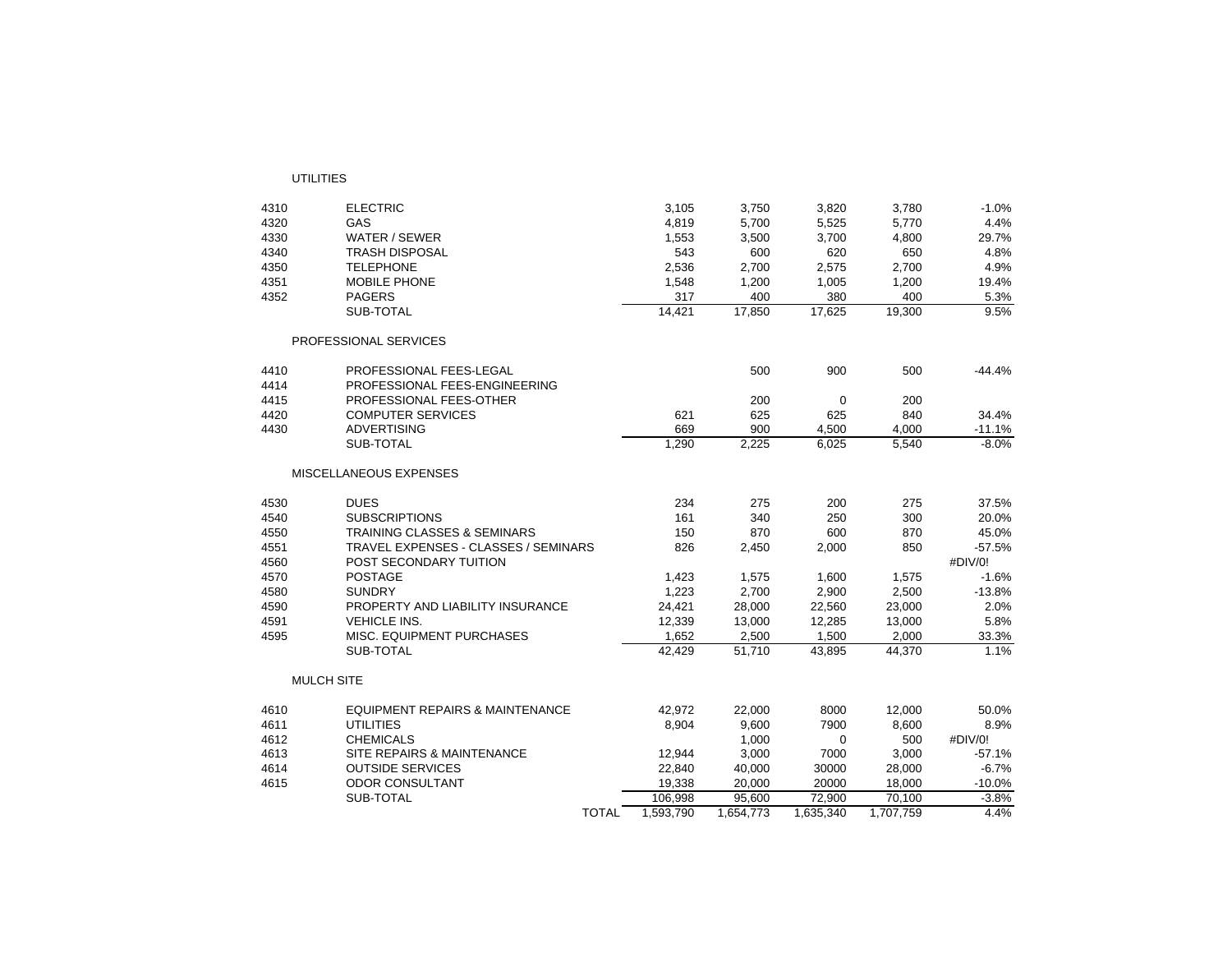## **PUBLIC WORKS BUDGET DETAIL FISCAL YEAR ENDING DECEMBER 31, 2009**

## **SALARIES**

| 4001<br>4004 | Base plus economic increases<br><b>Special Pay</b> | 869,000      |         |
|--------------|----------------------------------------------------|--------------|---------|
| 4005         | Overtime                                           | 35,000       |         |
| 4007         | <b>Temporary Help</b>                              | 25,000       |         |
| 4010         | <b>Temporary Agencies</b>                          | 42,000       |         |
|              |                                                    | <b>TOTAL</b> | 971,000 |
| 4020         | <b>SOCIAL SECURITY</b>                             |              |         |
|              | <b>Social Security Salaries</b>                    | 929,000      |         |
|              | Less amount over \$ 102,000 base                   | 0.000        |         |
|              | <b>Total Taxable</b>                               | 929,000      |         |
|              | Rate 6.20%                                         | 0.062        |         |
|              | <b>Total Social Security</b>                       | 57,598       |         |
|              | <b>Medicare Salaries</b><br>Rate 1.45%             | 929,000      |         |
|              | <b>Total Medicare</b>                              | 13,471       |         |
|              |                                                    | <b>TOTAL</b> | 71,069  |
| 4030         | <b>MEDICAL INSURANCE</b><br>Estimated              |              | 143,000 |
| 4031         | <b>DENTAL INSURANCE</b><br>Estimated               |              | 10,400  |
| 4032         | <b>VISION INSURANCE</b><br>Estimated               |              | 3,700   |
| 4033         | <b>LIFE INSURANCE</b><br>Estimated                 |              | 1,820   |
| 4034         | <b>DISABILITY INSURANCE</b><br>Estimated           |              | 5,900   |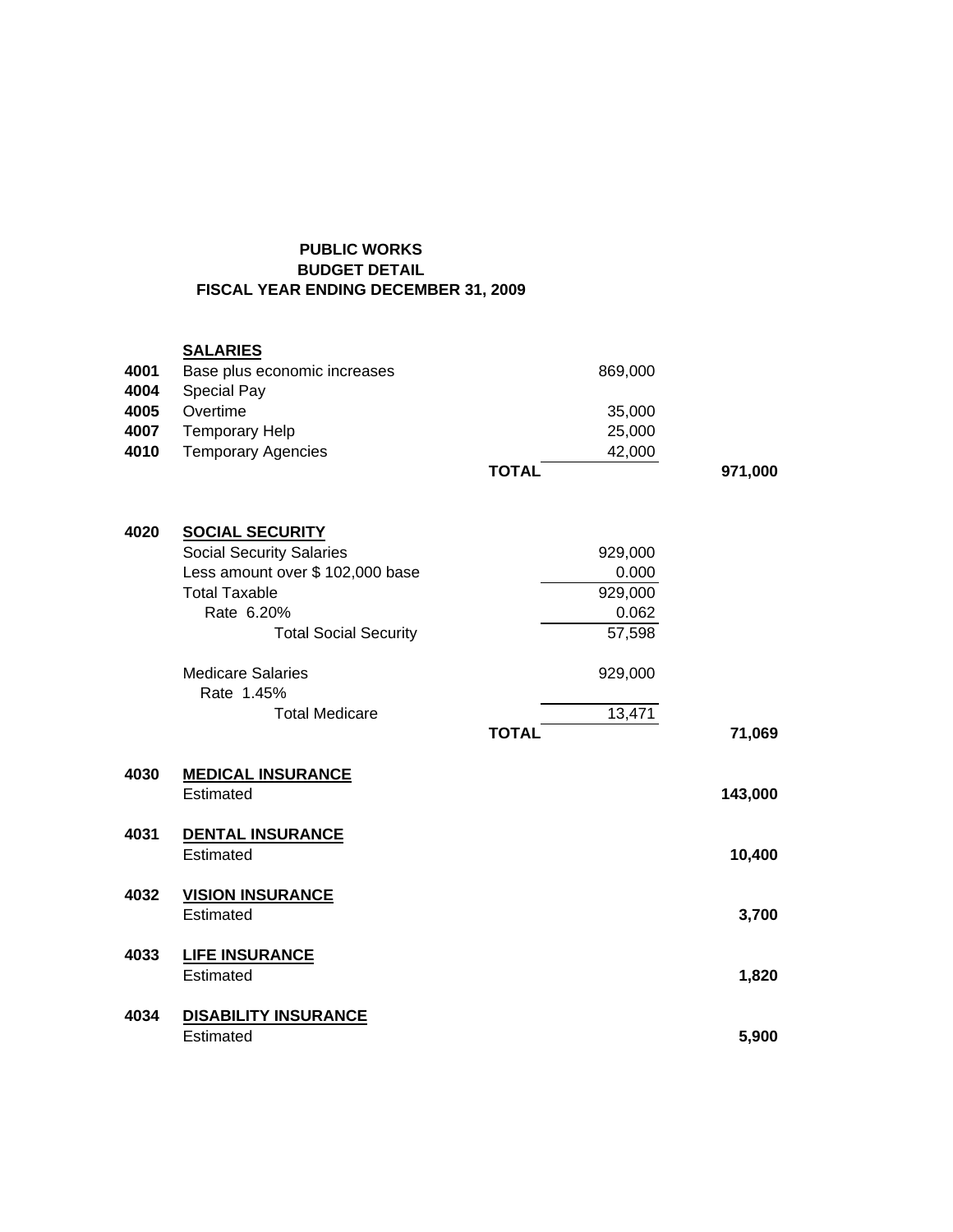| 4050 | <b>RETIREMENT FUND</b>                                           |              |        |        |
|------|------------------------------------------------------------------|--------------|--------|--------|
|      | Estimated amount necessary to fund plan based                    |              |        | 94,680 |
|      | on actuarial report                                              |              |        |        |
| 4060 | <b>UNEMPLOYMENT COMPENSATION</b>                                 |              |        |        |
|      | Estimated expense based on prior experience<br>and known factors |              |        | 500    |
| 4070 | <b>WORKERS' COMPENSATION</b><br>Estimated premium                |              | 33,500 |        |
|      | Estimated increase per agent                                     |              |        |        |
|      |                                                                  | <b>TOTAL</b> |        | 33,500 |
| 4110 | <b>OFFICE SUPPLIES &amp; PRINTING</b>                            |              |        |        |
|      | Estimated                                                        |              |        | 2,000  |
| 4120 | <b>OPERATIONAL EQUIPMENT &amp; SUPPLIES</b>                      |              |        |        |
|      | Estimated                                                        |              |        | 10,500 |
| 4121 | <b>GASOLINE</b>                                                  |              |        |        |
|      | 5,750 gal. no-lead gas @ \$3.26                                  |              | 18,745 |        |
|      | 19,500 gal. diesel fuel @ \$3.51                                 | <b>TOTAL</b> | 68,445 |        |
|      |                                                                  |              |        | 87,190 |
| 4130 | <b>COMPUTER SUPPLIES</b>                                         |              |        |        |
|      | Estimated                                                        |              |        | 250    |
| 4140 | <b>PHOTO EQUIPMENT &amp; SUPPLIES</b>                            |              |        |        |
|      | Estimated                                                        |              |        | 200    |
| 4170 | <b>UNIFORMS</b>                                                  |              |        |        |
|      | Current average monthly rate \$870 x 12                          |              | 10,440 |        |
|      | <b>Estimated increase</b><br>Safety shoes                        |              | 1,875  |        |
|      | Knit Shirts and T-shirts-- Summer Employees                      |              | 1,500  |        |
|      | <b>Insulated Coveralls</b>                                       |              | 500    |        |
|      |                                                                  | <b>TOTAL</b> |        | 14.315 |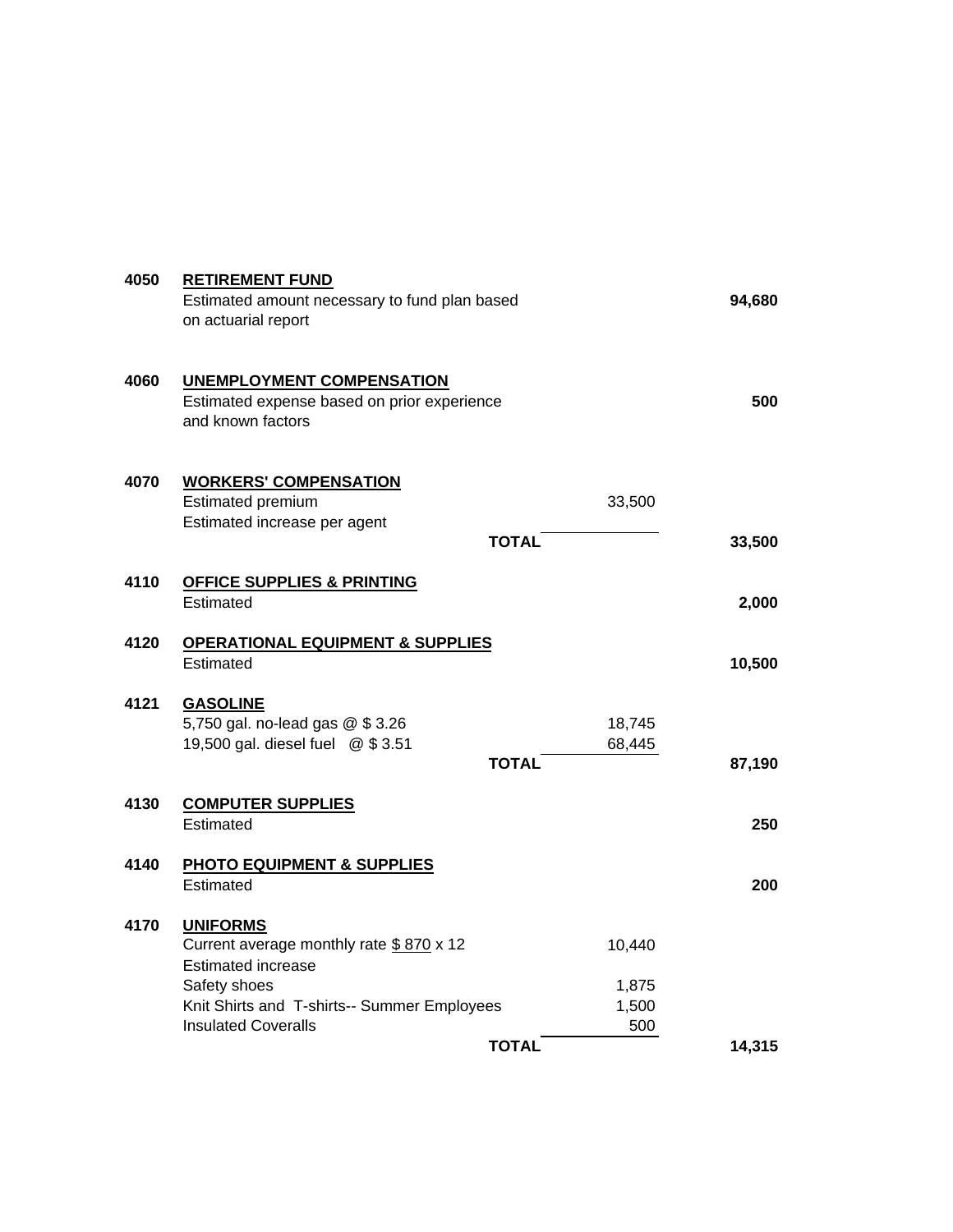| 4190 | <b>OTHER SUPPLIES</b>                 |              |        |        |
|------|---------------------------------------|--------------|--------|--------|
|      | Coffee                                |              | 500    |        |
|      | Paper Towels, tissue, hand soap, etc. |              | 800    |        |
|      | Ice                                   |              | 900    |        |
|      | Mats, Towels, Meds, etc.              |              | 3,200  |        |
|      |                                       | <b>TOTAL</b> |        | 5,400  |
| 4195 | <b>EQUIPMENT RENTAL</b>               |              |        |        |
|      | General                               |              |        | 500    |
| 4210 | <b>BUILDING MAINTENANCE</b>           |              |        |        |
|      | <b>Janitorial Services</b>            |              | 4,000  |        |
|      | <b>HVAC</b>                           |              | 1,500  |        |
|      | Electric                              |              | 1,500  |        |
|      | <b>Overhead Door Maint</b>            |              | 2,000  |        |
|      | Termite / Pest Control                |              | 300    |        |
|      | Salt Dome Roof                        |              | 17,000 |        |
|      | Other                                 |              | 5,000  |        |
|      |                                       | <b>TOTAL</b> |        | 31,300 |
| 4220 | <b>EQUIPMENT MAINTENANCE</b>          |              |        |        |
|      | General                               |              | 35,000 |        |
|      | Radios                                |              | 3,000  |        |
|      |                                       | <b>TOTAL</b> |        | 38,000 |
| 4230 | <b>VEHICLE MAINTENANCE</b>            |              |        |        |
|      | General                               |              |        | 30,000 |
| 4240 | <b>PARK &amp; GROUNDS MAINTENANCE</b> |              |        |        |
|      | General                               |              |        | 13,000 |
| 4250 | <b>MAINTENANCE CONTRACTS</b>          |              |        |        |
|      | <b>Computer Software</b><br>Other     |              | 225    |        |
|      |                                       | <b>TOTAL</b> |        | 225    |
|      |                                       |              |        |        |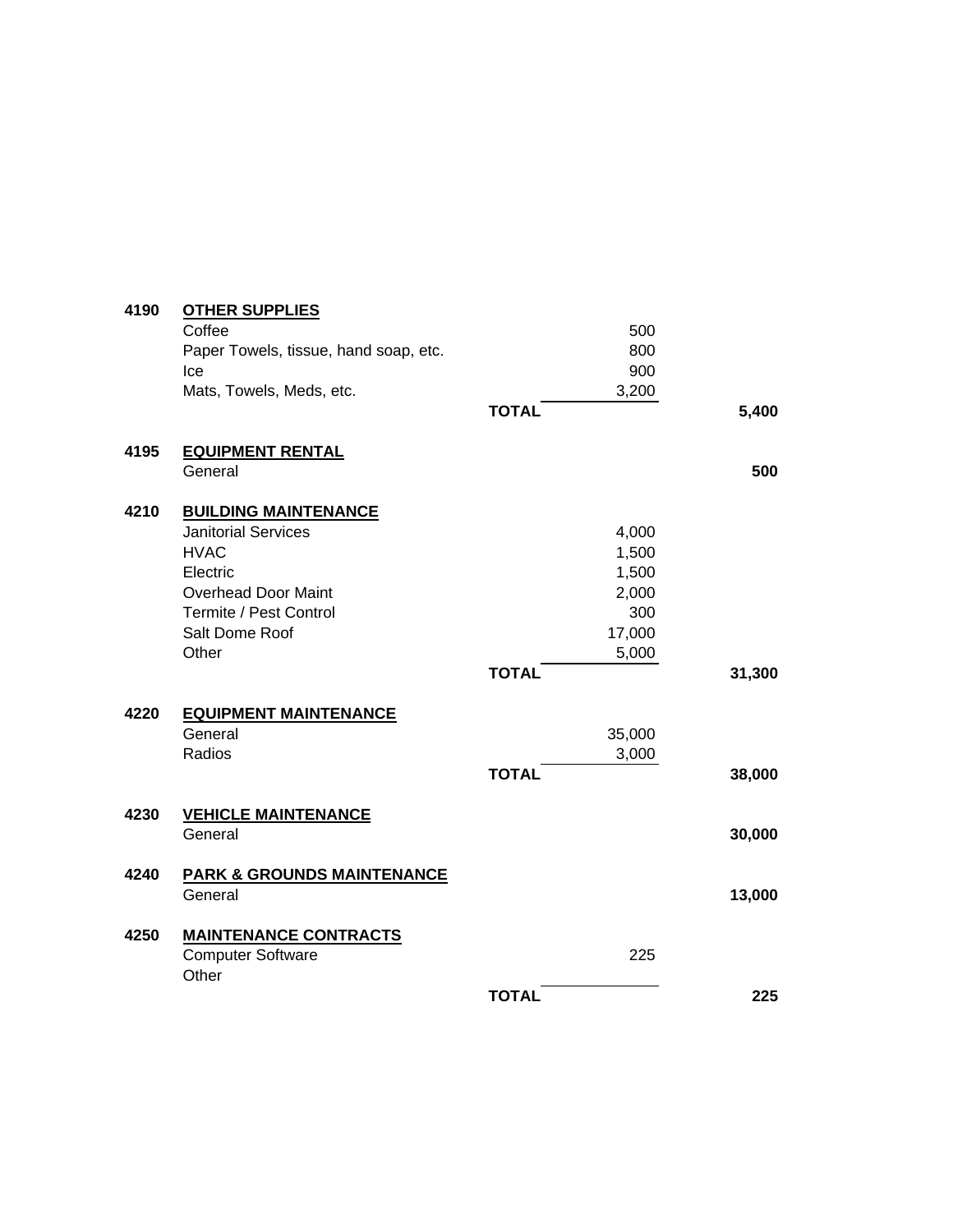| 4310 | <b>ELECTRIC</b>                          |              |       |       |
|------|------------------------------------------|--------------|-------|-------|
|      | Current average monthly rate \$ 290 x 12 |              | 3,480 |       |
|      | <b>Estimated increase</b>                |              | 300   |       |
|      |                                          | <b>TOTAL</b> |       | 3,780 |
| 4320 | <b>GAS/HEATING</b>                       |              |       |       |
|      | Current average monthly rate \$460 x 12  |              | 5,520 |       |
|      | <b>Estimated Increase</b>                |              | 250   |       |
|      |                                          | <b>TOTAL</b> |       | 5,770 |
| 4330 | <b>WATER &amp; SEWER</b>                 |              |       |       |
|      | Sewer Current Avg. Qtrly. Rate \$700 x 4 |              | 2,800 |       |
|      | Water Current Avg. Qtrly. Rate \$500 x 4 |              | 2,000 |       |
|      |                                          | <b>TOTAL</b> |       | 4,800 |
| 4340 | <b>TRASH DISPOSAL</b>                    |              |       |       |
|      | Current monthly average \$50 x 12        |              | 600   |       |
|      | <b>Estimated increase</b>                | <b>TOTAL</b> | 50    | 650   |
|      |                                          |              |       |       |
| 4350 | <b>TELEPHONE</b>                         |              |       |       |
|      | Current monthly average \$210 x 12       |              | 2,520 |       |
|      | <b>Estimated increase</b>                |              | 180   |       |
|      |                                          | <b>TOTAL</b> |       | 2,700 |
| 4351 | <b>MOBILE PHONES</b>                     |              |       | 1,200 |
| 4352 | <b>PAGERS</b>                            |              |       | 400   |
|      | <b>PROFESSIONAL FEES</b>                 |              |       |       |
| 4410 | <b>LEGAL</b>                             |              |       | 500   |
|      |                                          |              |       |       |
| 4415 | <b>OTHER --- MEDICAL EXAMS</b>           |              |       | 200   |
| 4420 | <b>COMPUTER SERVICES</b>                 |              |       |       |
|      | Rejis                                    |              |       | 840   |
| 4430 | <b>ADVERTISING</b>                       |              |       |       |
|      | Want Ads                                 |              |       |       |
|      | <b>Bids</b>                              |              | 4,000 |       |
|      |                                          | <b>TOTAL</b> |       | 4,000 |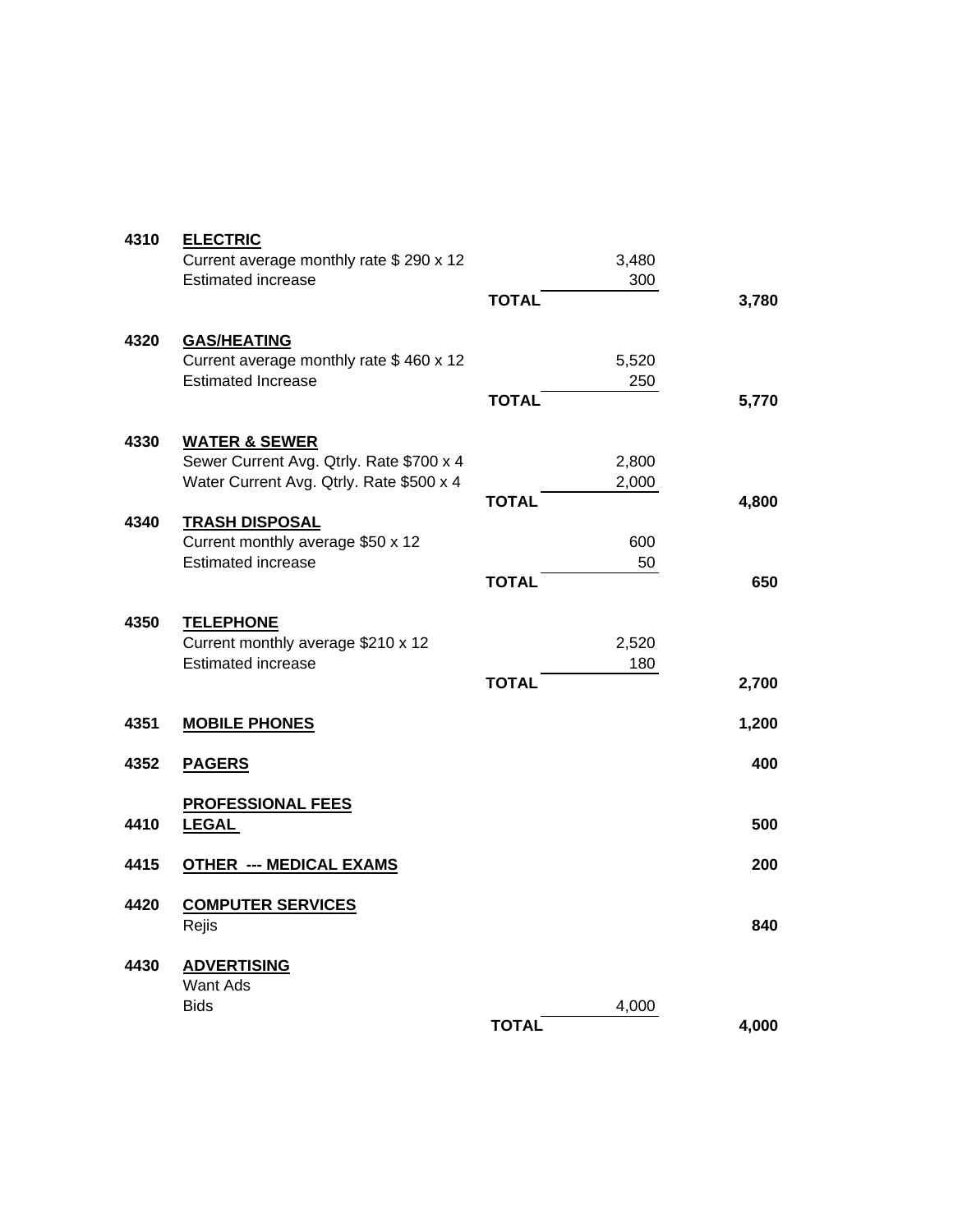| 4530 | <b>DUES</b>                                  |              |       |       |
|------|----------------------------------------------|--------------|-------|-------|
|      | American Public Works Assoc.                 |              | 150   |       |
|      | Other                                        |              | 125   |       |
|      |                                              | <b>TOTAL</b> |       | 275   |
| 4540 | <b>SUBSCRIPTIONS</b>                         |              |       |       |
|      | Safety Program                               |              | 100   |       |
|      | <b>MO Botanical Garden</b>                   |              | 50    |       |
|      | Newpaper                                     |              | 150   |       |
|      |                                              | <b>TOTAL</b> |       | 300   |
| 4550 | <b>TRAINING CLASSES &amp; SEMINARS</b>       |              |       |       |
|      | Spring - Emerg/Mgmt.                         |              | 150   |       |
|      | Fall APWA Conference                         |              | 120   |       |
|      | Mechanics course                             |              | 500   |       |
|      | Other                                        |              | 100   |       |
|      |                                              | <b>TOTAL</b> |       | 870   |
| 4551 | <b>TRAVEL EXPENSES-CLASS / SEMINARS</b>      |              |       |       |
|      | Spring - Emerg/Mgmt.<br>Fall APWA Conference |              | 450   |       |
|      |                                              |              | 400   |       |
|      | <b>MAPERS</b>                                | <b>TOTAL</b> |       | 850   |
|      |                                              |              |       |       |
| 4560 | <b>POST SECONDARY TUITION</b>                |              |       |       |
| 4570 | <b>POSTAGE</b>                               |              |       |       |
|      | General                                      |              | 300   |       |
|      | 1 Leaf Collection Mailing                    |              | 1,275 |       |
|      |                                              | <b>TOTAL</b> |       | 1,575 |
| 4580 | <b>SUNDRY</b>                                |              |       |       |
|      | Petty Cash                                   |              | 100   |       |
|      | Damage Claims                                |              | 700   |       |
|      | Awards                                       |              | 200   |       |
|      | Other                                        |              | 1,500 |       |
|      |                                              | <b>TOTAL</b> |       | 2,500 |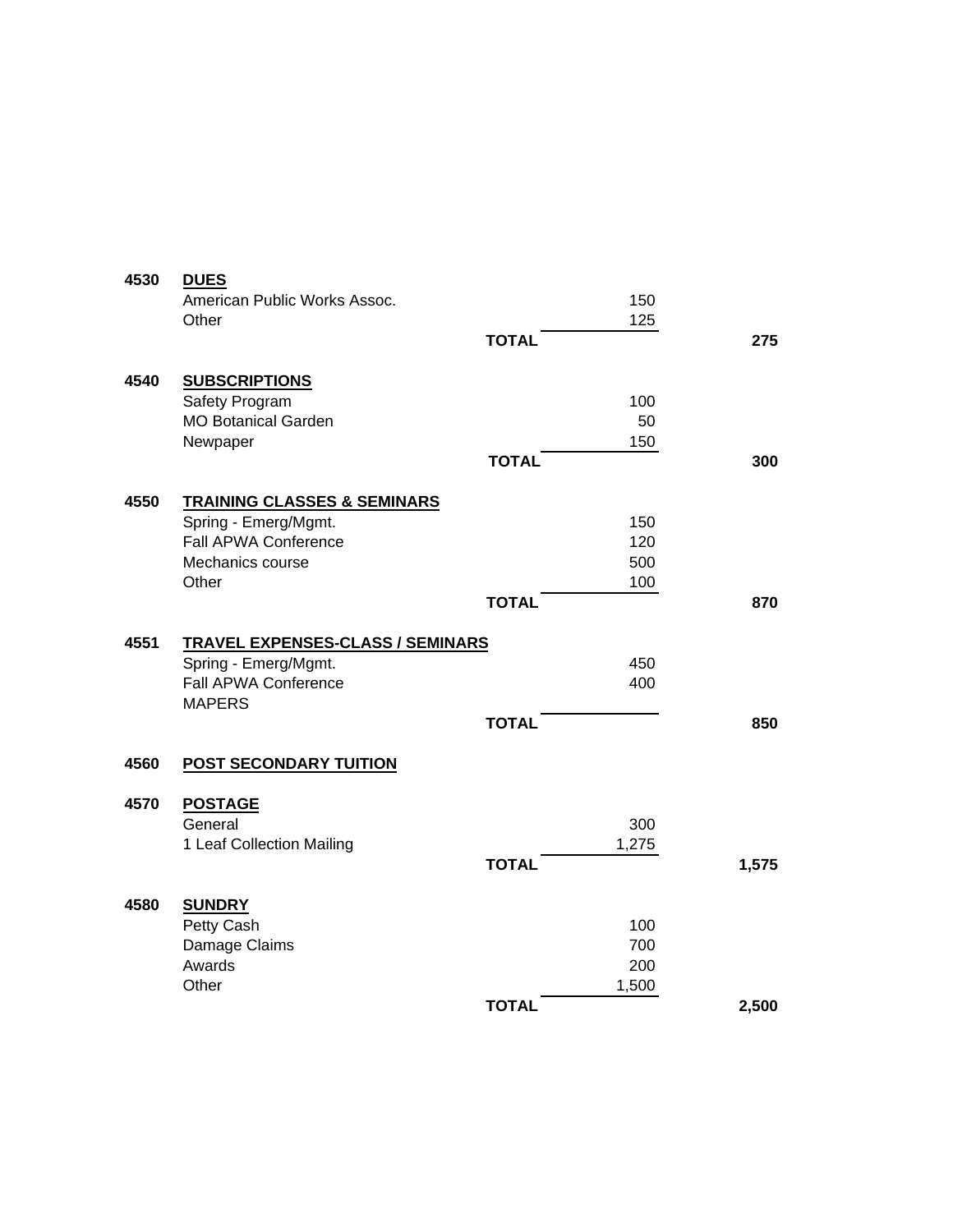| 4590                                                                                         | <b>PROPERTY &amp; LIABILITY</b><br><b>Estimated Premium</b><br><b>Estimated Increase</b>                                                                                                                                                                                                                              | 23,000<br><b>TOTAL</b>                                                                                        | 23,000 |
|----------------------------------------------------------------------------------------------|-----------------------------------------------------------------------------------------------------------------------------------------------------------------------------------------------------------------------------------------------------------------------------------------------------------------------|---------------------------------------------------------------------------------------------------------------|--------|
| 4591                                                                                         | <b>VEHICLE INSURANCE</b><br><b>Estimated Premium</b><br><b>Estimated Increase</b>                                                                                                                                                                                                                                     | 13,000<br><b>TOTAL</b>                                                                                        | 13,000 |
| 4595                                                                                         | <b>EQUIPMENT PURCHASES</b><br>Weed eaters, chain saws, leaf blowers<br>Radios                                                                                                                                                                                                                                         | 1,000<br>1,000<br><b>TOTAL</b>                                                                                | 2,000  |
| 4610<br>4610<br>4611<br>4611<br>4611<br>4611<br>4611<br>4612<br>4613<br>4613<br>4614<br>4615 | <b>MULCHING OPERATION</b><br><b>Equipment Maintenance</b><br>Tires for IT-28 Cat<br>Electric<br>Telephone<br><b>Trash Disposal</b><br>Water & Sewer<br>Yard waste container rental<br>Urea/Lime/innoculant<br>Yard/ Building Maintenance<br><b>Trees</b><br><b>Outside Services</b><br><b>Odor Control consultant</b> | 10,000<br>2,000<br>6,300<br>50<br>1,150<br>1,100<br>500<br>2,000<br>1,000<br>28,000<br>18,000<br><b>TOTAL</b> | 70,100 |
|                                                                                              |                                                                                                                                                                                                                                                                                                                       |                                                                                                               |        |

## **TOTAL PUBLIC WORKS EXPENDITURES** 1,707,759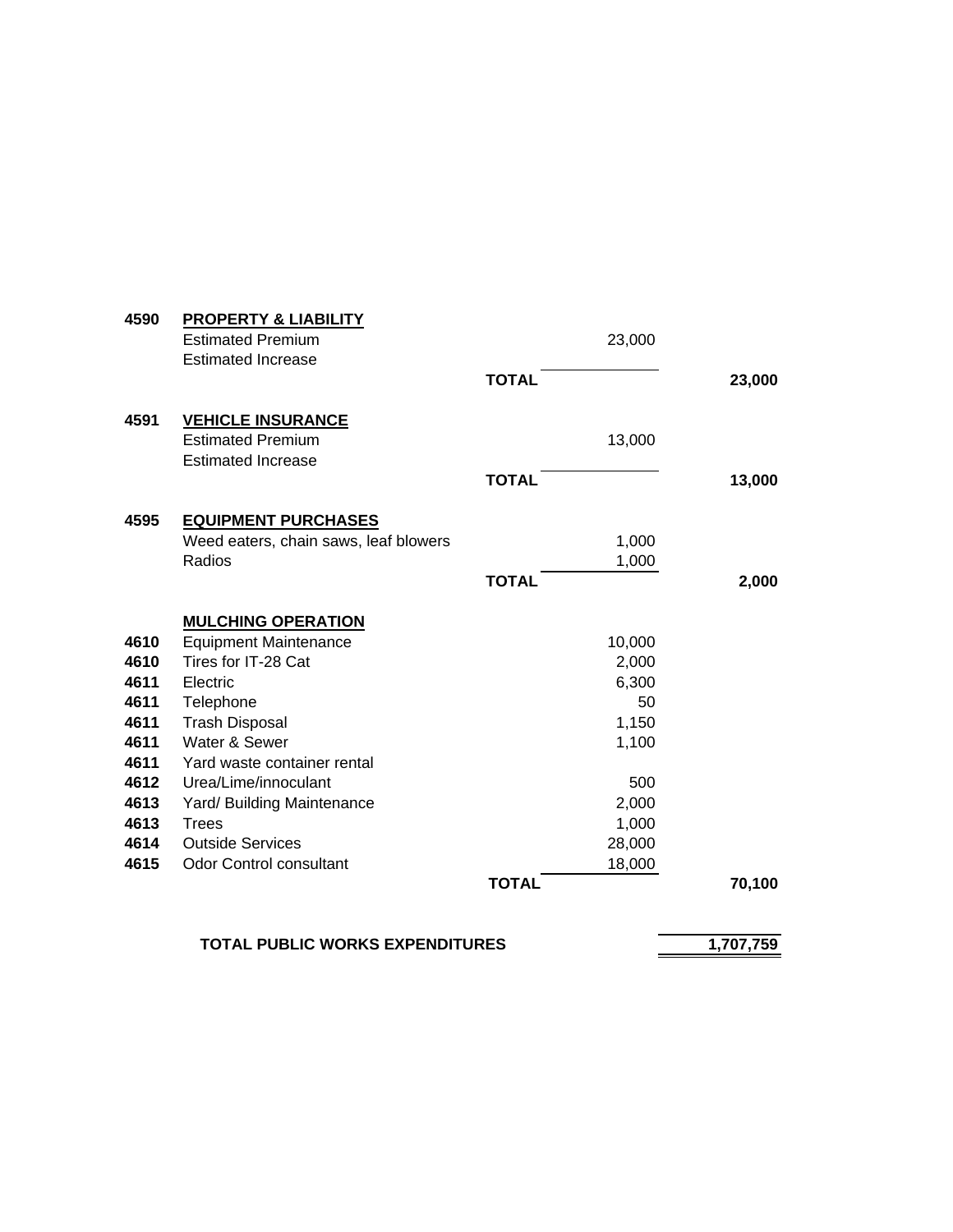## **CITY OF LADUE ROAD & BRIDGE FUND REVENUE BUDGET DETAIL FISCAL YEAR ENDING DECEMBER 31, 2009**

| 3180 | <b>MOTOR VEHICLE LICENSES</b><br>Estimated  | 37,000  |
|------|---------------------------------------------|---------|
| 3250 | <b>COUNTY ROAD FUND TAX</b><br>Estimated    | 600,000 |
| 3260 | <b>GASOLINE TAX</b><br>Estimated            | 250,000 |
| 3510 | <b>EARNINGS ON INVESTMENTS</b><br>Estimated | 26,000  |
| 3540 | <b>SUNDRY</b>                               |         |
|      | <b>TOTAL ROAD &amp; BRIDGE REVENUE</b>      | 913,000 |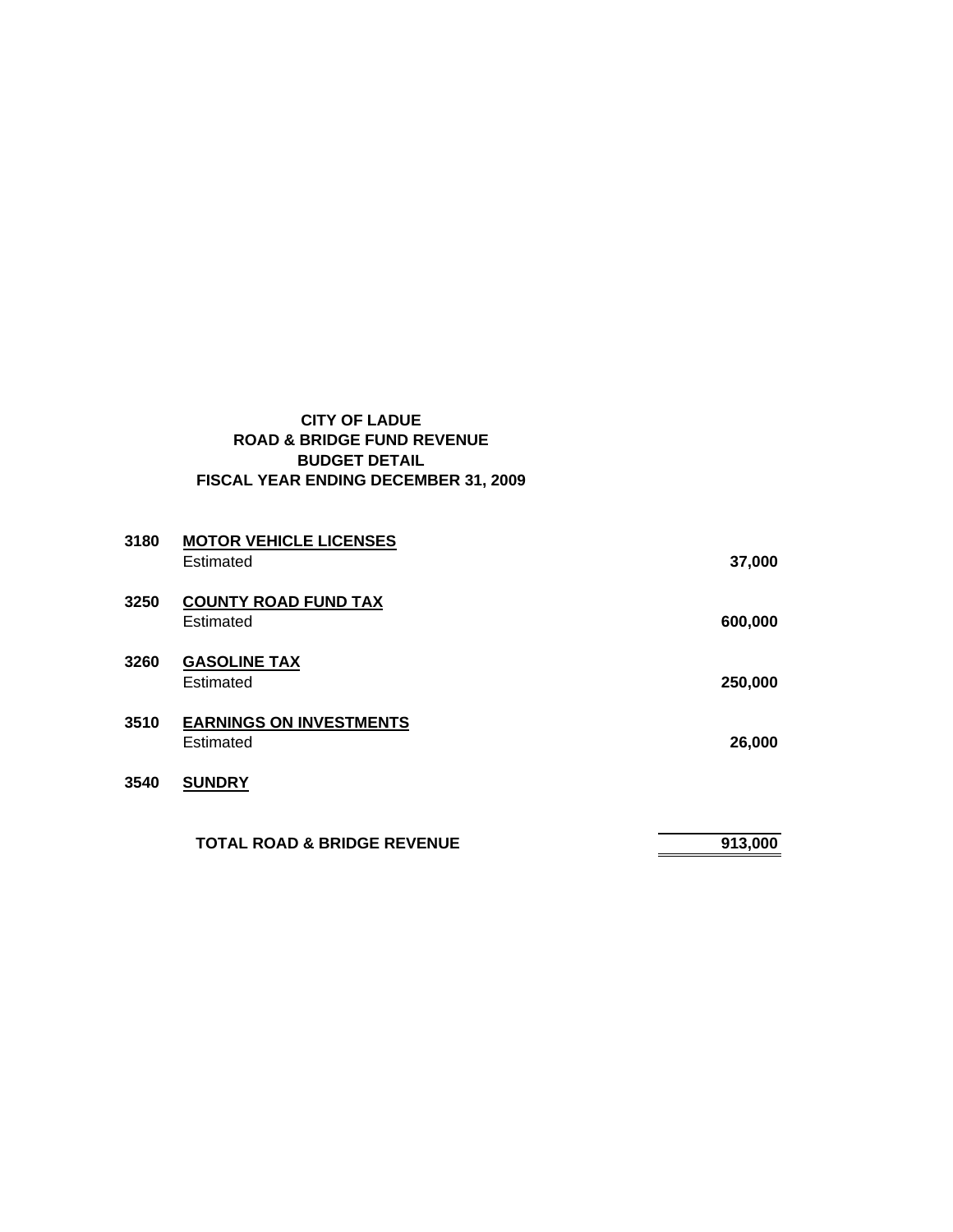|      | <b>CITY OF LADUE</b><br><b>ROAD &amp; BRIDGE FUND EXPENDITURES</b><br><b>BUDGET DETAIL</b><br>FISCAL YEAR ENDING DECEMBER 31, 2009                  |                                                     |        |
|------|-----------------------------------------------------------------------------------------------------------------------------------------------------|-----------------------------------------------------|--------|
| 4800 | <b>BRIDGE/CULVERT MAINTENANCE</b><br>Estimated                                                                                                      |                                                     | 2,000  |
| 4805 | <b>ROAD &amp; DRAINAGE MAINTENANCE</b><br>Paving Materials & Disposal<br>Striping<br><b>Street Sweeping</b><br>Curb & Sidewalk Maintenance          | 30,000<br>20,000<br>16,000<br>5,000<br><b>TOTAL</b> | 71,000 |
| 4810 | <b>GUARD RAIL MAINTENANCE</b><br>Estimated                                                                                                          |                                                     | 3,000  |
| 4815 | <b>RIGHT-OF-WAY MAINTENANCE</b><br>General<br>Highway Landscape<br><b>Weed Control Chemicals</b>                                                    | 500<br>65,000<br>1,000<br><b>TOTAL</b>              | 66,500 |
| 4820 | <b>ROAD SIGNS</b><br>Estimated                                                                                                                      |                                                     | 3,500  |
| 4825 | <b>SNOW &amp; ICE REMOVAL</b><br>600 tons of salt @ \$ 51.42 per ton<br>2,000 gal. of liquid calcium $@$ \$ 1.00 per gal.<br><b>Calcium Pellets</b> | 30,850<br>2,000<br>1,000<br><b>TOTAL</b>            | 33,850 |
| 4830 | <b>TRAFFIC SIGNAL MAINTENANCE</b><br>Estimated                                                                                                      |                                                     | 5,000  |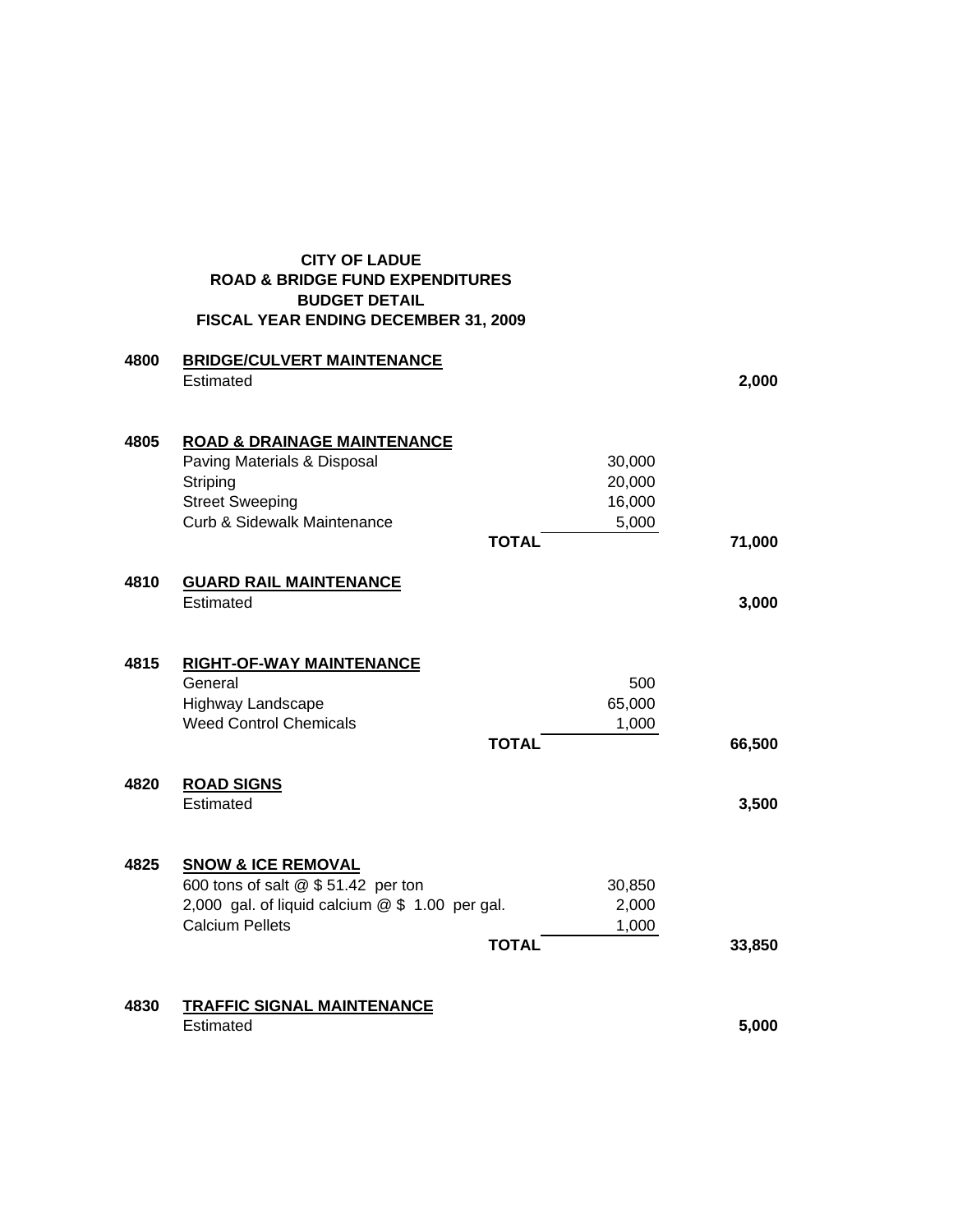| 4835 | <b>GASOLINE STORAGE TANKS</b><br>Maintenance & Inspections                                                                 |                             | 3,500     |
|------|----------------------------------------------------------------------------------------------------------------------------|-----------------------------|-----------|
| 4840 | <b>TREE REMOVAL</b><br>Estimated                                                                                           |                             | 20,000    |
| 4884 | <b>PRICE ROAD</b><br>Retaining Walls -- Construction<br>Eng. Constr. Mgmt.                                                 | 275,000<br>25,000           | 300,000   |
| 4888 | <b>WARSON ROAD</b><br>Engineering Cost (Phase 2)<br><b>Construction Cost</b><br>Engineering Cost (Phase 3)<br><b>TOTAL</b> | 35,000<br>325,000<br>21,500 | 381,500   |
| 4895 | <b>PROFESSIONAL FEES</b><br>Engineering<br><b>Annual Audit</b><br><b>TOTAL</b>                                             | 5,000<br>800                | 5,800     |
| 4896 | <b>SUNDRY</b><br>Estimated                                                                                                 |                             | 500       |
| 4899 | <b>TRANSFER TO GENERAL</b><br><b>Transfer to General Fund</b>                                                              |                             | 300,000   |
|      | <b>TOTAL ROAD &amp; BRIDGE EXPENDITURES</b>                                                                                |                             | 1,196,150 |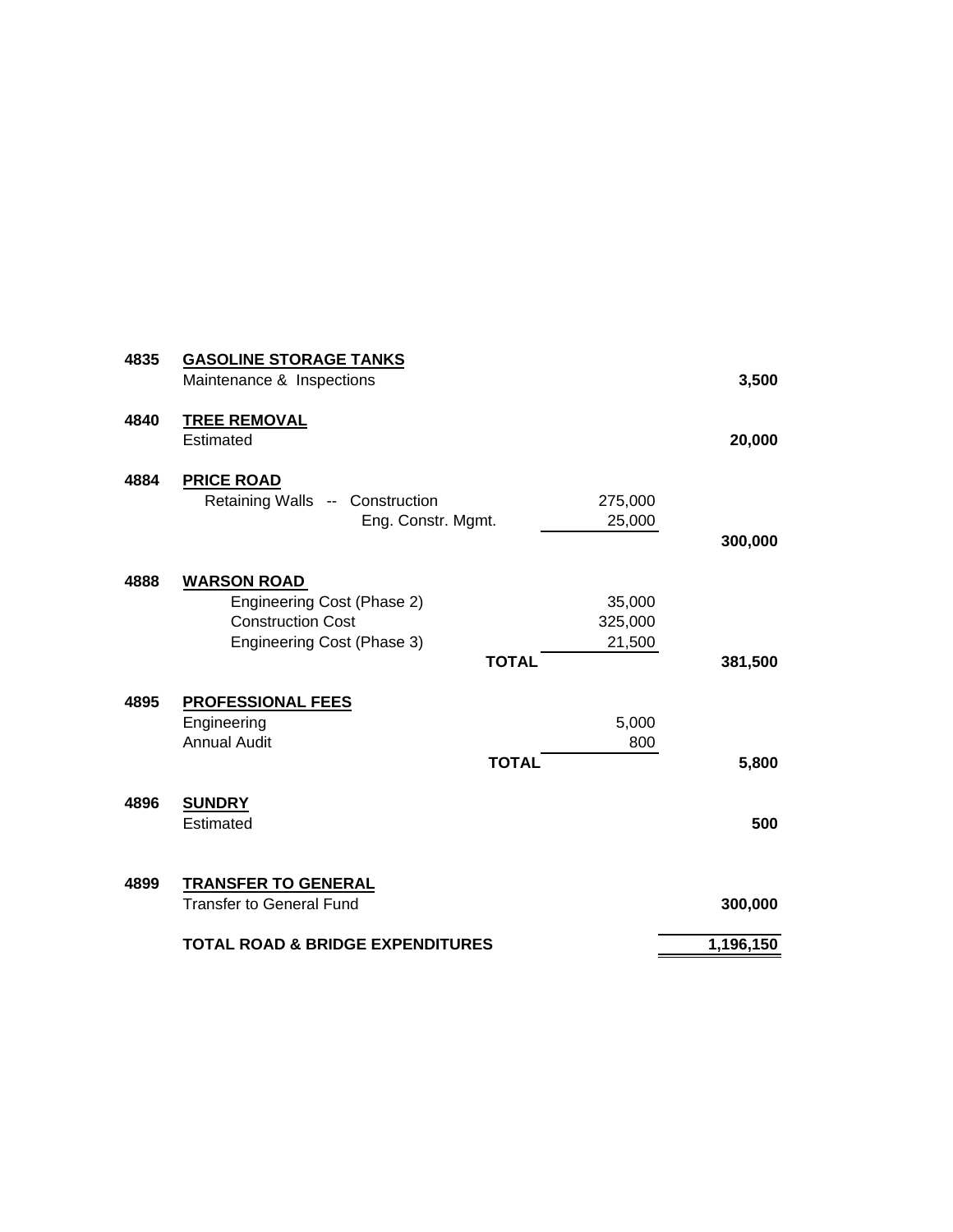## **CITY OF LADUE CAPITAL IMPROVEMENT FUND REVENUE BUDGET DETAIL FISCAL YEAR ENDING DECEMBER 31, 2009**

| 3240 | <b>SALES TAX</b>                                  |         |
|------|---------------------------------------------------|---------|
|      | <b>ESTIMATED</b>                                  | 770,000 |
| 3510 | <b>EARNINGS ON INVESTMENT</b><br><b>ESTIMATED</b> | 25,500  |
| 3540 | <b>SUNDRY</b>                                     |         |
|      | Other<br><b>TOTAL</b>                             | 10,000  |
|      | <b>TOTAL CAPITAL IMPROVEMENT REVENUE</b>          | 805,500 |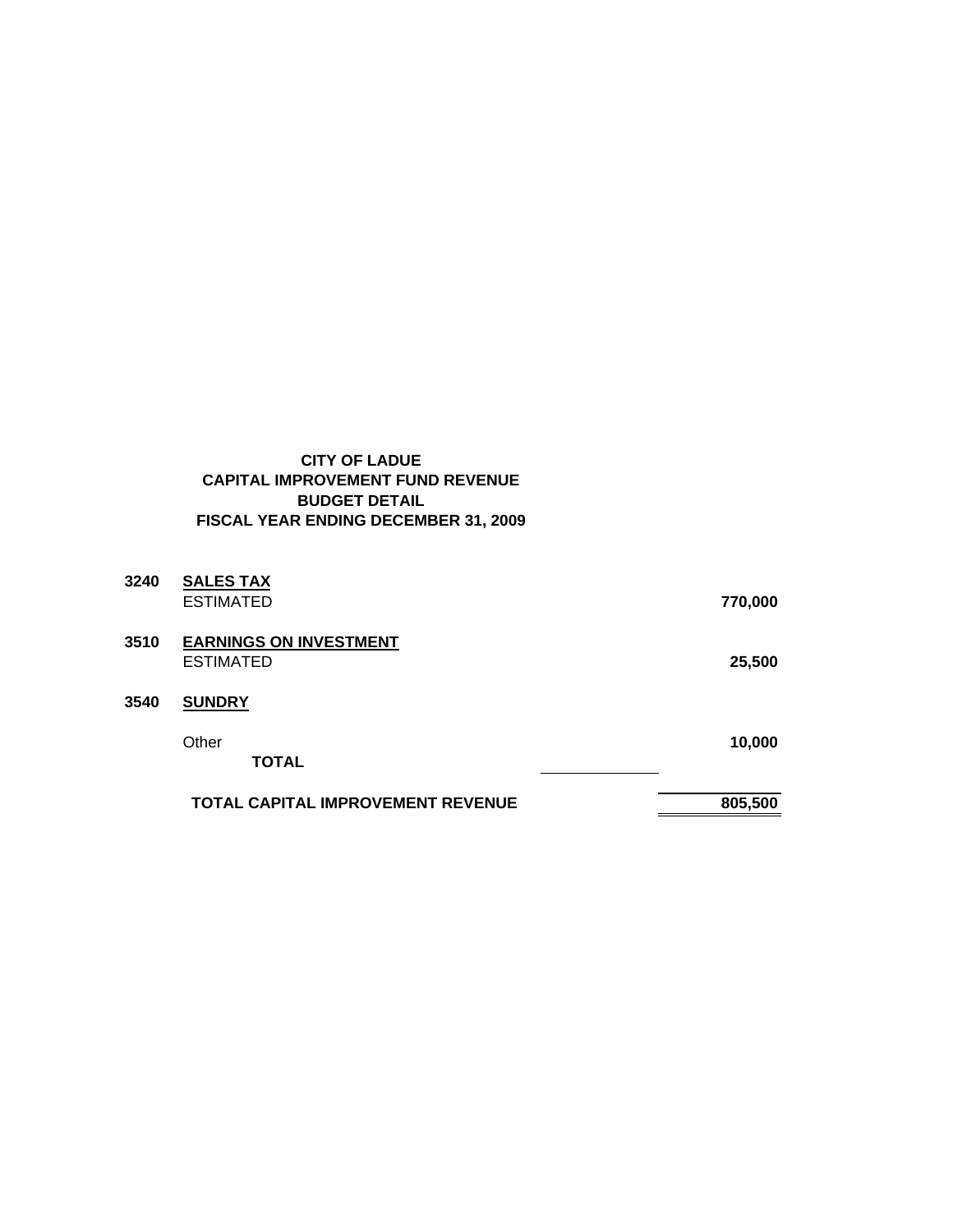## **CITY OF LADUE CAPITAL IMPROVEMENT FUND EXPENDITURES BUDGET DETAIL FISCAL YEAR ENDING DECEMBER 31, 2009**

## **4710 CAPITAL ACQUISITIONS**

| City pathways allocation                     |        |
|----------------------------------------------|--------|
| Re-furbish city hall computer/mail room (AD) | 20,000 |
| <b>HVAC Replacement Parts (POL)</b>          | 95,000 |
| Fire/Smoke Alarm System for Both Houses (FD) | 5,500  |
| Dispatch System house #2 (FD)                | 5.000  |
| Traffic Signals (both houses)                | 90,000 |
| Lighting Bldg. "C" (P/W)                     | 1.750  |
| Warson Rd. Phase II (sidewalks)              | 47.100 |
|                                              |        |

 **TOTAL 264,350**

### **4720 EQUIPMENT PURCHASES**

| TOTAL                                      |        | 216,100 |
|--------------------------------------------|--------|---------|
| 2 Leaf Vacs (net of trade) (PW)            | 44,000 |         |
| Electric Arrow Board (PW)                  | 4,400  |         |
| File Cabinets (PW)                         | 700    |         |
| 2 Refrigerators (FD)                       | 5,000  |         |
| City maps for Vehicles (FD)                | 15,000 |         |
| Stryker Power Pro Stretcher (FD)           | 14,500 |         |
| (included in Reserve above \$7,000) FD     |        |         |
| Lap-top Computers for Chiefs Vehicles      |        |         |
| City Portion of Grant Money (FD)           | 5,000  |         |
| 32 Sets of Turn-out Gear (FD)              | 64,000 |         |
| 2 Four Gas Detectors (FD)                  | 6,000  |         |
| 80 Gallon Air Compressor for H1 (FD)       | 2,000  |         |
| Balance of CAD Server (POL)                | 19,000 |         |
| Office Blinds (AD)                         | 1,500  |         |
| Overall Computer Hardware/Software Replace | 35,000 |         |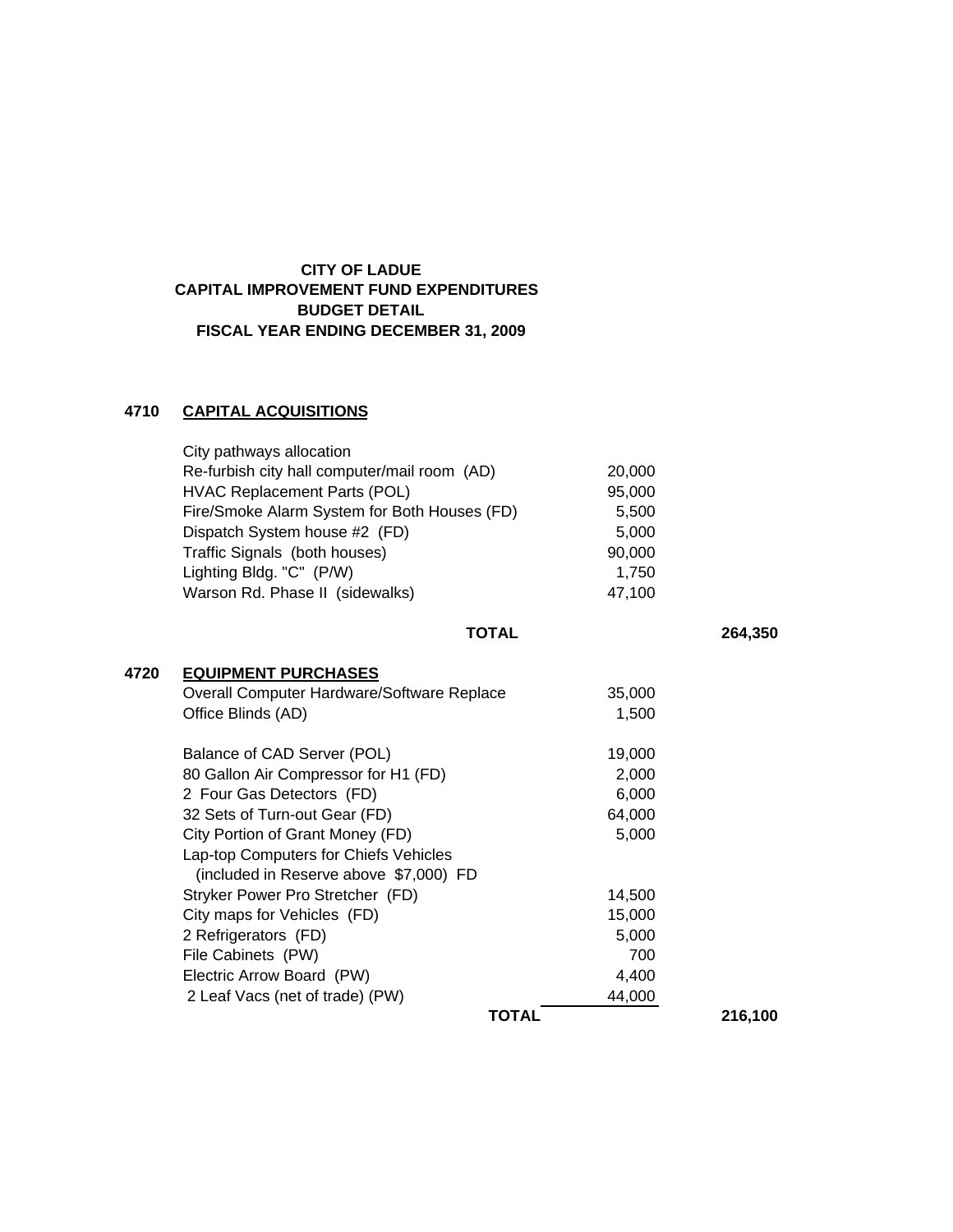| 4730 | <b>VEHICLE PURCHASES</b> |
|------|--------------------------|
|------|--------------------------|

|                                    | <b>TOTAL</b> | 106,000 |
|------------------------------------|--------------|---------|
| 2 - Police Vehicles (net of trade) | 33,000       |         |
| 1 Two Ton Dump Truck (PW)          | 73.000       |         |

TOTAL CAP. IMPROVEMENT EXPENDITURES 586,450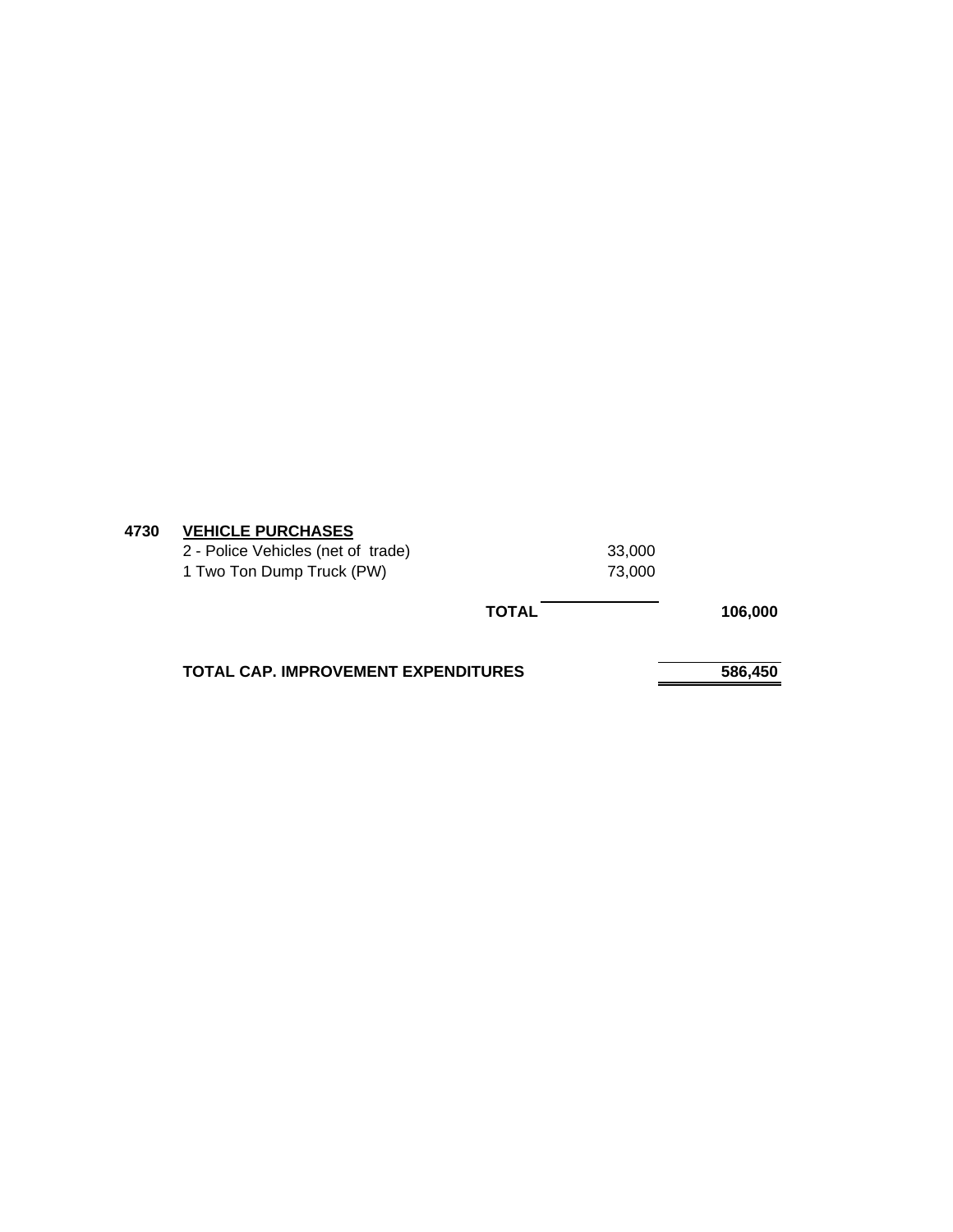## **CITY OF LADUE STORM WATER FUND REVENUE BUDGET DETAIL FISCAL YEAR ENDING DECEMBER 31, 2009**

| 3240 | <b>SALES TAX</b><br>ESTIMATED                      | 910,000   |
|------|----------------------------------------------------|-----------|
| 3510 | <b>EARNINGS ON INVESTMENTS</b><br><b>ESTIMATED</b> | 55,000    |
| 3540 | <b>SUNDRY</b><br>Fed Share of Warson Rd. Bridge    | 872,000   |
|      | <b>TOTAL STORM WATER REVENUE</b>                   | 1,837,000 |